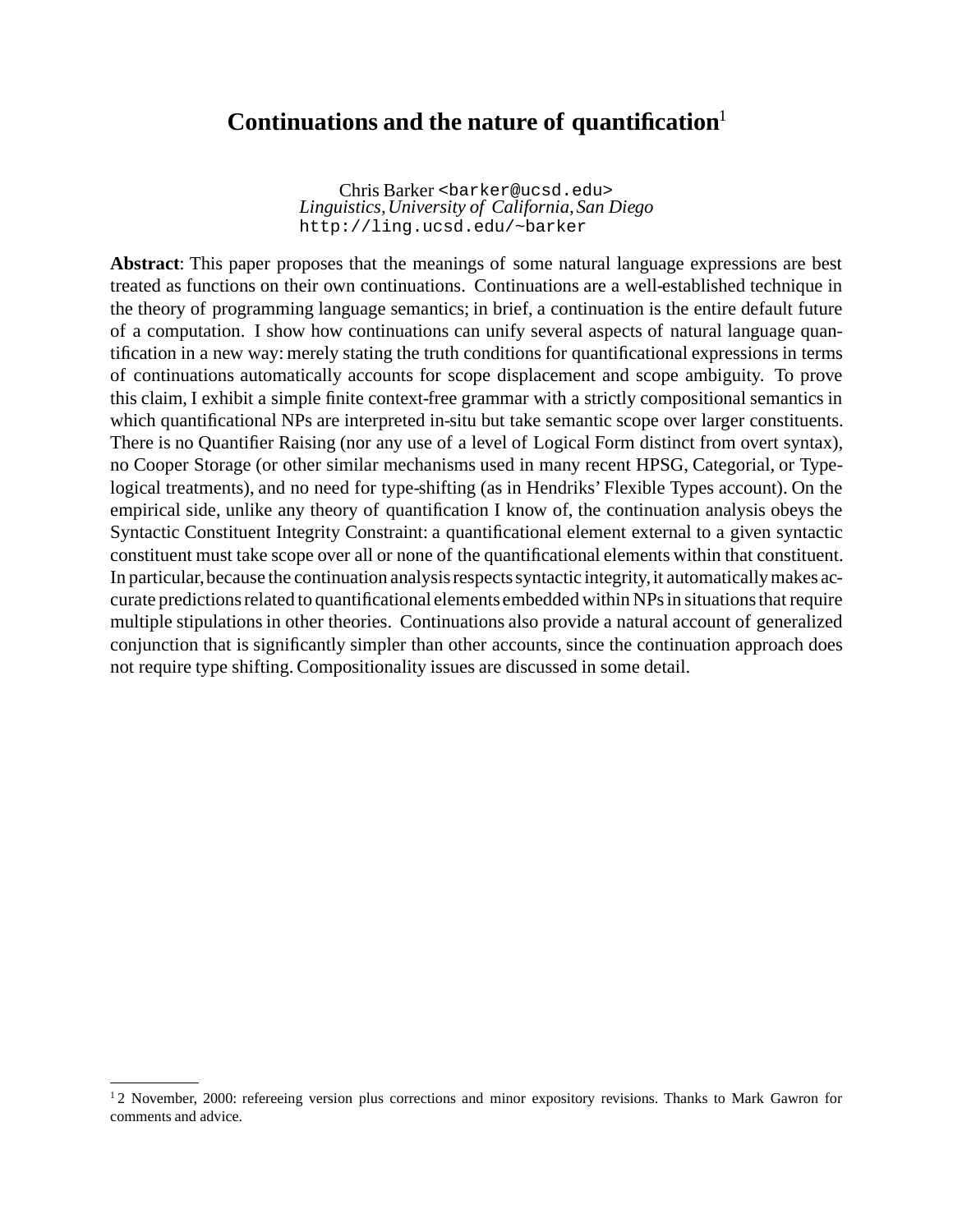# **1. Introduction:the Continuation Hypothesis**

I will motivate the use of continuations as a tool for describing natural language meaning by showing how a continuation-based analysis can unify several aspects of nominal quantification in a new way. On a descriptive level, we can identify a number of questions whose answers might logically have been independent of one another:

- **Duality of NP meaning:** What, if anything, unifies the meanings of quantificational versus non-quantificational NPs?  $(1)$  a.
	- b. **Scope displacement**: Why does the semantic scope of a quantificational NP sometimes differ from its syntactic scope?
	- c. **Scope ambiguity**: How does scope ambiguity arise?

It may seem strange to discuss scope displacement and scope ambiguity separately, since they cannot be fully independent; after all, scope ambiguity cannot exist without scope displacement, though not vice-versa. My reason for doing so is at least partly expository, though on at least one influential theory of quantification (May 1985), relative scope is determined by a separate mechanism from scope displacement. In addition, the existence of scope ambiguity is open to dispute (e.g., Reinhart 1979, Chierchia and McConnell-Ginet 1991:116) in a way that the manifest existence of scope displacement is not.

What do other theories have to say about the three questions in (1)? I will take Quantifier Raising at LF to be the dominant view of natural language quantification among linguists and perhaps among philosophers, or at the very least, the most universally familiar one. The QR story is enormously persuasive and robust, both from a descriptive and from an explanatory point of view. For the sake of concreteness, I will use Heim and Kratzer 1998 (especially chapters 6 and 7) as my reference version for the standard QR view.<sup>1</sup> On their version of the story, non-quantificational NPs denote entities (type e), quantificational NPs (henceforth, 'QNPs') denote generalized quantifiers (type  $\langle\langle e,t\rangle,t\rangle$ , and typical transitive verbs denote relations over entities (type  $\langle e,\langle e,t\rangle\rangle$ ).<sup>2</sup> When ONPs occur in subject position, type-driven composition allows (indeed, requires) them to take the verb phrase (type <e,t>) as an argument. However, when QNPs occur in non-subject positions, including direct object position, a type mismatch occurs (assuming, as Heim and Kratzer carefully note, that certain type-shifting operations are disallowed). Since interpretationwould otherwise be impossible,

<sup>&</sup>lt;sup>1</sup>Heim and Kratzer 1998 is a textbook, and consequently their discussion is simplified in ways that may weaken the coverage of their analysis compared to cutting-edge versions of QR. Besides clarity and accessibility, what makes Heim and Kratzer's version a suitable choice here is their careful development of the motivation behind the QR approach, the nature of its explanatory power, and the trade-offs in comparison with in-situ Null-LF approaches (in their case, Hendriks' Flexible Types, which is also discussed directly below). Furthermore,they provide an excellent checklist of basic (and not so basic) examples that any theory of quantification needs to explain.

<sup>&</sup>lt;sup>2</sup>I will rely throughout this paper on Montague's 1970 notation for semantic types. An expression of type e denotes an object in the set of individuals *E*, an expression of type t denotes a truth value, and an expression of type  $\langle \alpha, \beta \rangle$  denotes a function from objects of type α to objects of type β.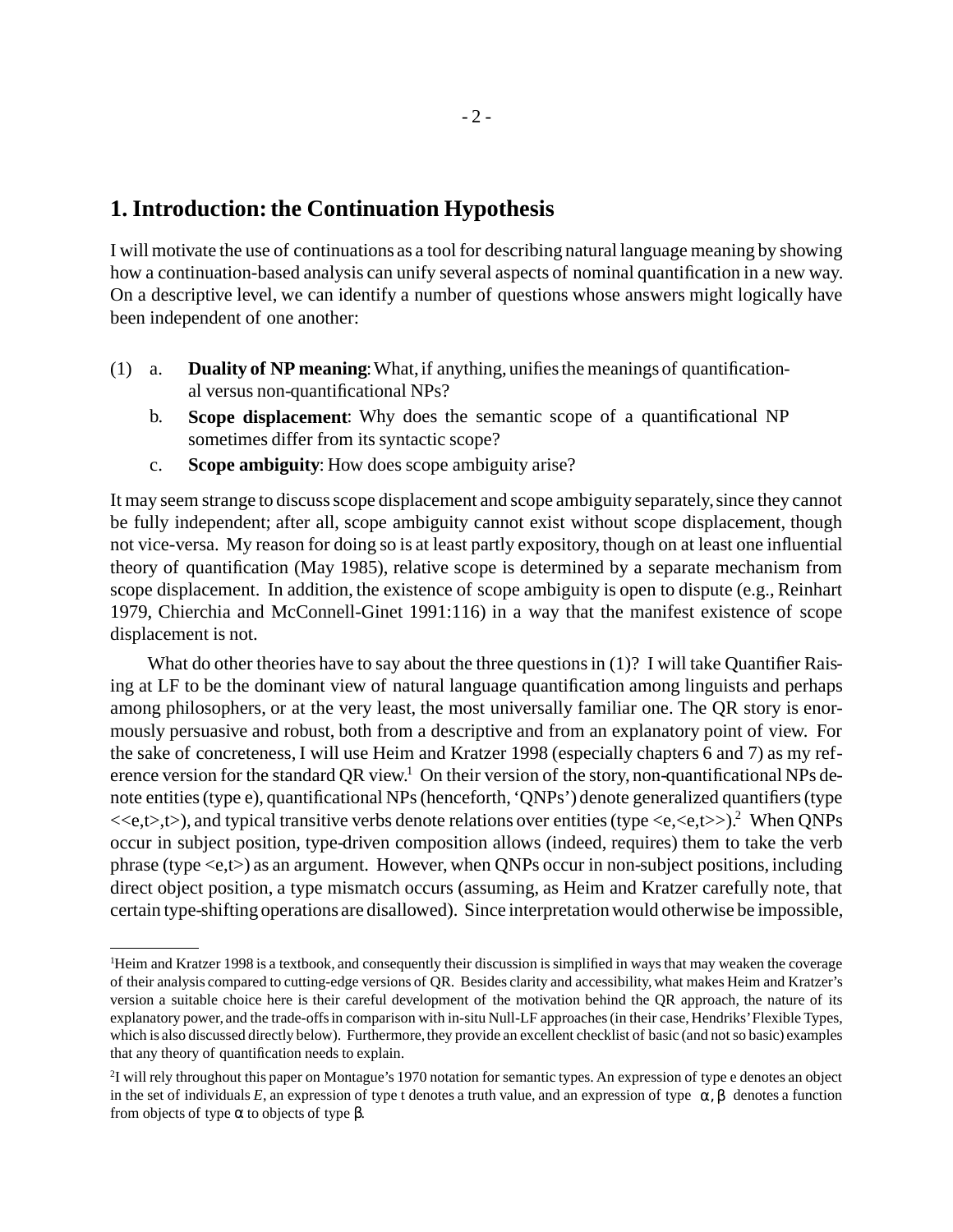QR adjoins the offending QNP higher in the tree, leaving behind a pronoun in the original NP position. This repairs the type mismatch, and simultaneously explains scope displacement. In addition, (in most versions of the QR approach) we also have an explanation for scope ambiguity, since we can assume that the relative scope of QNPs reflects the order in which the QNPs were raised.

Under the QR account, the best we can say in answer to the duality question in (1a) is that a generalized quantifier is what a subject NP would have to denote in order to take a verb phrase as an argument. Why are subjects special? Why repair type-mismatches via QR, rather than, say, prohibiting QNPs in non-subject positions? There may be reasonable answers to these questions, perhaps along the lines of claiming that since QR resembles overt syntactic movement, we can use it 'for free'; my point is that the fact that these questions require answers shows that duality and scope displacement are distinct phenomena according to the QR view.

Choosing the other horn of the dilemma, Montague 1970 (henceforth, PTQ) gives a resounding answer to the duality question: non-quantificational NPs and QNPs uniformly denote generalized quantifiers. That is why they have closely similar syntactic distribution, and in the PTQ fragment, predicates accept generalized quantifiers in any NP position without any type mismatch. But this renders the existence of a mechanism for scope displacement and scope ambiguity completely mysterious, since it would be much simpler for QNPs to always have fixed scope as determined by the lexical properties of their functor predicate. Once again we fail to provide a unified answer to the three questions in (1).

In Hendriks'1988, 1993 Flexible Types approach (compare to Keenan 1987 for an interestingly similar idea), many transitive verbs have as their basic type a relation over individuals. He provides a rule called Argument Raising that raises the type of one argument of a predicate from entity type to generalized quantifier type, and simultaneously gives that generalized quantifier scope over the other arguments of the predicate. The order in which Argument Raising applies to the two arguments of, for instance, a transitive verb determines the relative scope of the arguments. Thus the single rule of Argument Raising simultaneously accounts for duality as well as at least some portion of scope displacement and scope ambiguity.

Unfortunately, the rule of Argument Raising alone is not sufficient to give a complete analysis of scope displacement and scope ambiguity. At least one additional type-shifting schema (Value Raising) is needed. Yet again, a complete unified explanation eludes us.

Therefore consider the following proposal:

(2) **The continuation hypothesis**: some linguistic expressions (in particular, QNPs) have denotations that manipulate their own continuations.

As explained in detail in the sections below, this single assumption provides answers to all three of the questions in (1): (a) QNPs denote the same kind of function as other types of NP, so there is no type clash whatsoever when they occur in object position or other NP argument positions; (b) because of the nature of continuations, merely stating the truth conditions of a QNP automatically guarantees that it will have semantic scope over an entire clause (in other words, scope displacement follows directly from the semantic nature of quantification); finally, (c) scope ambiguity turns out to be an unavoidable consequence of indeterminacy in the way in which continuations get put together in the course of composing a complex meaning.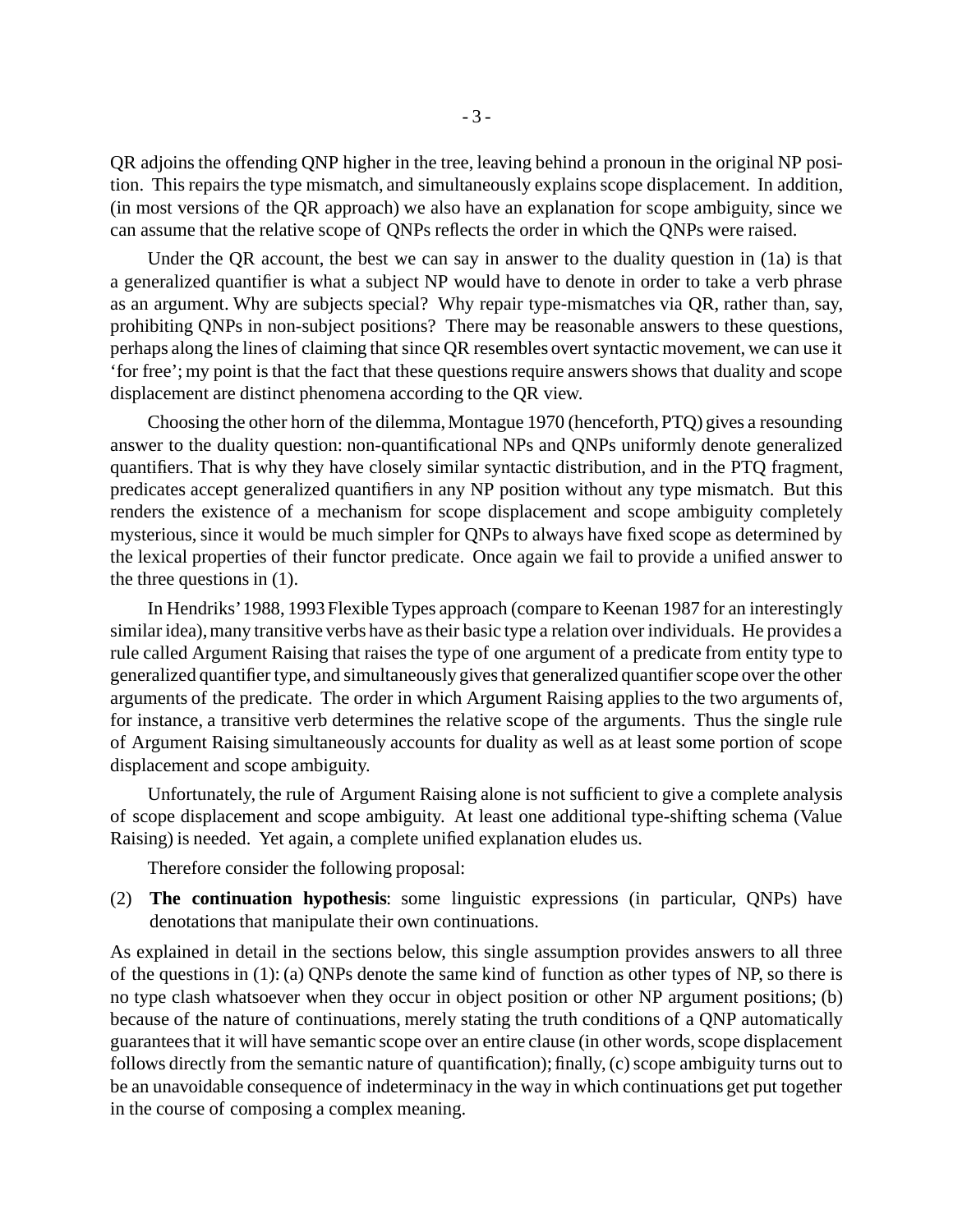#### *1.1.Compositionality and Logical Form*

QR involves radically rearranging syntactic constituency in order to make semantic interpretation more convenient. Whatever theory-internal or empirical justification there may be for the QR strategy, it requires a drastic compromising of the Principle of Compositionality. QR theories can be compositional(indeed,PTQ itself is a type of QR theory). However, allowingLogical Form to differ significantly from surface syntax seriously weakens the constraints the principle of compositionality places on theories of meaning. (This point is developed more precisely in section 6.) Therefore this paper is in part in service of the Null-LF hypothesis, which is that semantic interpretation proceeds directly from overt syntactic structure.

There are plenty of accounts of quantification that do without LF, but that use some kind of storage mechanism. Such systems are perfectly practical, but also fail to be compositional inasmuch as the interpretation at the level where a stored quantifier is discharged depends on content of a deeply embedded constituent, rather than only on the values of the immediate subconstituents. Cooper storage is the standard example, but typical recent treatments of quantification in HPSG, LFG, CG, and type-logical grammar also fall in this category.

Continuation semanticsis compositional in the sense that the meaning of a syntactic constituent is a function only of the meanings of the immediate subconstituents and the way in which they are put together. The Flexible Types approach is the only other theory of quantification I know of that is compositional and consistent with the Null LF hypothesis. Continuations versus Flexible Types differ on other important issues, however, as discussed below, including empirical predictions (see especially section 3).

Before we begin, a note on specific indefinites. There is a long tradition of treating specific indefinites as a species of scope displacement. However, work of Farkas, Fodor and Sag, Abush, Reinhart, Kratzer, Winter, and others converge on the conclusion that the so-called de dicto/de re ambiguity should not be lumped together with quantifier scope. For the purposes of this paper I will assume along with Kratzer 1998:167 that "indefinite NPs are ambiguous between a specific and a quantificational interpretation. If they are quantificational, their scope is local, and they are interpreted as generalized quantifiers, like any other quantifier phrase." If specific, they are treated differently—in Kratzer's case, by means of a context-controlled choice function. I develop an explicit treatment of wide-scope indefinites using higher-order continuations elsewhere (Barker ms.).

## **2. Continuations**

Reynolds 1993 gives a detailed history relating how the concept of continuations emerged independently in the work of several computer scientists in the 1960s and early 1970s. According to Danvy and Talcott 1998:115, continuations currently are "ubiquitous in many different areas of computer science, including logic, constructive mathematics, programming languages, and programming." For instance, continuations have long played a prominent role in the programming language Scheme. The most recent revision of the Scheme language specification (Kelsey et al. 1998:71) explains continuations as follows: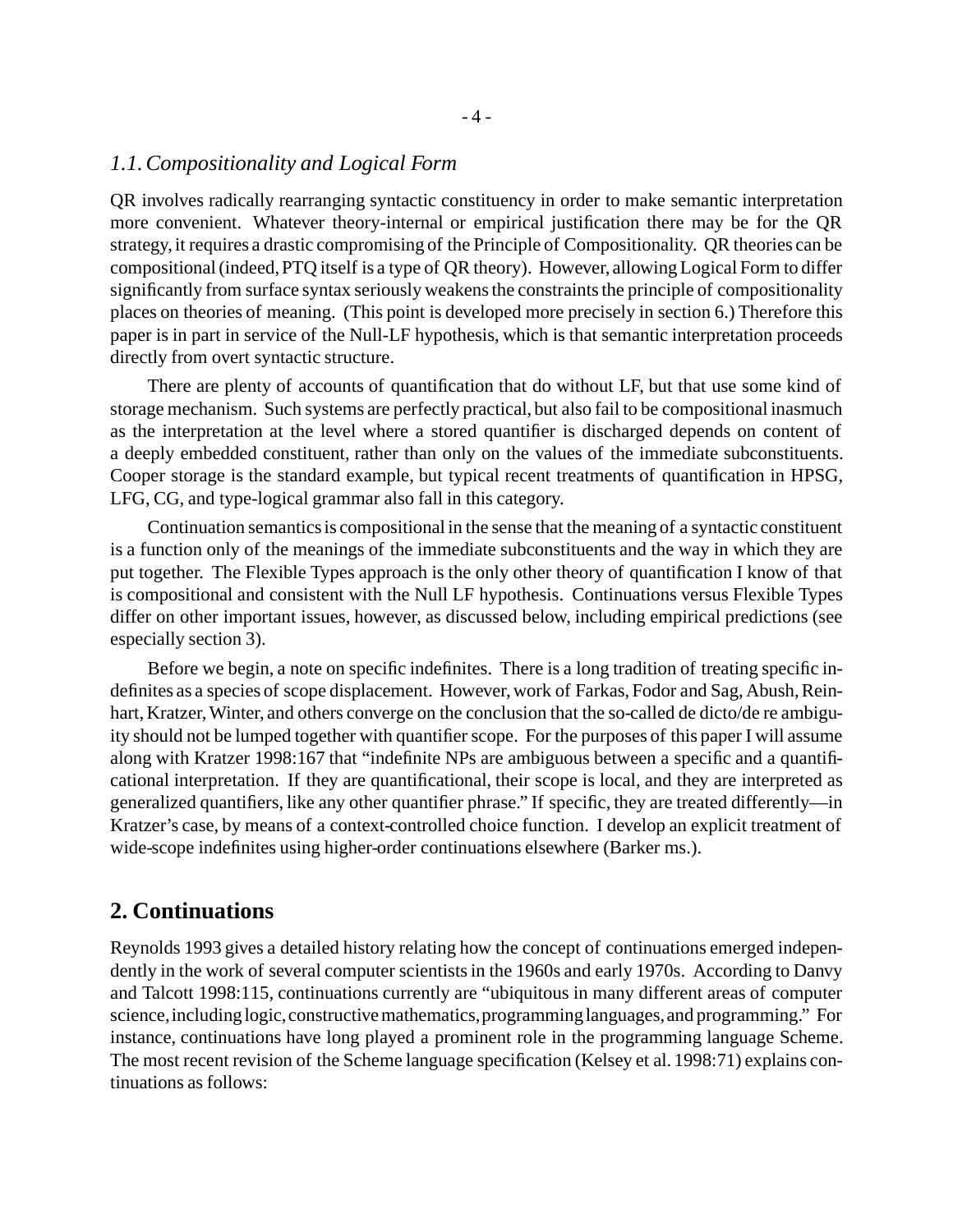Whenever a Scheme expression is evaluated, there is a *continuation* wanting the re-(3) sult of the expression. The continuation represents the entire (default) future for the computation. If the expression is evaluated at top level, for example, then the continuation might take the result, print it on the screen, prompt for the next input, evaluate it, and so on forever. Most of the time the continuation includes actions specified by user code, as in a continuation that will take the result, multiply it by the value stored in a local variable, add seven, and give the answer to the top level continuation to be printed. Normally these ubiquitous continuations are hidden behind the scenes and programmers do not think much about them. On rare occasions, however, a programmer may need to deal with continuations explicitly.

Continuations, then, in brief, are the entire default future of a computation.

To elaborate on Kelsey et al.'s example, computing the expression " $(7 + ((3 + 1) * x))$ " involves computing the subvalue " $(3 + 1)$ ", determining the value of the local variable *x* in the relevant context, multiplying the two subvalues together, and then adding the intermediate result to 7. The continuation for the subexpression " $(3 + 1)$ " is the fate of the value it returns: that value is going to be multiplied by the value of *x*, and the result of that computation will be added to 7. In symbols, the continuation of the subexpression " $(3 + 1)$ " is  $\lambda y.7 + (y * x)$ . Each subexpression has its own continuation, including constants: the continuation for the subexpression "7" is  $\lambda y. y + ((3 + 1) * x)$ .

Kelsey et al. note that virtually any known control structure can be reconstructed using continuations (this is 'control' in the computational sense of control over flow-of-execution). Some examples of control constructions from familiar programming languages include if-then-else statements, goto statements, for loops, while loops, the throw/catch construction, return statements, etc. What is interesting about Scheme is that in addition to normal control mechanisms, it provides a general, explicit way for a function to manipulate its own continuation.

Part of the continuation hypothesis, then, is the claim that quantificational NPs are natural language analogs of control structures. If continuations can unify control structures in programming languages, perhaps they can unify quantification in natural language as well.

Two disclaimers are in order. First, dealing in continuations does not require us to conceive of semantic evaluation as an algorithm whose execution unfolds through time. In fact, Scheme itself has a declarative (i.e., non-procedural) model-theoretic semantics, including an implementation of continuations(given in Kelsey et al. 1998). Second, although I am taking the computational notion of a continuation for my inspiration, I have not tried to remain faithful to the traditional conception. There are a number of important differences between continuations as used here and as used in the description of programming language semantics; to mention just one, I will be treating languages involving ambiguity.

Finally, it is important to bear in mind that continuations per se exist independently of any framework or specific analysis. All occurrences of expressions have continuationsin any language that has a semantics, whether that language is artificial or natural. Continuations are just a different way of looking at the relationship between the meaning of a complex expression and the meaning of its parts. Since continuations are nothing more than a perspective, they are present whether we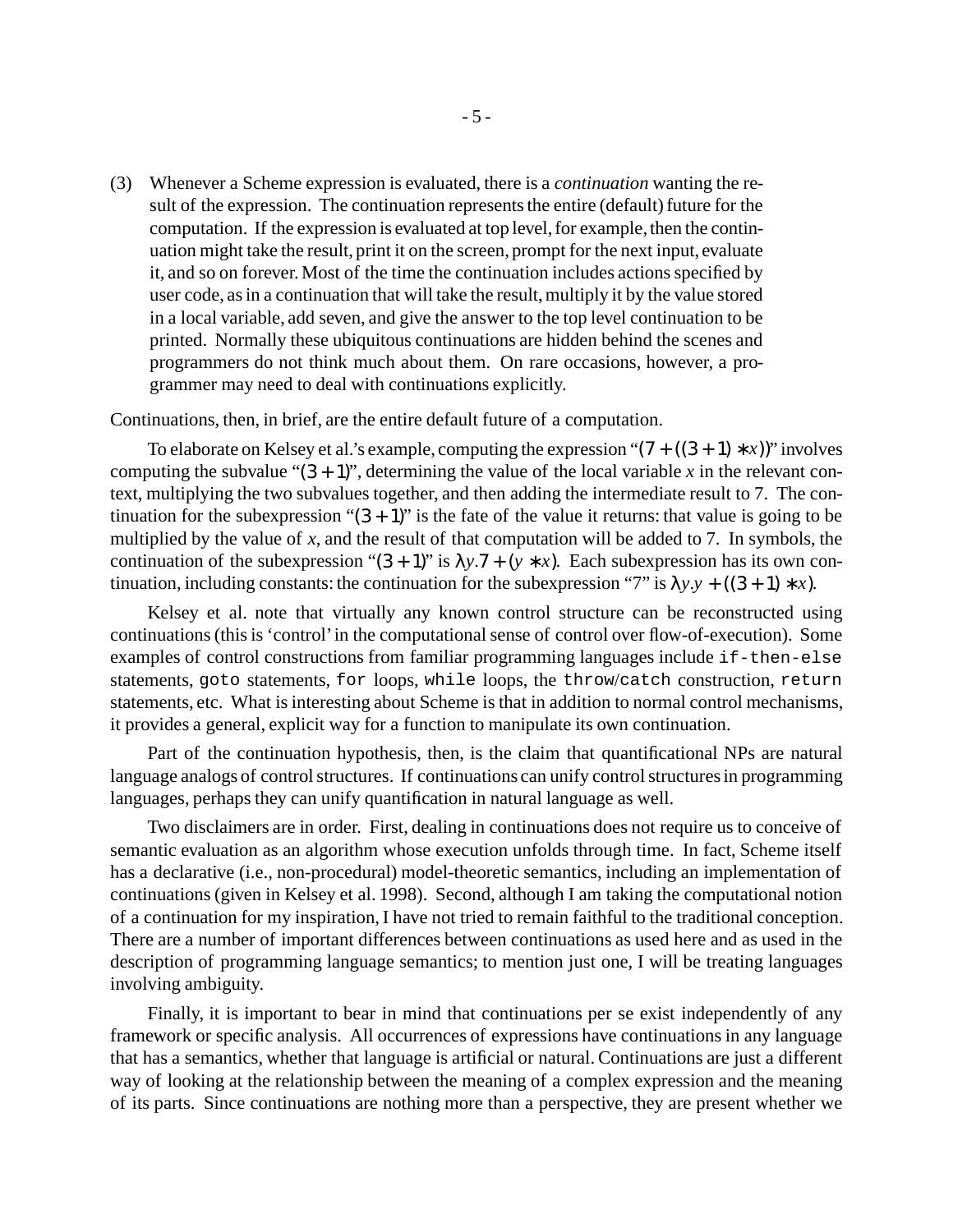attend to them or not. The question under consideration, then, is not whether continuations exist, but precisely how natural language expressions do or don't interact with them.

## *2.1.Deriving generalized quantifiers*

Consider the following simple, context-free, extensional grammar without quantification:

| (4) |             | <b>SYNTAX</b>          | <b>SEMANTICS</b>                          |
|-----|-------------|------------------------|-------------------------------------------|
|     | a.          | $S \rightarrow NP VP$  | VP(NP)                                    |
|     | b.          | $VP \rightarrow Vt NP$ | Vt(NP)                                    |
|     | $c_{\cdot}$ | $NP \rightarrow John$  | Ť                                         |
|     | d.          | $NP \rightarrow Mary$  | m                                         |
|     | e.          | $VP \rightarrow left$  | $\lambda x$ <b>.left</b> $(x)$            |
|     | f.          | $Vt \rightarrow saw$   | $\lambda x \lambda y$ <b>saw</b> $(y, x)$ |

Leaving the details of the model-theoretic interpretation of the logical language used to express the semantic part of these rules implicit (but, I trust, obvious), we have the following translations after lambda conversion:

| $(5)$ John left. | left(j)   |
|------------------|-----------|
| John saw Mary.   | saw(j, m) |

Note that this grammar operates with the following types for each syntactic category it recognizes:

| (6) | <b>SYNTACTIC CATEGORY</b> | <b>SEMANTIC TYPE</b>                      | GLOSS ON THE SEMANTIC TYPE         |
|-----|---------------------------|-------------------------------------------|------------------------------------|
|     |                           |                                           | truth value                        |
|     | <b>NP</b>                 | е                                         | entity                             |
|     | VP                        | $\langle e,t \rangle$                     | property (i.e., a set of entities) |
|     | Vt                        | $\langle e, \langle e, t \rangle \rangle$ | relation over entities             |

This grammar, needless to say, will not accommodate quantificational NPs.

It will be helpful to be similarly explicit about the semantic types of some of the symbols used in the logical translation language.

| (7) VARIABLE | <b>TYPE</b>                               |
|--------------|-------------------------------------------|
| p, q         | t.                                        |
| x, y, z      | e                                         |
| P, Q         | $\langle e,t \rangle$                     |
| R, S         | $\langle e, \langle e, t \rangle \rangle$ |

Logical constants such as **j**, left, and saw will have the semantic type of their corresponding syntactic category (for these examples, e,  $\langle e, t \rangle$ , and  $\langle e, \langle e, t \rangle$ , respectively).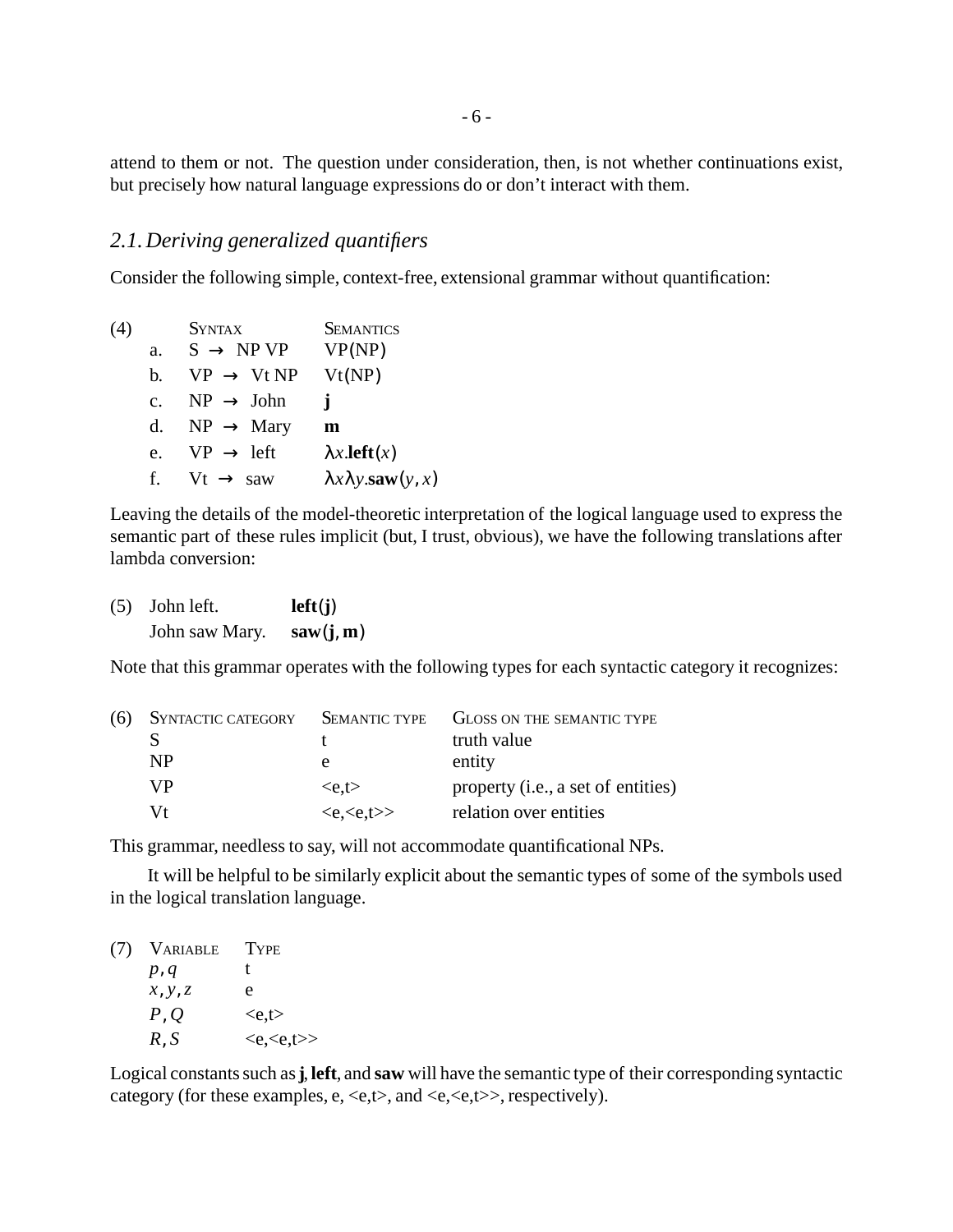Continuations as implemented here are significantly simpler than standard programming-language treatments of continuations. (The opportunity for simplicity comes from the fact that none of our composition rulesinvolve creating new lambda-abstracts.) Even so, the implementation here will be complicated enough. Continuations are often presented using an untyped lambda calculus; however, I will carefully type all of the expressions in this initial exposition.

Adding continuations to the basic grammar in (4) requires two new elements that must be carefully distinguished: continuations, and continuized denotations. A continuation, as discussed above, is a function from a normal (uncontinuized) value to the result of the entire computation. For instance, in the uncontinuized grammar in  $(4)$ , a verb phrase denotes a set of entities, so that type(VP)  $=$  <e,t>. Since we will only be evaluating declarative sentences in this paper, the result of the entire computation is always a truth value, so that the type of a VP continuation, which I will write  $c_{VP}$ , is  $\langle\langle e,t\rangle,t\rangle$ . Therefore I will augment the variable symbols in the logical translation language as follows:

| (8) | <b>LOGICAL SYMBOL</b> | TYPE                  | <b>DESCRIPTION</b>                     |
|-----|-----------------------|-----------------------|----------------------------------------|
|     | $c_{\rm g}$           | $lt$ t.t $>$          | Sentence continuation                  |
|     | $c_{\rm VP}$          | < <e,t>,t&gt;</e,t>   | VP continuation                        |
|     | $c_{\rm NP}$          | $\langle e,t \rangle$ | NP continuation                        |
|     | $c_{\rm Vt}$          |                       | $<>, t>>$ Transitive-verb continuation |

A continuized denotation, in contrast, is a denotation that manipulates continuations. I will indicate a continuized denotation by underlining, so that  $VP$  is a continuized VP denotation. Continuized denotations are always functions that take a single argument, and that argument will always be a continuation. For instance, the continuized verb phrase meaning VP is a function on VP continuations. The value returned by a continuized denotation is the same kind of value returned by a continuation, in our case, a truth value. Thus a continuized VP is a function from VP continuations to truth values:  $type(\underline{VP}) = \langle \langle e,t \rangle, t \rangle, t \rangle.$ 

| (9) LOGICAL SYMBOL | 'I YPE                                        | <b>DESCRIPTION</b>                     |
|--------------------|-----------------------------------------------|----------------------------------------|
| S                  | < <t,t>,t&gt;</t,t>                           | Continuized S denotation               |
| <b>VP</b>          | < <e,t>,t&gt;,t&gt;</e,t>                     | Continuized VP denotation              |
| NP                 | < <e,t>0</e,t>                                | Continuized NP denotation              |
| Vt                 | < <e,<e,t>&gt;, t&gt;&gt;, t&gt;&gt;</e,<e,t> | Continuized transitive verb denotation |

Thus an expression such as " $\underline{VP}(c_{VP})$ " is well-typed, and denotes a truth value.

With these preliminaries in place, here is one way to continuize the basic grammar in (4):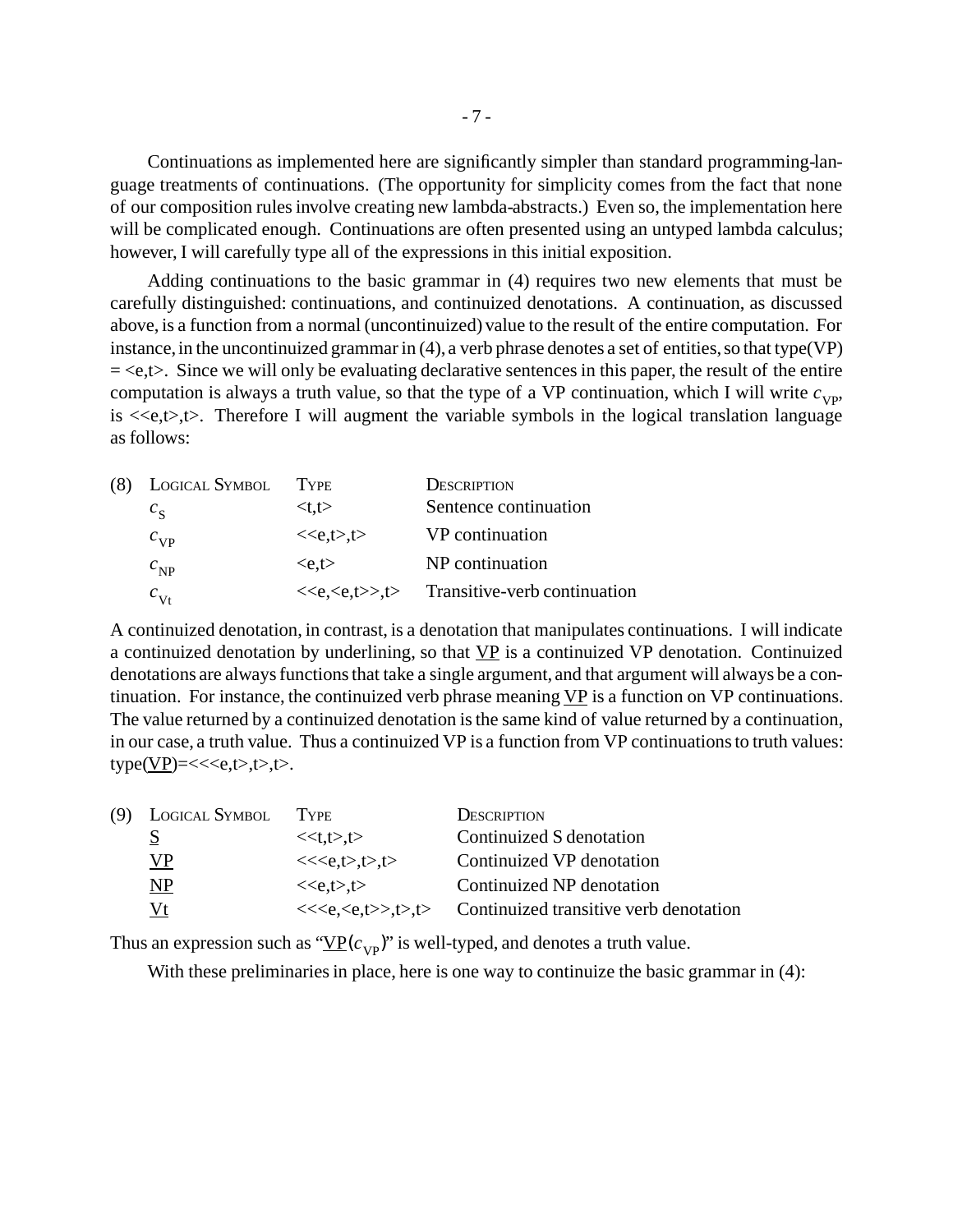SYNTAX SEMANTICS INCORPORATING CONTINUATIONS a.  $S \rightarrow NP VP$  $\mathcal{S}$ **.**<u>VP</u>(λ*P*.<u>NP</u>(λ*x*.c<sub>S</sub>(*P*(*x*)))) b.  $VP \rightarrow Vt NP \quad \lambda c_{VP} \underline{NP}(\lambda x. \underline{Vt}(\lambda R.c_{VP}(R(x))))$ c.  $NP \rightarrow John \qquad \lambda c_{NP} c_{NP}(\mathbf{j})$ d. NP  $\rightarrow$  Mary  $\lambda c_{NP}^{\prime} c_{NP}^{\prime}(\mathbf{m})$ e.  $VP \rightarrow left$  $\sum_{V_i} (\lambda x.\text{left}(x))$ f. Vt  $\rightarrow$  saw  $\lambda c_{\nu t} c_{\nu t}(\lambda x \lambda y.\text{saw}(y, x))$ (10)

It should be clear how the type of the continuation variables  $(c_X)$  follows from the type of other expressions in the rule. Therefore in the remainder of the paper I will often omit the subscript from the continuation variable for the sake of clarity.

The general pattern relating each rule of the basic grammar in (4) to its continuized version in (10) is given as a schema in section 5. In the meantime, an example will show how the continuized grammar computes a result equivalent to the basic grammar. First, note that the syntax of the continuized grammar in (10) is identical to that of the original grammar in (4).

| (11) | [S[NP [John]] [VP [left]]]                                                           | Syntax for John left. |
|------|--------------------------------------------------------------------------------------|-----------------------|
|      | $\lambda c.\underline{VP}(\lambda P.\underline{NP}(\lambda x.c(P(x))))$              | Rule $(10a)$ .        |
|      | $\lambda c.\underline{VP}(\lambda P.((\lambda c.c(j))(\lambda x.c(P(x))))$           | Rule $(10c)$ .        |
|      | $\lambda c.\underline{VP}(\lambda P.c(P(j)))$                                        | $\lambda$ -conversion |
|      | $\lambda c.((\lambda c.c(\lambda x. \mathbf{left}(x)))(\lambda P.c(P(\mathbf{j}))))$ | Rule $(10e)$ .        |
|      | $\lambda c.c$ (left(j))                                                              | $\lambda$ -conversion |

According to the continuation grammar, *John left* denotes a function from sentence continuations to a truth value. If we provide [ *John left*] with the most trivial continuation possible (the identity function,  $\lambda p.p$ , we get

| (12) $(\lambda c.c(\text{left}(j)))(\lambda p.p)$ | trivial continuation  |  |
|---------------------------------------------------|-----------------------|--|
| left(i)                                           | $\lambda$ -conversion |  |

It is easy to verify for this simple grammar that when sentence denotations are given a null continuation, the continuation grammar computes the same values as the original basic grammar. This equivalence is proven for the general case in section 5.

Note in (9) that a continuized NP denotation is of type  $\langle\langle e,t\rangle, \rangle$ . This, of course, is exactly the (extensional version of the) generalized quantifier perspective on entity-denoting NPs like *John* as proposed in PTQ or Barwise and Cooper 1981.

This result bears emphasizing: merely by making continuations explicit, we have derived the generalized quantifier conception of NP meaning. Unlike the use of generalized quantifiers in say, PTQ, nothing in the notion of a continuation is NP-specific. In other words, the conception of NPs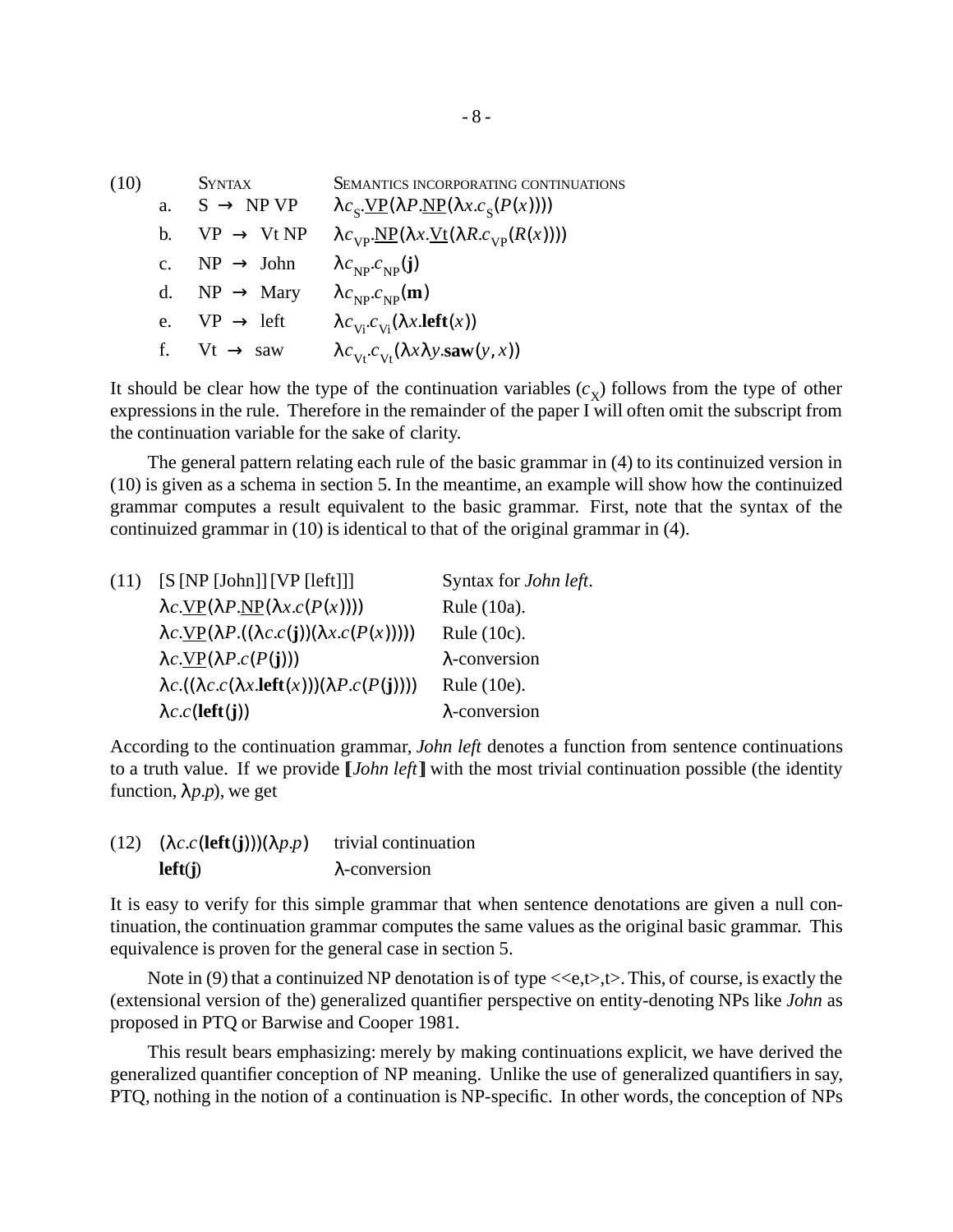as generalized quantifiersis a special case of the more general concept of a continuation. According to the Continuation Hypothesis, then, Montague correctly recognized that QNPs need accessto their continuations, but failed to treat continuations systematically throughout the grammar.

### *2.2. The nature of quantification*

So far all we have done is construct a continuized grammar that is equivalent to the original basic grammar. We are now in a position to provide truth conditions for some quantificational expressions.

|  | (13) a. NP $\rightarrow$ everyone $\lambda c.\forall x : c(x)$ |  |
|--|----------------------------------------------------------------|--|
|  | b. NP $\rightarrow$ someone $\lambda c.\exists x : c(x)$       |  |

In accord with the Continuation Hypothesis, quantificational rules like these have no direct counterpart in the basic grammar. That is, they only make sense as additions to a continuized grammar like that in (10). However, it is important to note that the denotation of the NP *everyone* is the same type asthe denotation of a continuized NP in (10), namely, a function from NP continuationsto truth values (type  $\langle\langle e,t\rangle,t\rangle$ ). (And in general, all members of a given syntactic category denote objects of the same semantic type.) This is the answer to the question in (1a) concerning the duality of NP meaning: QNPs and other NPs denote the same kind of function, which accounts for their syntactic and semantic interchangeability; QNP denotations differ from the denotations of other NPs in that QNPs take advantage of the presence of continuationsin a way that other NPs do not.

The rule in (13a) says that when used in a context in which  $c$  is its continuation, the value returned by the NP *everyone* is the result of quantification over all the possible individuals that might be fed to that continuation (ignoring animacy implications for simplicity). Similarly, the denotation of *someone* takes its continuation and wraps an existential quantification around it.

An example will show how these rules work. When the rules in (13) are added to the continuized grammar in (10), [*Everyone left*] smoothly evaluates to  $\forall x$  : **left**(*x*). Unlike the QR treatment, however, when a QNP occurs in direct object position, the computation proceeds just as smoothly:

John saw everyone.  $[S[NP_{SU}^{\dagger}][VP[Vt saw][NP_{D0}^{\dagger}]]]$ λc.<u>NP<sub>sυ</sub>(λx.NP<sub>po</sub>(λy.<u>Vt</u>(λR(c((Ry)x)))))</u> λc.<u>NP<sub>SU</sub></u>(λx.<u>NP<sub>DO</sub></u>(λy.c(**saw**(x, y)))) †  $\lambda c.\underline{\text{NP}}_{po}(\lambda y.c(\textbf{saw}(\textbf{j}, y)))$  $λc.((λc.∀x : c(x)) (λy.c(saw(j, y))))$  $λc.∀x : c(**saw**(**j**, x))$ (14)

Applying this denotation to the default null continuation, we get  $\forall x : \textbf{sav}(i, x)$ , which is a reasonable (extensional) denotation for the sentence *John saw everyone*.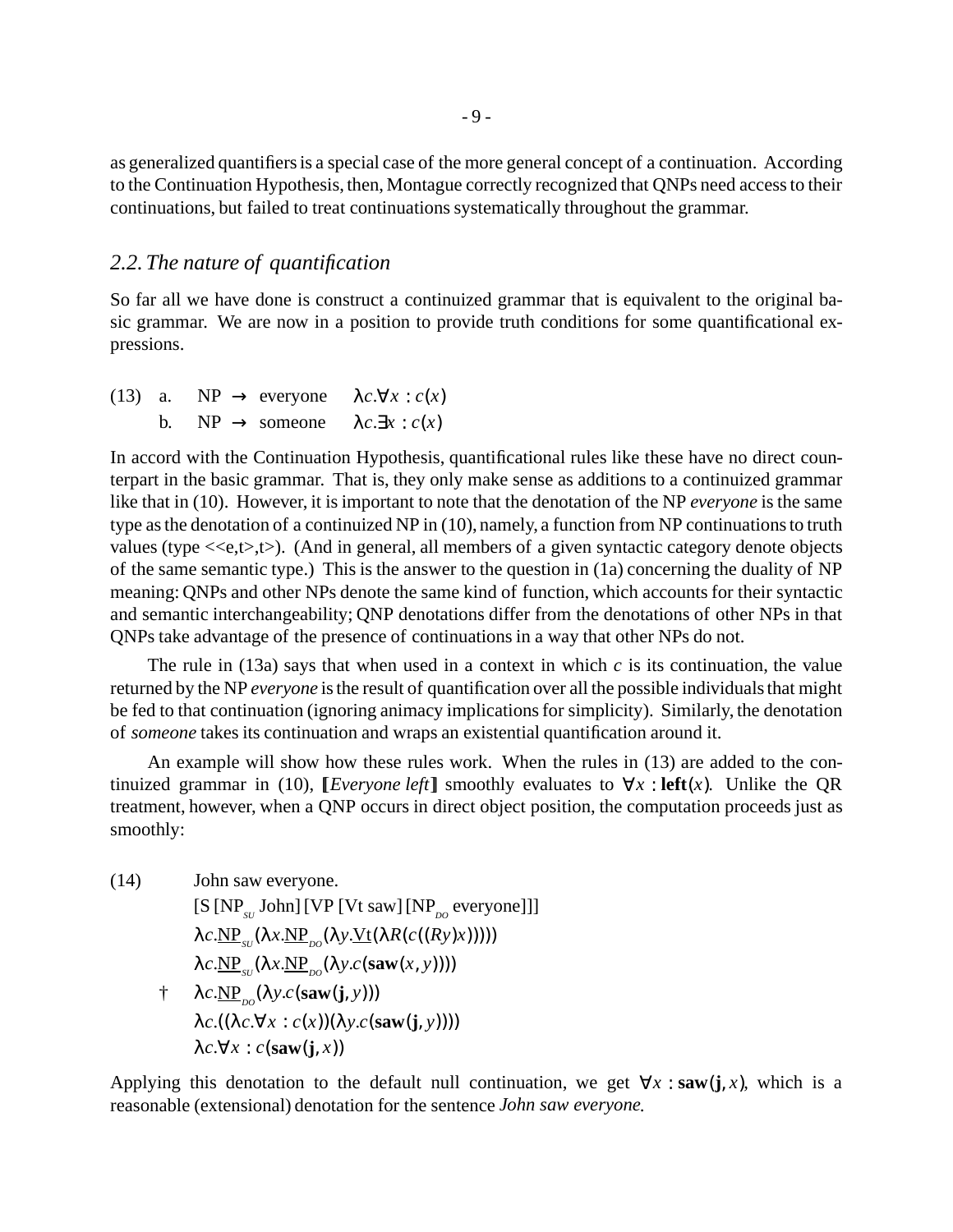Note that at the line marked with a dagger  $(4)$ , lambda conversion reveals that the continuation for the direct object NP is  $\lambda y.c$ (saw(j, y)): roughly (ignoring the continuation variable *c*) the property of being seen by John. This property does not correspond to any syntactic constituent. It is purely a semantic object, constructed automatically by the system for keeping track of continuations. As a result, in this system there is no awkwardness or asymmetry between subject and non-subject positions, as there is in the QR account.<sup>1</sup>

**Quantificational determiners.** The rules in (13) treat *everyone* and *someone* as lexical (syntactically unanalyzed) NPs. Most QNPs, of course, are syntactically complex, and contain a quantificational determiner. The appendix explains how the continuation analysis naturally leads to considering all determiners—even quantificational determiners—as having denotations based on choice functions. The result looks very different from the traditional generalized quantifier treatment as in, e.g., Barwise and Cooper 1981. Trying to understand how to continuize a grammar and also reanalyzing determiners as choice functions at the same time is a heavy load; therefore, for purely expository reasons, I will provide a special composition rule for quantificational determiners:

**SEMANTICS**  $NP \rightarrow Det N$  Det(N)  $(15)$  SYNTAX

This allows for (comparatively) familiar lexical entries for quantificational determiners along the following lines:

 $λ$ N $λc$ .N( $λP.∀x : P(x) → c(x)$ ) a, some  $\lambda N\lambda c.N(\lambda P.\exists x : P(x)\&c(x))$ most  $\lambda N\lambda c.N(\lambda P \text{.} \text{most}(P, c))$ no λNλ*c.*N(λ*P.*¬∃*x* : *P*(*x*)*&c*(*x*))  $(16)$  every

Here,  $\rightarrow$ , &, and  $\rightarrow$  are the standard logical connectives defined over truth values, and **most** is the familiar relation over sets used in, e.g., Barwise and Cooper 1981. A few examples will illustrate these definitions in action. Consider the grammar consisting of the union of the rules in (10), (13), (15), and (16). That grammar generates the following analyses:

|  | $(17)$ a. John saw every man. | $\forall x : \textbf{man}(x) \rightarrow \textbf{ saw}(i, x)$                                  |
|--|-------------------------------|------------------------------------------------------------------------------------------------|
|  | b. John saw most men.         | $\text{most}(\text{man}, \lambda x.\text{sav}(i, x))$                                          |
|  | c. Every man saw a woman.     | $\exists y : \mathbf{woman}(y) \& \forall x : \mathbf{man}(x) \rightarrow \mathbf{ saw}(x, y)$ |

Note that the interpretation in (17c) corresponds to inverse scope, i.e., the direct object takes scope over the subject. This shows that despite being an 'in situ' analysis, nothing in the continuation

<sup>&</sup>lt;sup>1</sup>In general, for any syntactic constituent, the value of its continuation will be equivalent to a lambda-abstract in which the constituent in question has been replaced with a variable of the same type asthat constituent. The fact that the continuations semantics automatically constructs such abstract semantic constituents for each syntactic phrase leads to new analyses of phenomena that depend on forming such abstracts,including focus constructions and perhaps certain types of genericity. See Barker ms. for details and discussion.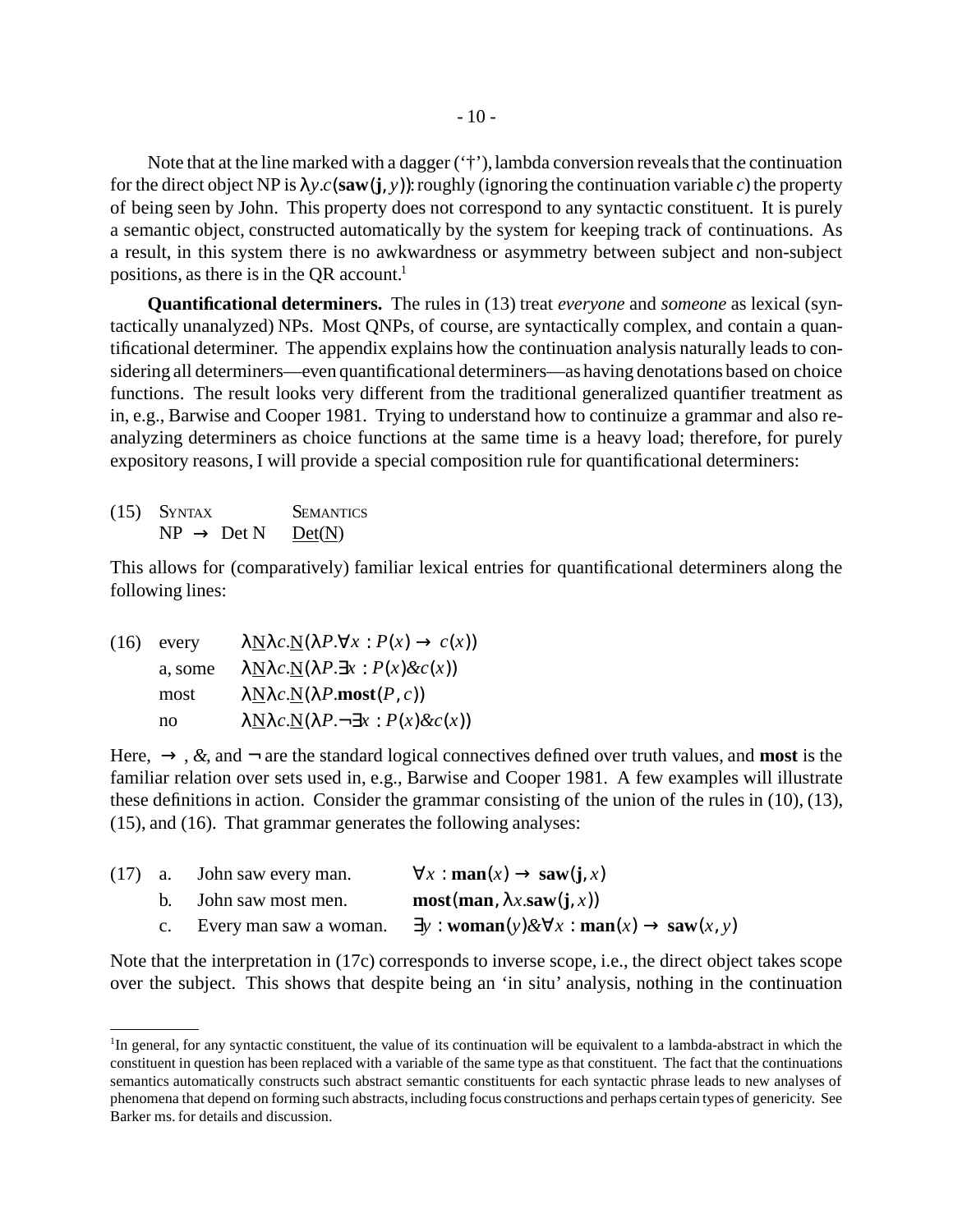mechanism itself biases towards linear scope or inverse scope.

In sum, continuations allow NPs to function as terms or as generalized quantifiers in any syntactic argument position. Furthermore, merely stating the truth conditions for quantificational NPs in terms of continuations automatically accounts for scope displacement.

# *2.3. Scope ambiguity: a question of priority*

The analysis so far provides reasonable interpretations for sentences involving quantifiers, but it provides exactly one interpretation for each sentence. How does relative scope ambiguity arise?

The answer comes from the fact that there can be more than one way to continuize a given composition rule. The continuized grammar given in (10) contains rule (18a):

|  | (18) a. $S \rightarrow NP VP$ $\lambda c.\underline{VP}(\lambda P.\underline{NP}(\lambda x.c(P(x))))$ |
|--|-------------------------------------------------------------------------------------------------------|
|  | b. $S \rightarrow NP VP \quad \lambda c.\underline{NP}(\lambda x.\underline{VP}(\lambda P.c(P(x))))$  |

But we may just as well have used (18b). Substituting (18b) in the example grammar will allow the subject to take wide scope over the VP.

How shall we interpret this state of affairs? Given the equation  $S = VP(NP)$ , we can either interpret the NP as providing the continuation for the VP ("What you do with a VP is apply it as a functor to the subject"), or we can interpret the VP as providing the continuation for the subject ("What you do with a subject is feed it as an argument to a VP"). The result is the same, in the absence of quantification—but in the presence of quantification, the two perspectives lead to different relative scopings.

Computationally, the two rules in (18) correspond to different orders of execution at the level of the un-continuized grammar (see, e.g., Meyer and Wand 1985:223). At the continuation level, the result is the same no matter what the order in which lambda conversion is carried out. That is, one of the advantages of making continuations explicit isthat it allows order-of-execution to be modeled in an order-independent fashion. However, because quantificational denotations exist only at the continuation level (by hypothesis), it does not make sense to think of scope ambiguity as literally corresponding to different order of execution; nevertheless, we can still reasonably use the term PRIORITY in its non-temporal sense. Let us say that (18a) gives the VP priority over the NP, so that quantificational elements in the VP take scope over the NP. Similarly, (18b) gives the NP priority over the VP, so that the subject takes wide scope.

Since both prioritizations are equally valid ways of providing access to continuations, unless we say something extra, both are equally available for use. Thus merely hypothesizing that quantificational elements manipulate continuations automatically predicts not only scope displacement, but scope ambiguity as well. (Section 3 discusses scope ambiguity in some detail.)

At this point we have a unified explanation for the questions in (1). As for the question of NP Duality, QNPs denote the same type of function as other NPs, which explains their syntactic interchangeability; they differ only in that QNPs exploit the presence of continuations in a way that other NPs do. As for scope displacement and scope ambiguity, merely stating the truth conditions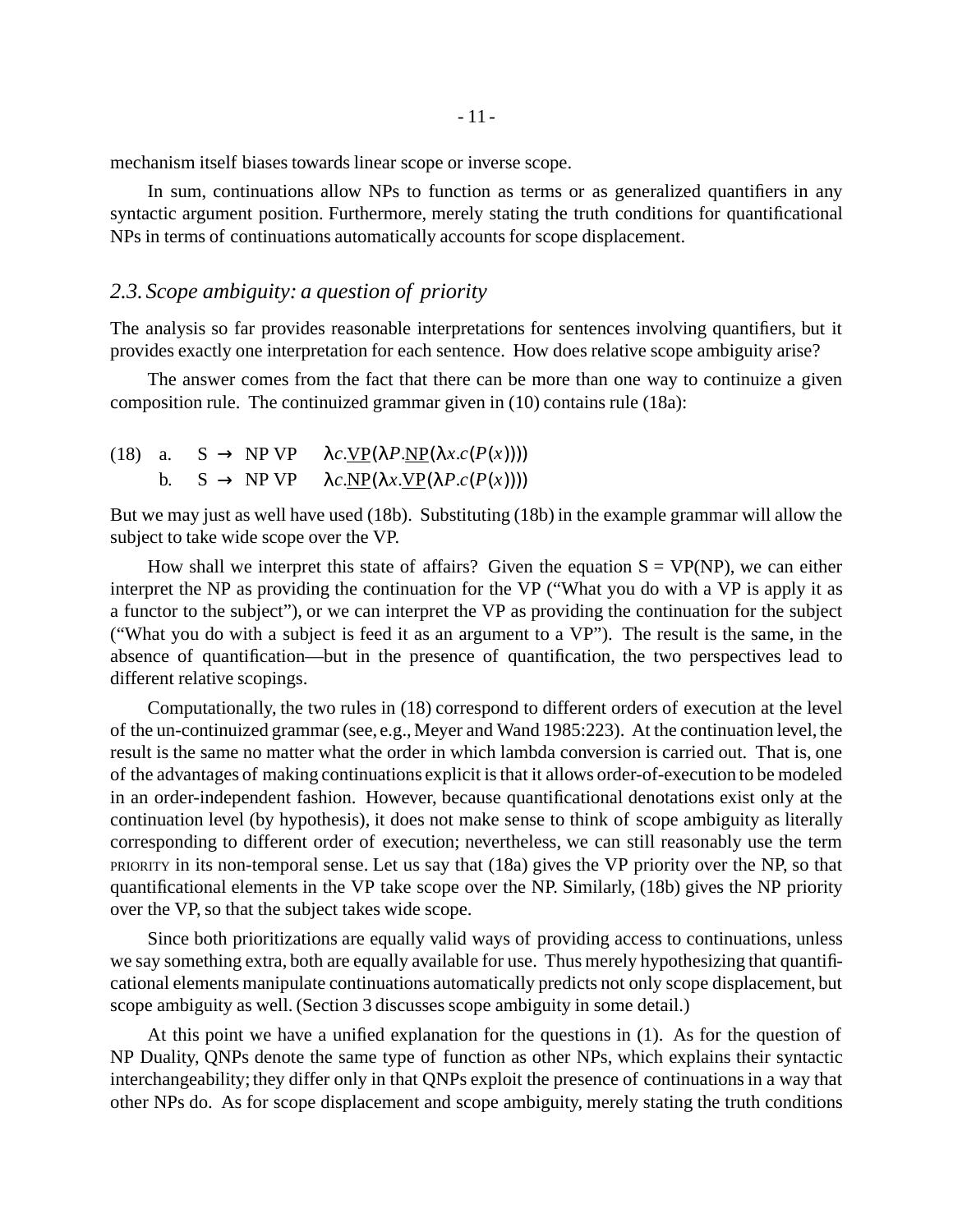for QNPs in terms of continuations automatically leads to scope displacement and scope ambiguity without further stipulation.

## *2.4.Bounding scope displacement.*

This subsection and the next address two potential worries that may spring to mind immediately concerning the viability of continuations as a theory of quantification.

In general, scope displacement can cross an unbounded number of syntactic levels.

- a. A raindrop fell on every car in the neighborhood. (19)
	- b. A raindrop fell on the hood of every car in the neighborhood.
	- c. A raindrop fell on the top of the hood of every car in the neighborhood.

It is easy to see how to extend this series ad infinitum. The most natural reading of these sentences requires that *every* take wide scope over *a raindrop*. (See the fragment in the appendix for an analysis of these sentences.)

However, QNPs cannot take scope outside of their minimal tensed S. Just as in every theory of quantifier scope, something special must be said about tensed Ss. One way to accomplish this here is to adjust the composition rules for the S node so as to disrupt the transmission of continuation information between the subconstituents and the S:

```
(20) a. OLD S \rightarrow NP VP \ \lambda c.\underline{VP}(\lambda P(\underline{NP}(\lambda x.c(P(x))))))b. New S \rightarrow NP VP \ \lambda c.c(VP(\lambda P(NP(\lambda x.P(x))))))
```
(A similar adjustment needs to be made in the S rule given in (18b) with the opposite scoping priority; see the fragment in the appendix.) The difference is that the clause's continuation,  $c$ , is inside the scope of the subject and of the verb phrase in the first version, but is outside in the second.

A man thought everyone saw Mary. **b.**  $\exists y : \textbf{man}(y) \& \textbf{though} \mathbf{t}(y, \forall x : \textbf{ saw}(x, \textbf{m}))$  $(21)$  a.

Given the revision in (20b), all scopings of (21a) are logically equivalent to (21b). That is, *every* is not able to take scope outside of the embedded clause.

Note that the adjustment in (20b) can only be made for syntactic categories whose basic (i.e., uncontinuized) type is t, since the value returned by the outermost continuized function must serve as the argument to the continuation for that expression. (See Heim and Kratzer 1998:215 for a derivation of the analogous constraint in QR theories.)

Obviously, much more would have to be said to accommodate the intricacies of scope islands; all I intend to do here is show one way that such constraints can be expressed in a continuized grammar. One important case, however, isthe claim that an NP is a scope island for quantificational NPs inside of it, which is discussed in section 3.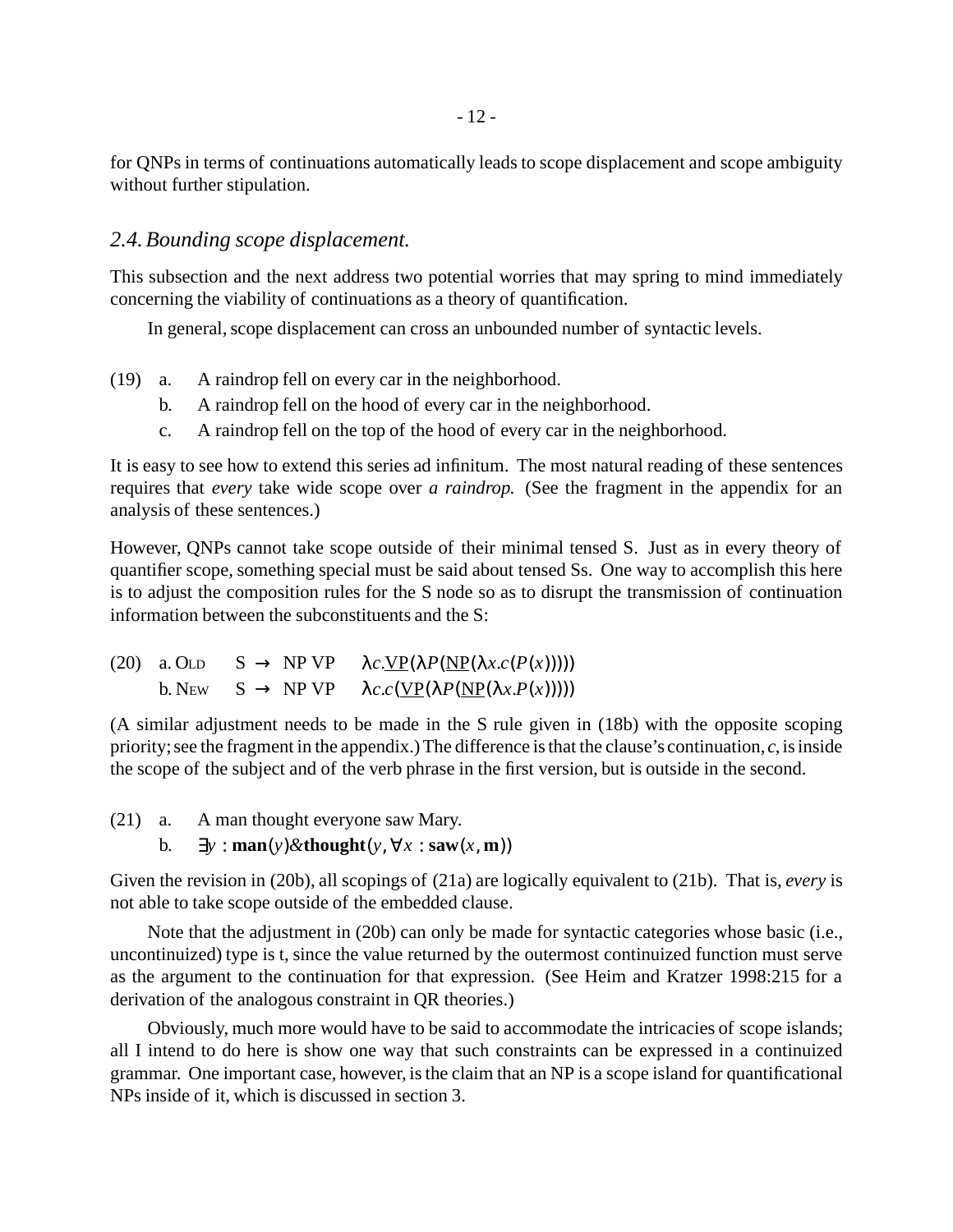#### *2.5.Binding*

What about quantificational binding? This subsection makes a few brief remarks to suggest how standard techniques can suffice to provide appropriate truth conditions for binding pronouns in the scope of quantificational operators.

As in many theories, let the syntax associate each NP with an index according to a number of constraints. To simplify, anaphoric NPs(which include at least pronouns and reflexives)may (sometimes must) share an index with another NP (or set of NPs); otherwise, indices must be pairwise distinct. Anaphoric NPs will have denotations that depend on context. Here I'll adopt the standard practice of translating pronouns as variables in the logical translation language. The interpretation of expressions in the logical translation language, then, will be relative to a contextually-supplied function assigning variables to individuals. As in most theories, binding is accomplished by manipulating the assignment function against which subexpressions are to be evaluated. For instance, we will elaborate the rule for *everyone* given in (13) as follows:<sup>1</sup>

(22)  $[everyone_i]^g = \lambda c. \forall x [c(x)]^{g[x/i]}$ 

This rule guarantees that any pronoun that is coindexed with the relevant occurrence of the NP *everyone* (and that comes under the semantic scope of the NP and that is not otherwise bound by an intervening operator) will take on the same value as *x* for each quantificational case. For instance, translating the pronoun *she<sub>i</sub>* as the variable  $x_i$ , and assuming that  $\llbracket x_i \rrbracket^g = g(i)$ , we have:

#### $\llbracket$  *everyone<sub>i</sub>* thinks she<sub>*i*</sub> is intelligent $\rrbracket^g = \forall x \llbracket \textbf{thinks}(x, \textbf{intelligent}(x_i)) \rrbracket^{g[x/i]}$ (23)

I assume that it is fairly obvious how to make appropriate adjustments throughout the grammar. See Barker ms. for a complete fully explicit fragment combining continuations with quantificational binding.

## **3. A new empirical generalization:Integrity**

In order to visualize the possible scopings predicted by the continuation analysis, just mark which branches in the syntactic tree have higher priority.

<sup>&</sup>lt;sup>1</sup>As usual, the denotation brackets ('[•]') on the left side of the equal sign and on the right side of the equal sign are distinct functions: one interprets syntactic structures of English, and the other interprets expressions in the logical translation language.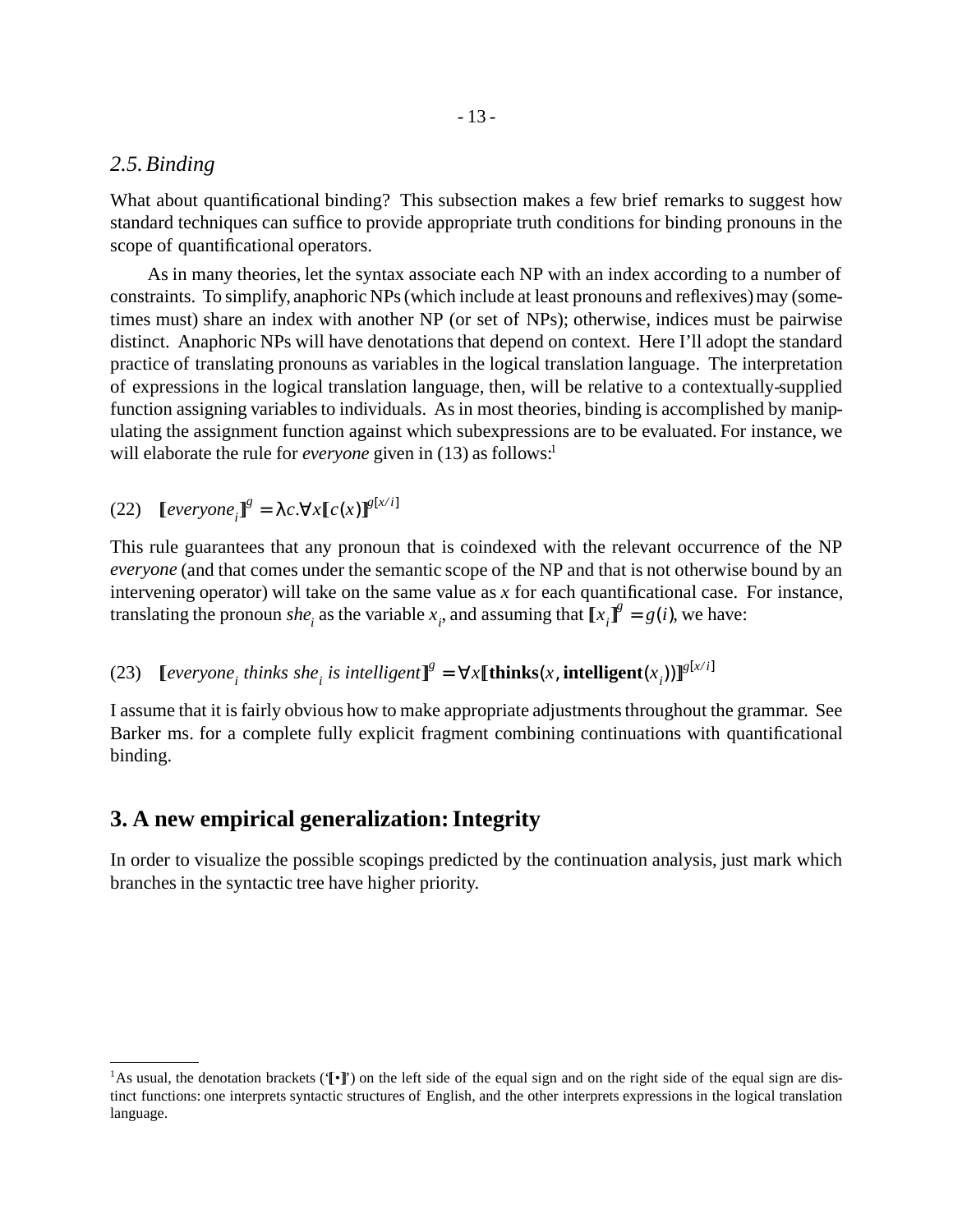

On the labelling in (24), the subject quantifier takes narrow scope with respect to the verb phrase. Within the verb phrase, the locative NP takes scope over the direct object. (Obviously, if more than two sister branches contain quantificational elements, a more elaborate labelling system than 'W' and 'N' will have to be developed.) On the scoping determined by (24), then, *every box* takes scope over *an object*, and both take scope over *most subjects*. (Thisrepresentation will remind some readers of the method for determining primary and secondary stress in metrical phonology, e.g., Liberman and Prince 1977.)

It is easy to see that in (24), the number of logically distinct scopings permitted by the continuation analysis is 4, since all we can vary is whether the subject takes scope over the verb phrase, and, within the verb phrase, whether the locative takes scope over the direct object. In contrast, many versions of QR predict 6 scopings. In general, QR provides *n*! orderings when there are *n* QNPs within a clause, no matter what the syntactic configuration of the QNPs (ignoring scope islands). The continuation method predicts a factorial number of orderings only among NPs that are (embedded within) siblings (see section 5 for details). Thus unlike QR, on the continuation analysis the number of scope interpretations depends on the syntactic structure within a given clause.

The missing readings predicted possible by QR are the two readings in which the subject intervenes in scope between the direct object and the indirect object. In general, the continuation approach obeys the following constraint:

**The syntactic constituent integrity scoping constraint ('Integrity')**:if there is a syntactic constituent that contains Band C but not A, then A must take scope over both B and C or neither. (25)

This constraint requires that the quantificational elements contained by a syntactic constituent form a certain kind of unit semantically as well. Specifically, quantificational elements outside of a constituent may not intervene in scope between quantificational elements within that constituent.

Whether a natural language obeys the constituent integrity constraint is an empirical matter. I conjecture that English does obey the constraint.

For example, with respect to (24), the claim is that neither of the following two scopings is grammatical: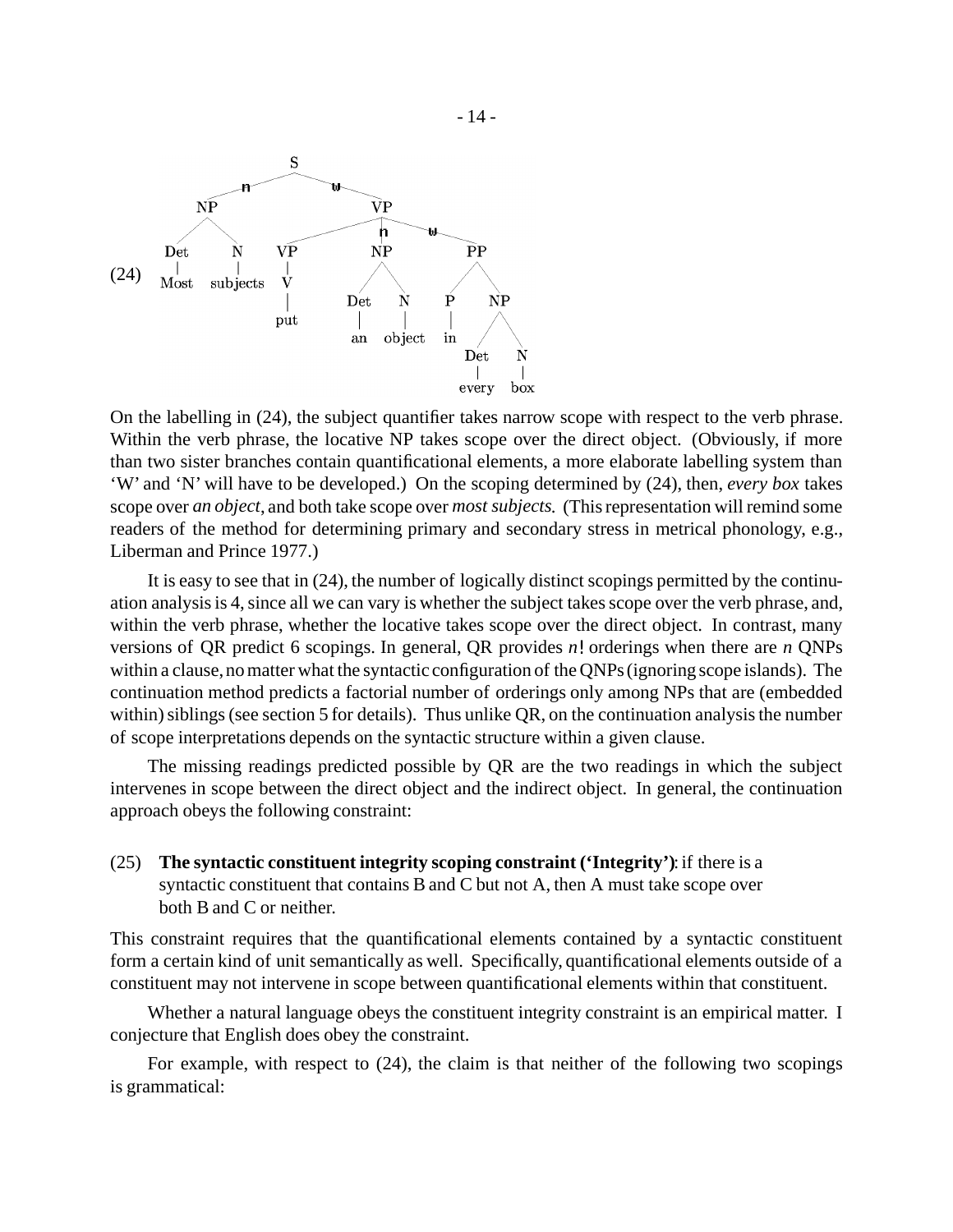#### a. \**an object* > *most subjects* > *every box* b. \**every box* > *most subjects* > *an object*  $(26)$  a.

As for the reading on which the indefinite gets widest scope (in (26a)), even if we found such a construal, we would have to wonder whether it arose through non-quantificational analyses of wide-scope indefinites (e.g., Kratzer 1998). Therefore I will concentrate on (28b), the scoping on which the indefinite takes narrowest scope (and presumably must therefore be quantificational), so that *every* takes scope over *most* which takes scope over *an*. The disputed truth conditions are:

### (27) ∀*x.***box**(*x*) → **most**(**subjects**, λ*y*∃*z.***object**(*z*)*&***put**(*y*, *z*, *x*))

In order to be sure whether or not (24) can have these truth conditions, we must construct a situation in which (27) is satisfied but no other scoping predicted by the continuation theory is satisfied. Therefore imagine a psychology experiment in which three subjects (S1, S2, and S3) are asked to drop an apple and a pen into any one of three boxes (B1, B2, B3). Further assume that after exactly one trial per subject, the **put** relation contains only the following triples:

| (28) | $\langle S1, \text{apple}, B1 \rangle$ | $\langle$ S2, apple, B2 $>$ | $\langle$ S3, apple, B3> |  |
|------|----------------------------------------|-----------------------------|--------------------------|--|
|      | $\langle S1, pen, B2 \rangle$          | $\langle$ S2, pen, B3>      | $<$ S3, pen, B1>         |  |

Then the truth conditions for the alleged scoping are satisfied, since for every box, most subjects placed an object in that box. Note that since there are only two objects but three boxes, it is impossible for any individual subject to have placed an object in every box.

Native speakers consistently deny that (24) can be true in such a situation. To the extent that further research confirms that analogous scopings are systematically missing, it supports the predictions of the integrity constraint.

Another relevant example that can be considered with respect to the same set of circumstances is:

Every subject put an object in no box.  $(29)$  a.

b. ¬∃*b* : **box**(*b*)*&*∀*s* : **subject**(*s*) → (∃*o* : **object**(*o*)*&***put**(*s*, *o*, *b*))

If (29b) were a possible reading, (29a) should be capable of being true in the situation depicted in (28). Integrity predicts that (29a) cannot have the truth conditions described in (29b). Once again, native speakers confirm this prediction.<sup>1</sup>

The claim that English obeys the integrity constraint may be somewhat surprising, since several

<sup>1</sup>No doubt there are experienced logicians who have trained themselves to accept the truth conditions in (29b). One way to reconcile such intuitions with Integrity would be to continuize some grammar with a more flexible notion of syntactic constituency, such as many versions of Categorial Grammar and its descendents, on which *every subject put an object* can be combined as a syntactic constituent before combination with *no box*. Another possibility is that people who claim to get the non-integral reading may be resorting to higher-order continuations of the sort discussed in Barker ms.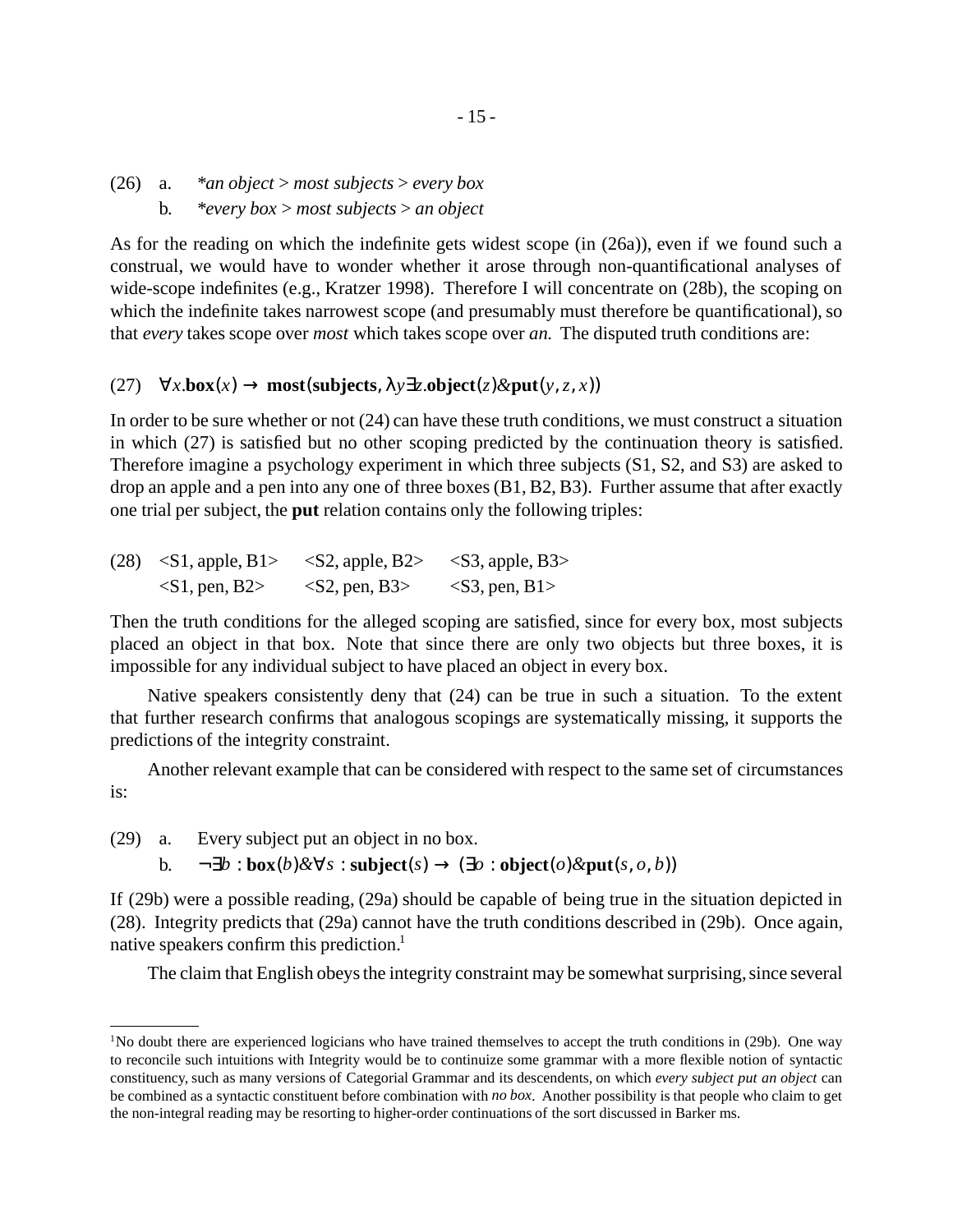decades of intensive research has failed to turn up such a constraint (asfar as I know).I will suggest three reasons why this might be so.

First, it has only been in recent years that a clear picture has emerged of what ought to count as quantificational scope. The most dramatic example of a shift in the classification of examples as quantificational or not is the newly-emerging consensus that what used to be treated as wide-scope indefinites are best analyzed through other mechanisms. For a second kind of example, *few*, *many*, and *most* and other expressions now have analyses on which they denote choice functions that supply a mereological sum as a value (often called a 'witnessset'—see, e.g., Beghelli et al. 1997). This complex individual then enters into entailments governed by the semantics of plurals and distributivity without requiring displaced scope. Factoring out cases that can be analyzed through non-quantificational mechanisms reduces the number of apparent scopings that need to be accounted for, and systematically missing scopings can start to emerge.

Second, with one exception I am aware of, every theory of quantification (including Flexible Types—see, e.g., (31c) in Hendriks 1988:113) naturally provides the full factorial range of scopings, there has been a theoretical bias to assume that the full factorial set of readings exists, at least as a default. The exception is Hobbs and Shieber's 1987 scoping algorithm, discussed below.

Third, I claim that integrity effects have in fact been noticed more than once, but never in their full generality. The relevant examples involve quantifiers embedded inside NPs. Consider first an example involving only two quantificational elements:

- No student from a foreign country was admitted.  $(30)$  a.
	- b. ∀*s* : ¬∃*c* : **student**(*s*)*&***country**(*c*)*&***from**(*s*, *c*)*&***admitted**(*s*)

On the most prominent reading of (30a), *no* takes scope over *a*. On the continuation analysis, the desired reading is produced automatically, with no stipulations specific to NP. (There will also be a scoping on which *a* takes wide scope over *no*, of course; see the fragment.)

However, it is well-known that examples like (30) pose a problem for QR theories. If QR simply adjoins QNPsto S, the obviousthing to try isto first raise *a foreign country* to S, then raise *No student from t*, where "t" is the trace left by QR of *a foreign country*. This gives the correct scoping, but leaves the trace of the first raised NP unbound, leading either to an uninterpretable structure, or at least to incorrect truth conditions.

May 1985 and Larson (in unpublished work described in Heim and Kratzer 1998:233) conclude that NP is a scope island: an NP embedded within an NP may move only as far as its containing NP. In addition to preventing unbound traces from arising, they note that this assumption makes some good predictions with respect to the observed range of scope orderings:

- Two politicians spy on [someone from every city]. (May) (31)
	- b. \* every city  $>$  two politicians  $>$  someone

May observesthat the sentence (31a) does not have the scoping indicated in (31b). Preventing *every city* from escaping from the object NP prevents the subject from intervening between the indefinite and the universal.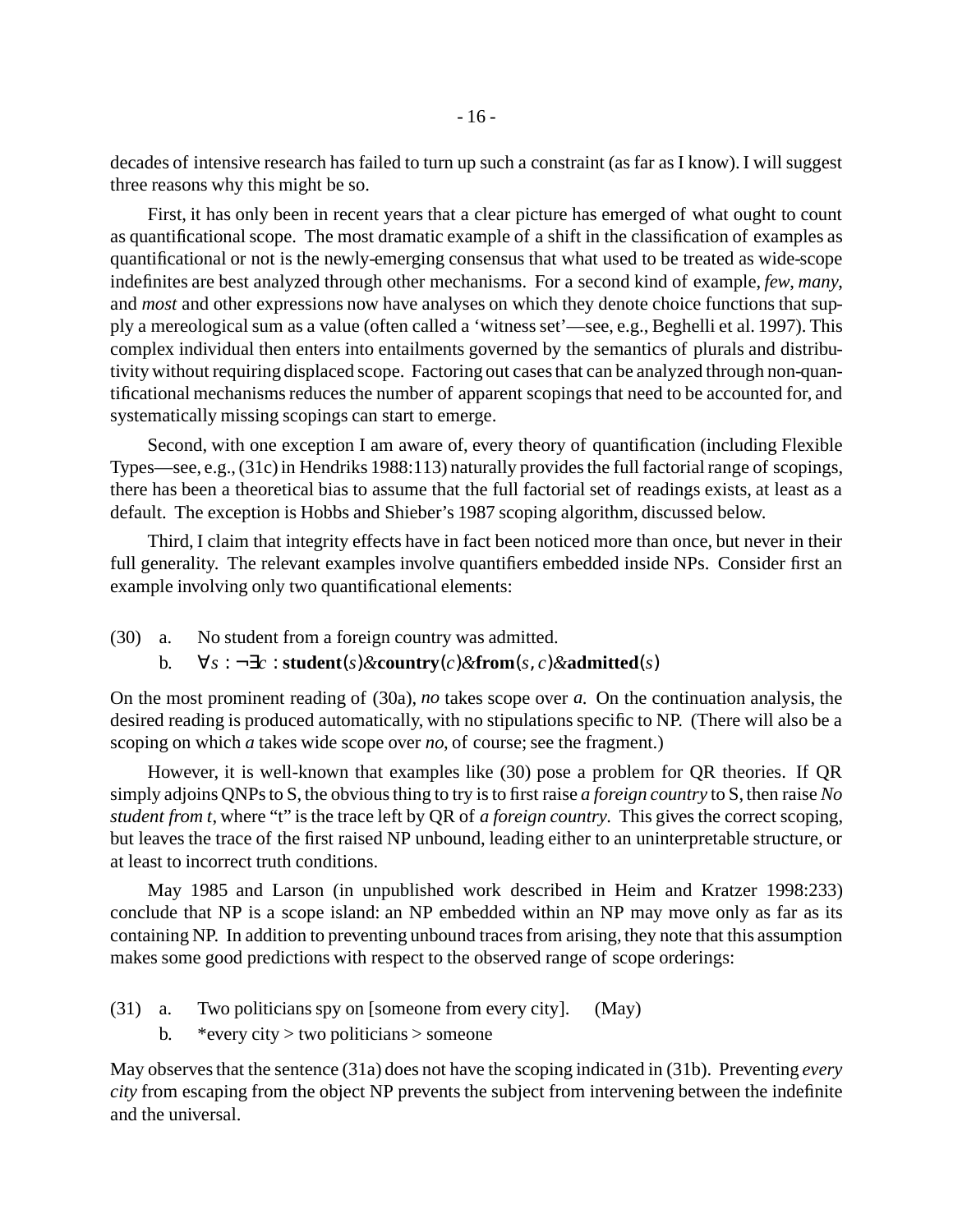On the QR story, it is fairly natural to decide that NP is a scope island, since NP is generally an island for overt syntactic movement, and QR is supposed to obey the same constraints that govern syntactic movement. However, doing so creates two awkward problems for interpretation: it requires type flexibility, since the raised NP is not the right type when adjoined within NP to receive its normal interpretation (see Heim and Kratzer 1998). More seriously, it breaks quantificational binding in examples like (32).

#### (32) Someone from every city despises it.

As May and Larson both notice, if *every city* cannot move out of its containing NP, it cannot take semantic scope over the pronoun *it*, yet (32) clearly has a reading on which the pronoun is quantificationally dependent on the universal quantifier. On the continuation analysis, since *every* takes scope over the entire clause, it has no difficulty binding *it* (see Barker ms. for full details).

Thus QR without constraints creates unbound traces and incorrect truth conditions. Making NP a scope island prevents unbound traces and accounts for one kind of Integrity effect; however, it also creates a type mismatch and a severe problem for quantificational binding.

The continuation analysis, remarkably, with no special stipulations at all gets scoping, binding, and NP-related Integrity effects right.

As a second example of a scope theory that embodies a part of Integrity, Hobbs and Shieber 1987 provide an LF-based scoping algorithm which gives (31a) 5 scopings instead of the full factorial 6. The missing reading is the one where *someone* outscopes *two* which outscopes *every*. As Hobbs and Shieber 1987:48 put it, "in general, a quantifier from elsewhere in the sentence cannot come after the quantifier associated with a head noun and before the quantifier associated with a noun phrase in the head noun's complement." This characterization is strikingly similar to the Integrity constraint in spirit, and I conjecture that the class of scopings ruled out for structural reasons by Hobbs and Shieber's algorithm are a subset of the scopings ruled out by Integrity.

However, when none of the quantificational elements contains another, Hobbs and Shieber's algorithm can deliver the full factorial range of scopings. In particular, they provide all 6 possible scopings for (24) instead of the 4 consistent with Integrity. In fact, even when one QNP contains another, Hobbs and Shieber's algorithm generates some readings that violate Integrity, including the reading discussed above as 31b. Thus Integrity makes significantly more general (i.e., stronger) empirical claims about structurally illicit scopings than Hobbs and Shieber's algorithm.

## **4. Generalized Coordination without type-shifting**

The question naturally arises whether other linguistic elements manipulate continuations besides quantificational NPs. This section shows how continuations can provide an account of generalized conjunction that is simpler than other accounts in certain specific ways.

I assume, along with many others, that there are at least two kinds of coordination, which I will call REDUCIBLE versus LOCAL: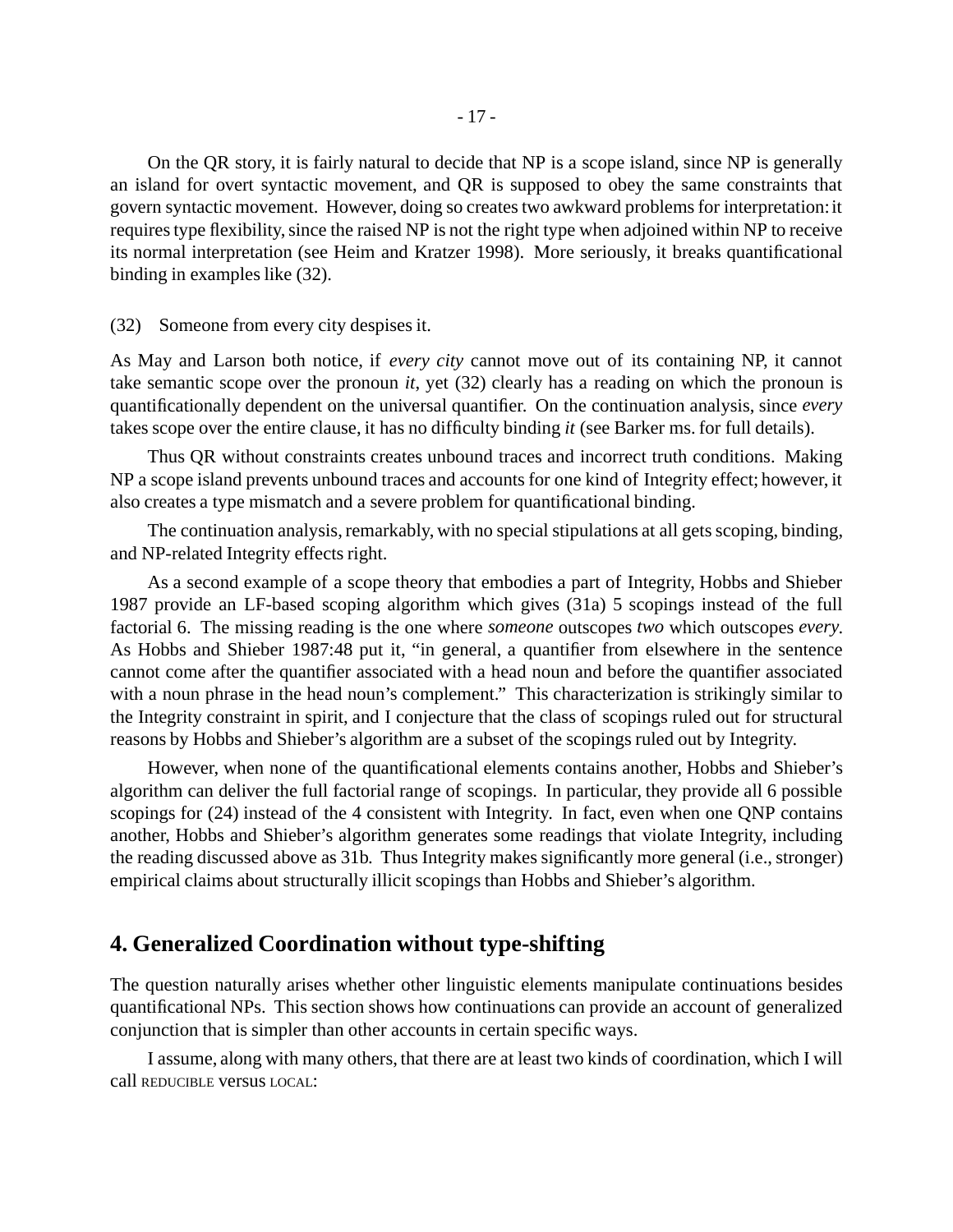- REDUCIBLE COORDINATION: (33)
	- a. John and Mary drank a beer.
	- b. John drank a beer and Mary drank a beer.

The truth conditions of one legitimate reading of (33a) can be accurately expressed by unpacking the coordination into conjoined clauses as in (33b)—in other words, the meaning of the NP conjunction can be reduced to clausal conjunction.

- LOCAL COORDINATION: (34)
	- a. John and Mary are a happy couple.
	- b. #John is a happy couple and Mary is a happy couple.

Reducing the conjunction in (34a) to clausal coordination as in (34b), however, leads to an ill-formed paraphrase.

The truth conditions for the most natural interpretation of (34a) depends on conjoining NP meanings. Apparently, at least some conjoined NPs have denotations that involve complex individuals (mereological sums, perhaps as familiar from Link 1983). This type of conjunction is 'local' in the sense that the semantic function expressing the conjunction operates on the semantic values of the conjuncts instead of expressing the meaning of the conjunction as a function of clausal conjunction.

Lasersohn 1995 shows that properly-crafted meanings for local conjunction often produce truth conditions that are entailed by the truth conditions of the reduction analysis. This calls into question whether we need reducible conjunction in addition to local conjunction. Yet even if local conjunction will suffice for conjunction, a generalized treatment for disjunction is harder to avoid, since disjunction seems to have only a reducible interpretation in all of its uses. In addition, I will repeat below (see (43)) an argument due to Hendriks 1993 suggesting that local coordination is not sufficient even for conjunction.

In any case, let us concentrate for now on reducible coordination. Partee and Rooth 1983, building on work of Gazdar, von Stechow, and Keenan and Faltz, deal with reducible conjunction in three parts. First, they stipulate that a CONJOINABLE TYPE is any type ending in t. Examplesinclude sentences (type t), verb phrases and common nouns (type  $\langle e,t \rangle$ ), and quantificational NPs (type  $\langle \langle e,t \rangle, t \rangle$ , but not proper names (type e).

Second, they rely on a schema expressing the meaning of a coordinate structure as a function of a denotation for the conjunction.

SYNTAX SEMANTICS  $X \rightarrow X_l$  and  $X_r$  and  $\langle \alpha, \beta \rangle$   $(X_l, X_r)$ (35)

According to this schema, there is a distinct denotation for the conjunction for each distinct semantic type associated with the syntactic category that instantiates the metacategory X. That is, the interpretation for coordinated sentences  $(X = S)$  involves the function **and**<sub>t</sub>, the interpretation for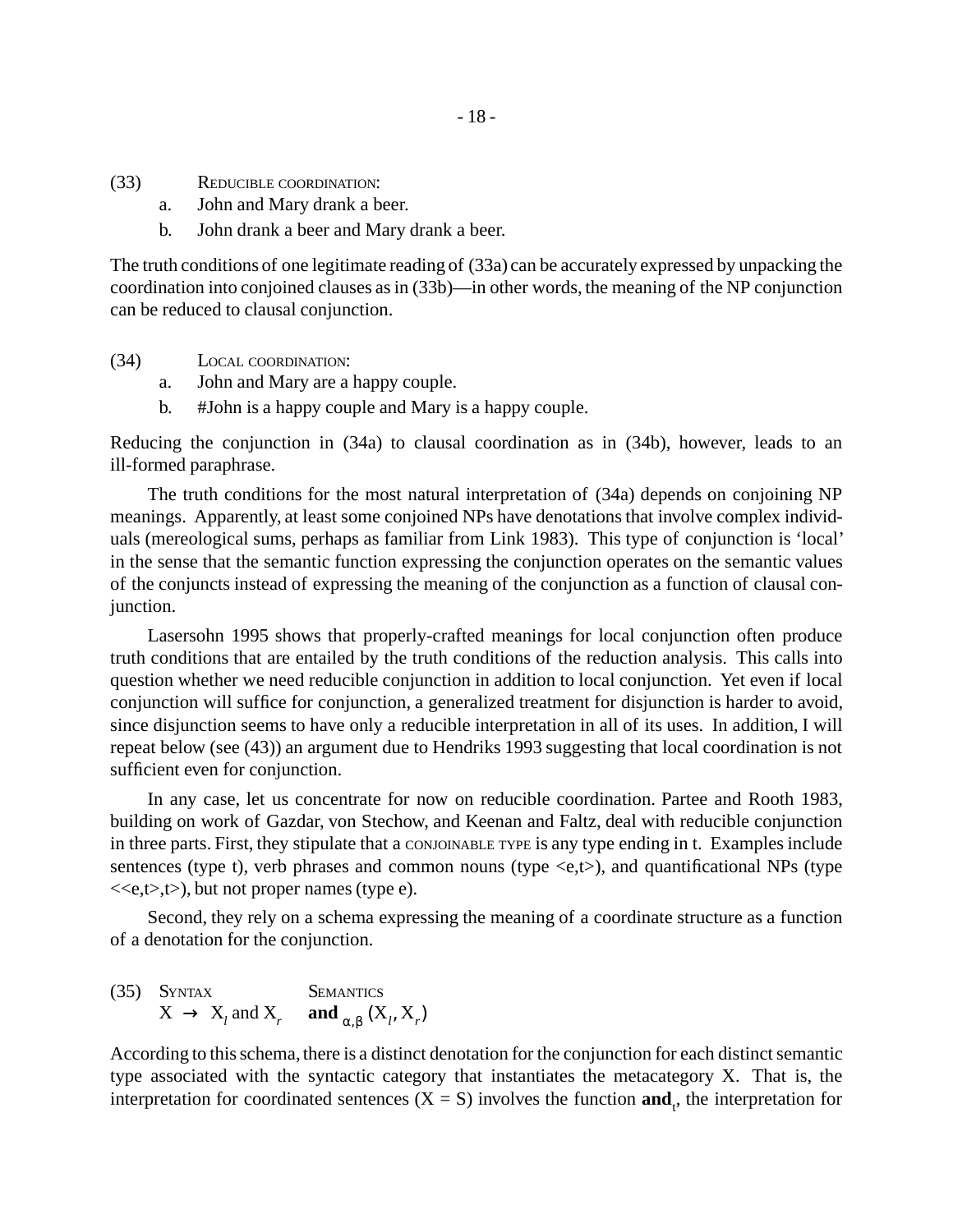coordinated verb phrases ( $X = VP$ ) involves the function **and**  $_{(e,t)}$ , the interpretation for coordination noun phrases  $(X = NP)$  involves the function **and**  $\langle e, t \rangle, t \rangle$ , and so on.

Third, they relate the meaning of higher-order reducible conjunction to lower-order denotations. Let *L* and *R* be meanings of type  $\langle \alpha, \beta \rangle$ . Then Partee and Rooth 1983 have:

(36) and 
$$
\mathbf{and}_{\langle\alpha,\beta\rangle}(L,R) = \lambda v.\mathbf{and}_{\beta}(L(v), R(v))
$$

where *v* is a variable over objects of type  $\alpha$ . The base case says that **and**<sub>t</sub> is the standard binary operator over truth values.

The claim of such an analysis is that reducible *and* is polysemous. The schema in (36) is usually construed as a type-raising operator: we posit a single lexical meaning for *and*, namely, **and**<sub>t</sub>, and generate an infinite number of other denotations by repeated instantiation of (36).

Now consider one way of achieving an equivalent analysis of reducible conjunction in a continuation grammar.

(37) SYNTAX **SEMANTICS**  

$$
X \rightarrow X_l \text{ and } X_r \quad \lambda c.\text{and}_t(\underline{X}_l(c), \underline{X}_r(c))
$$

Recalling that a continuation is the (default) future of a computation, we can gloss this rule as saying "Whatever you are planning to do with the value of the coordinate structure, do it to the left conjunct, do it to the right conjunct, and conjoin the resulting truth values".

Just as in (35), (37) schematizes over a range of conjoinable syntactic categories. However, there is no need to state a separate schema governing the function denoted by the conjunction—the semantic rule in (37) gives the desired result automatically. It mentions only the basic truth-value operator **and***<sup>t</sup>* , and there is no need to construct semantic operators that take arguments having complex types.

Furthermore, there is no need to stipulate what counts as a conjoinable type. The result of applying any continuized denotation to a continuation (e.g., " $\underline{X}_l(c)$ ") is guaranteed to be a truth value, by construction. In other words, the notion of a conjoinable type is embodied in the structure of the continuation system. In the present context, we can restate this as follows: the observation that conjoinable types are those types that "end in t" is equivalent to the claim that reducible coordination lives at the level of continuations.

In sum, Partee and Rooth 1983 need a syntactic schema, a type-shifting rule, and a notion of conjoinable type. If expressions are allowed to manipulate their continuations, all that is needed is a single syntactic schema.

Some concrete examples will illustrate the use of (37). The fragment in the appendix instantiates the schema for syntactic categories S, VP, Vt, and NP: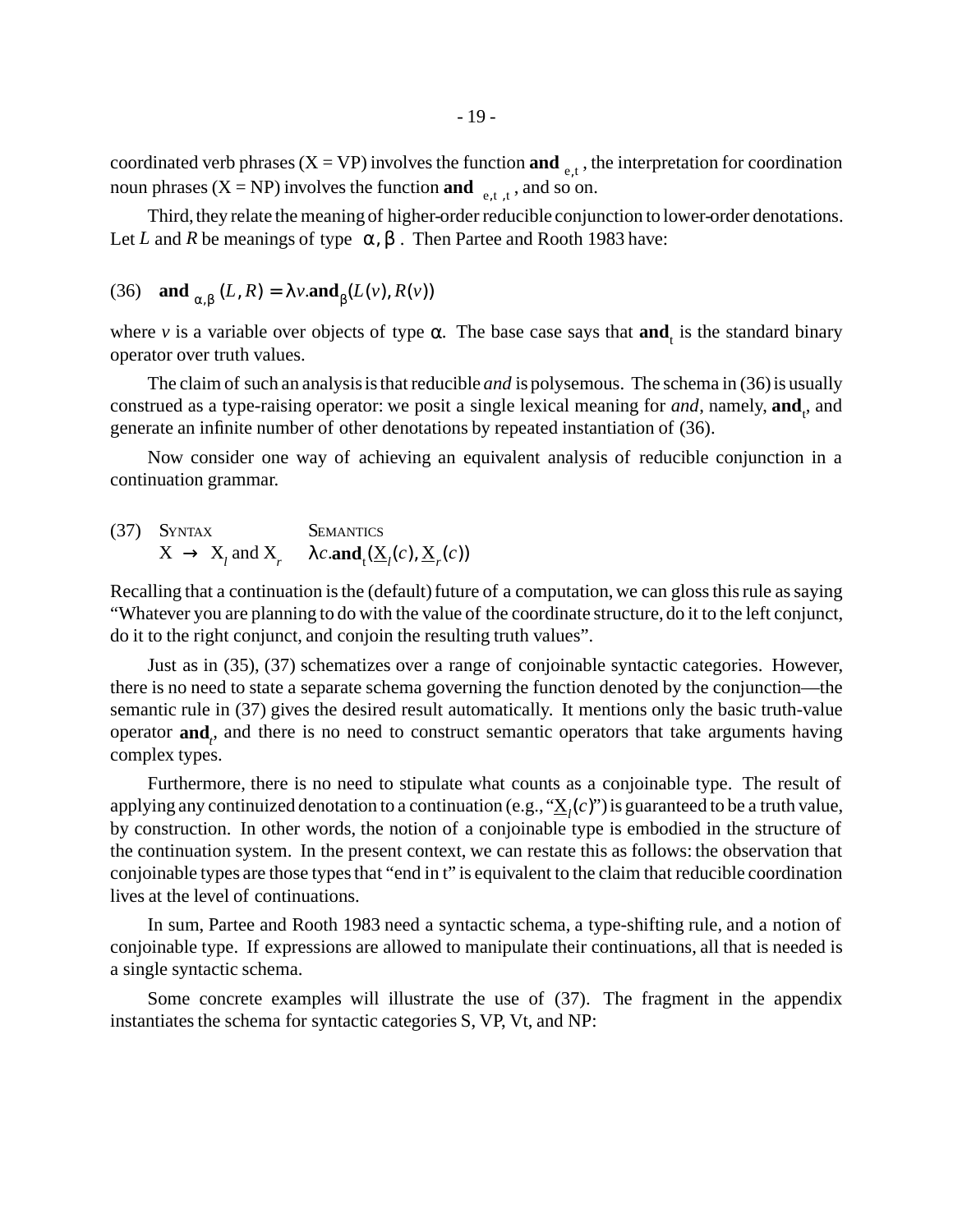| $(38)$ a. |           | John left and John slept. | and(left(j), slept(j))      |
|-----------|-----------|---------------------------|-----------------------------|
|           |           | b. John left and slept.   | and(left(j), slept(j))      |
|           | $c_{\rm}$ | John saw and liked Mary.  | and(saw(j, m), liked(j, m)) |
|           |           | d. John and Mary left.    | and(left(j), left(m))       |

These translations use the logical constant **and** for **and**<sub>t</sub>.

Proper names can be freely coordinated with QNPs in any syntactic position. To give one scoping of just one example (an equivalent analysis is provided by the fragment):

Tom met John and every woman.  $(39)$  a.

b. **and**(**met**(**t**, **j**),  $\forall z$ (**woman**(*z*)  $\rightarrow$  **met**(**t**, *z*)))

Reducible conjunction in a direct object gets unpacked so that (39a) comes out as equivalent to *Tom met John and Tom met every woman*.

To say that reducible coordination "lives at the level of continuations" entails that coordination interacts with quantification. For instance, the schema in (37) must also be instantiated for the category N.

Every friend and lover left.  $(40)$  a.

- b.  $\forall z : (\text{and}(\text{friend}(z), \text{lower}(z))) \rightarrow \text{left}(z)$
- c. **and**( $(\forall z : \textbf{friend}(z) \rightarrow \textbf{left}(z))$ ,  $(\forall z : \textbf{lower}(z) \rightarrow \textbf{left}(z)))$

In (40b), conjoining common nouns interacts with the quantification due to *every* in a way that does not lead to a logical translation with sentences conjoined at the highest level. The reason isthat *every* quite literally takes scope over the conjunction. If we choose instead the NP composition rule that allows elements inside the NP to take wider scope, we get the translation in (40c), which is also a legitimate reading of (40a).

Partee and Rooth note that type-shifting analyses predict that coordination will interact with quantifier scope. They are skeptical that the full range of scope relationship occur, citing (41).

(41) Every student got a D or failed.

Partee and Rooth claim that (41) does not admit of the reading on which disjunction takes scope over *every*, which would entail that either every student got a D or every student failed. However, I agree with Hendriks 1988:117, 1993:94 that such readings are detectable in the right context. To his examples, I will add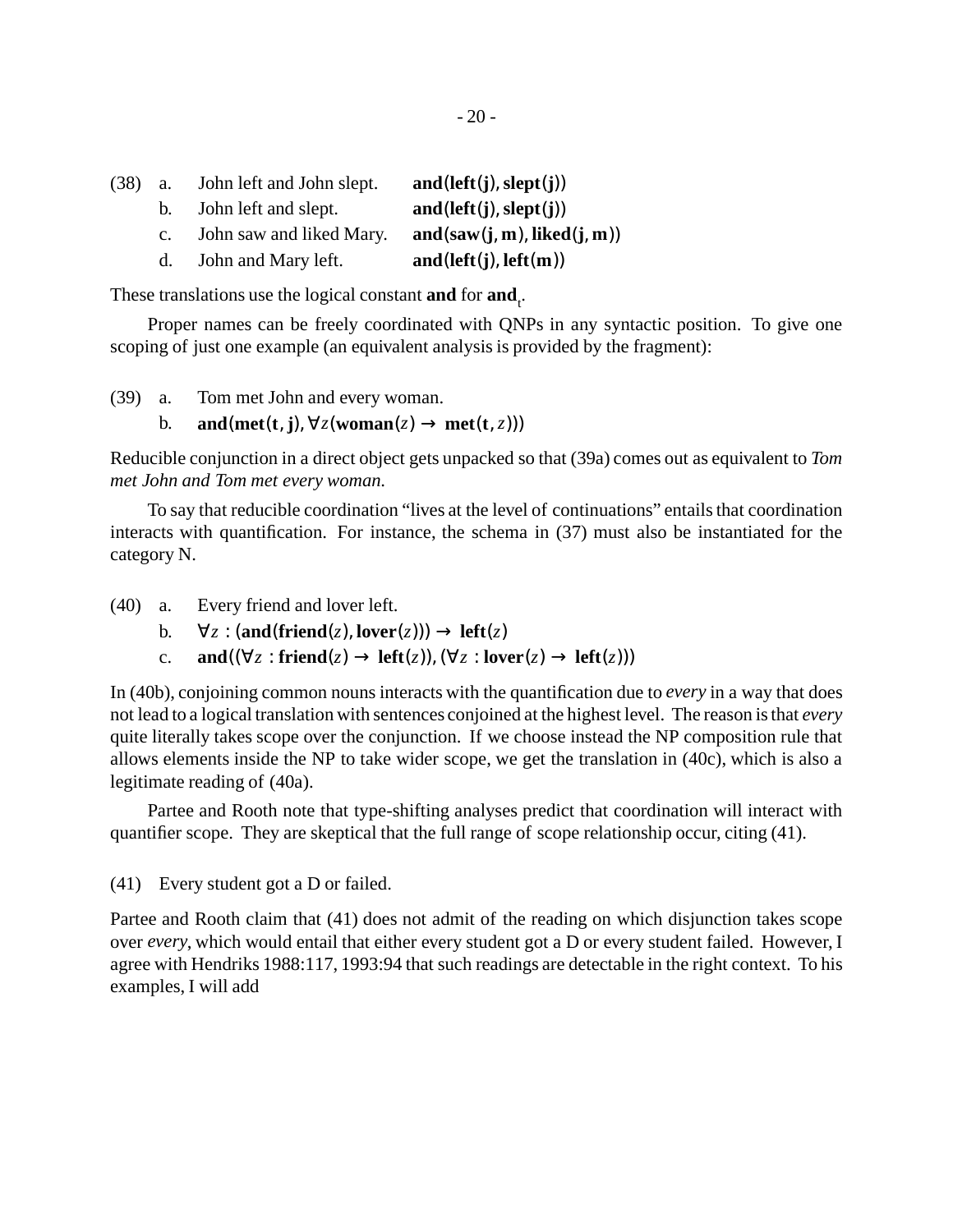- [American foreign policy during the Cold War was founded on the premise that] every nuclear nation must remain peaceful or be annihilated.  $(42)$  a.
	- b. [When you place dominos in a circle and then toss a marble at them, then depending on where the marble lands,] every domino falls or remains standing.

I take it that (42a) has an interpretation whose truth conditions require that every nation remains peaceful or every nation is annihilated.

In addition, Hendriks 1993:99 argues that some sentences clearly have interpretationsthat can only be arrived at by giving coordination scope over syntactically superordinate quantifiers.

- [In those days of tight federal budgets, the best we could guarantee was that] an inspector visited every town and phoned every village.  $(43)$  a.
	- b. **and**( $\forall z : \mathbf{town}(z) \rightarrow \exists u : (\mathbf{inspector}(u) \& \mathbf{visited}(u, z)),$ ∀*z* : **village**(*z*) → ∃*u* : (**inspector**(*u*)*&***phoned**(*u*, *z*)))

(The ampersands  $({\cal X})$ ) are due to the truth conditions for the indefinite determiner, and are simply an infix variant of  $\text{and}_{t}$ ) The interpretation in (43b), of course, is one of the readings that the continuation analysis just given provides. If this is indeed a legitimate reading for (43a) (and I believe that it is), it poses a severe problem for many theories of quantifier scope, including the simplest version of the QR view. The only well-formed QR interpretations allow for a different inspector for each town, but only if each such inspector also phones every village (or vice-versa, swapping towns with villages).

Generalized coordination is often cited asthe most compelling, or at least the most straightforward, motivation for recognizing type-shifting as an indispensable technique. (There are plenty of other motivations for type-shifting, of course, such as Partee 1987.) Hendriks (e.g., 1988:100) suggests that as long as we need type-shifting anyway for describing generalized coordination, why not use type-shifting to handle quantifier scope? This section turns this reasoning on its head: as long as we need continuations to handle quantification, why not use them to provide a simple semantic treatment of reducible coordination that does not depend on type-shifting?

Perhaps even more interesting than the simplicity of the continuation treatment of reducible coordination, the continuation hypothesis provides insight into why there should be two types of coordination in the first place. Local coordination lives at the basic level that ignores the presence of continuations; but assoon as we allow denotationsto manipulate continuations, it is quite natural to reanalyze a coordinating particle as operating at the level of continuations.

## **5. The continuation schema**

The relationship between a basic grammar and the equivalent continuized version can be expressed in a single schema. This is important for formalizing the sense in which continuations constitute a unitary concept, and also for proving that the size of a continuized grammar is a finite function of the size of the basic grammar.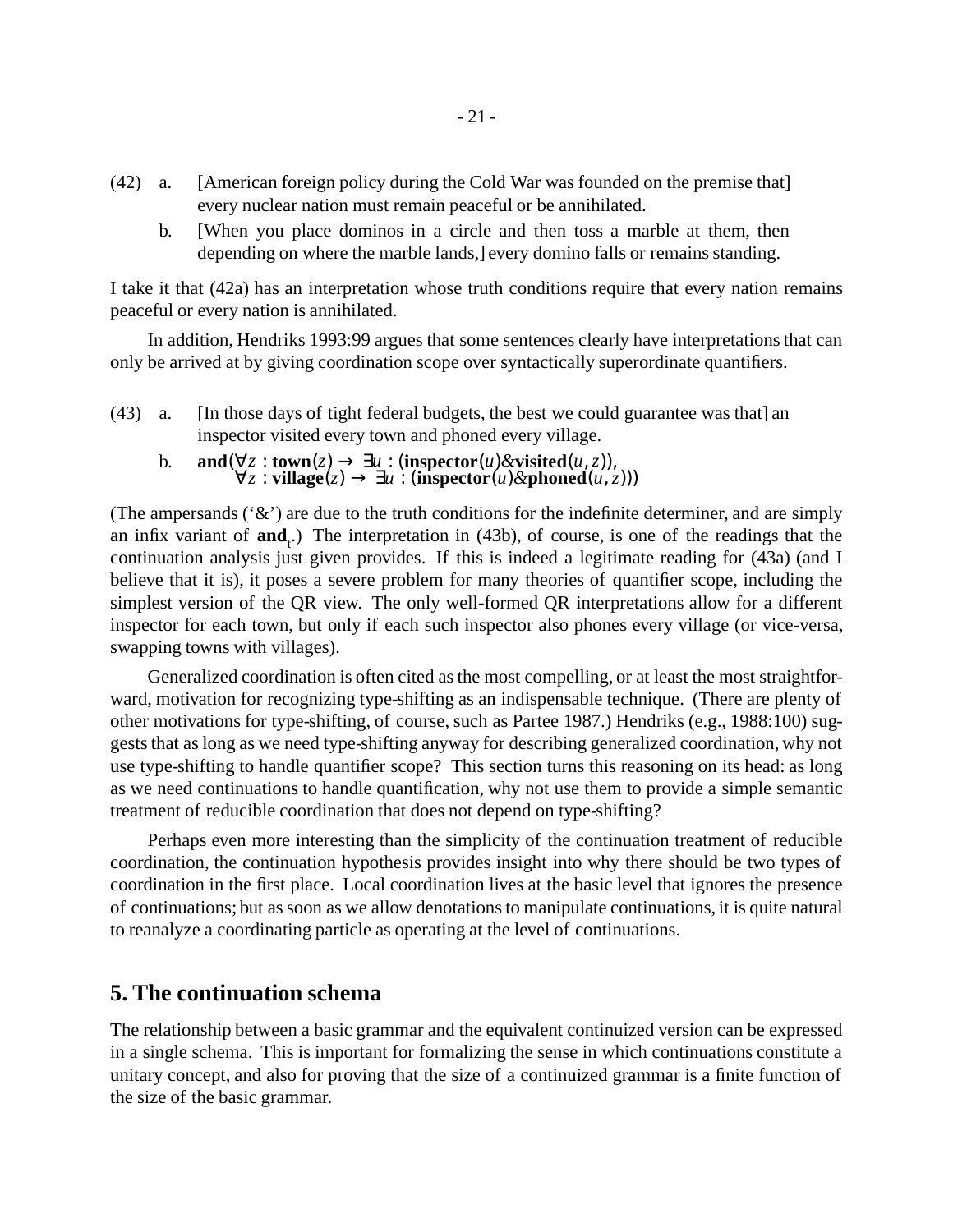The schema will show how to take a basic grammar *G* and produce an equivalent continuized grammar  $\mathcal G$ . The construction here is analogous to the many procedures in the computer science literature for transforming a program that does not involve continuations(i.e., a program said to be written in Direct Style) into one that does involve continuations (resulting in a program in Continuation-Passing Style). These techniques are usually called a CPS transform, and they come in many flavors depending what order of evaluation they model, whether they correspond to call-by-name, call-byvalue,  $etc.<sup>1</sup>$ 

Much of the complexity in stating the schema will come from making it as general as possible. Continuizing a grammar does not depend on the grammar containing any restricted set of syntactic or semantic operations; literally any grammar with a compositional semantics will do (and some non-compositional grammars, for that matter). PTQ can be continuized, for instance, or even a grammar that includes QR.

In order to achieve this level of generality, the schema will be framed in terms of the extension of a grammar. Any grammar *G* licenses a set of analyses each of which has the following form:

$$
(44) \quad F, M, \langle e, l, m \rangle, \langle e_1, l_1, m_1 \rangle, \dots, \langle e_n, l_n, m_n \rangle
$$

The sequence in (44) expresses the fact that *G* associates an expression *e* with a syntactic category label *l* and a semantic value *m* just in case  $e = F(e_1, \dots, e_n)$  and  $m = M(m_1, \dots, m_n)$ , where *F* is a syntactic operation specifying how the constituents  $e_1...e_n$  in syntactic categories  $l_1...l_n$  should be combined to form the derived expression *e*, and *M* is a semantic operation specifying how to compute a meaning *m* for *e* based on the meanings  $m_1...m_n$  of *e*'s subconstituents. (In the context-free grammars used in this paper, *F* is always concatenation, and *M* is always functional application, but other syntactic operations are possible. For instance,*F* could be head wrap, quantifying in, QR, etc.) Then *G* will be just like *G* except that each analysisin the form given in (44) will be replaced with *n*! new analyses as follows: for each permutation function *f* (an automorphism on the first *n* ordinals), the following will be an analysis licensed by *G*:

$$
(45) \quad F, M_f, \langle e, l, \underline{m} \rangle, \langle e_1, l_1, \underline{m}_1 \rangle, \dots, \langle e_n, l_n, \underline{m}_n \rangle
$$

where  $M_f$  is determined based on *M* and *f* by the following requirement:

#### **The Continuation Schema**: (46)

$$
\underline{m} = \lambda c. \underline{m}_{f(1)}(\lambda x_{f(1)}[\dots[\underline{m}_{f(n)}(\lambda x_{f(n)}[c(M(x_1, \dots, x_n))]]]...])
$$

The underscores in (45) and (46) are reminders that the semantic values of the subconstituents according to *G* will themselves be continuized, i.e., they will denote continuation-taking functions.

<sup>&</sup>lt;sup>1</sup>There is a subtle difference between the Continuation Schema here and the typical CPS transform. Typical CPS transforms (see, e.g., Meyer and Wand 1985) map a functional expression of type  $\langle \alpha, \beta \rangle$  into transformed expression of type  $\langle \alpha, \beta \rangle'$ , where  $\langle \alpha, \beta \rangle' = \langle \alpha', \langle \beta', \sigma \rangle$ , and where  $\sigma$  is the type of an answer, i.e., the output of a computation. In the system given here, function-denoting expressions are mapped instead to transformed expressions of type  $\langle \alpha, \beta \rangle' = \langle \langle \langle \alpha, \beta \rangle, \sigma \rangle$ . See Barker ms. for a more detailed comparison and discussion.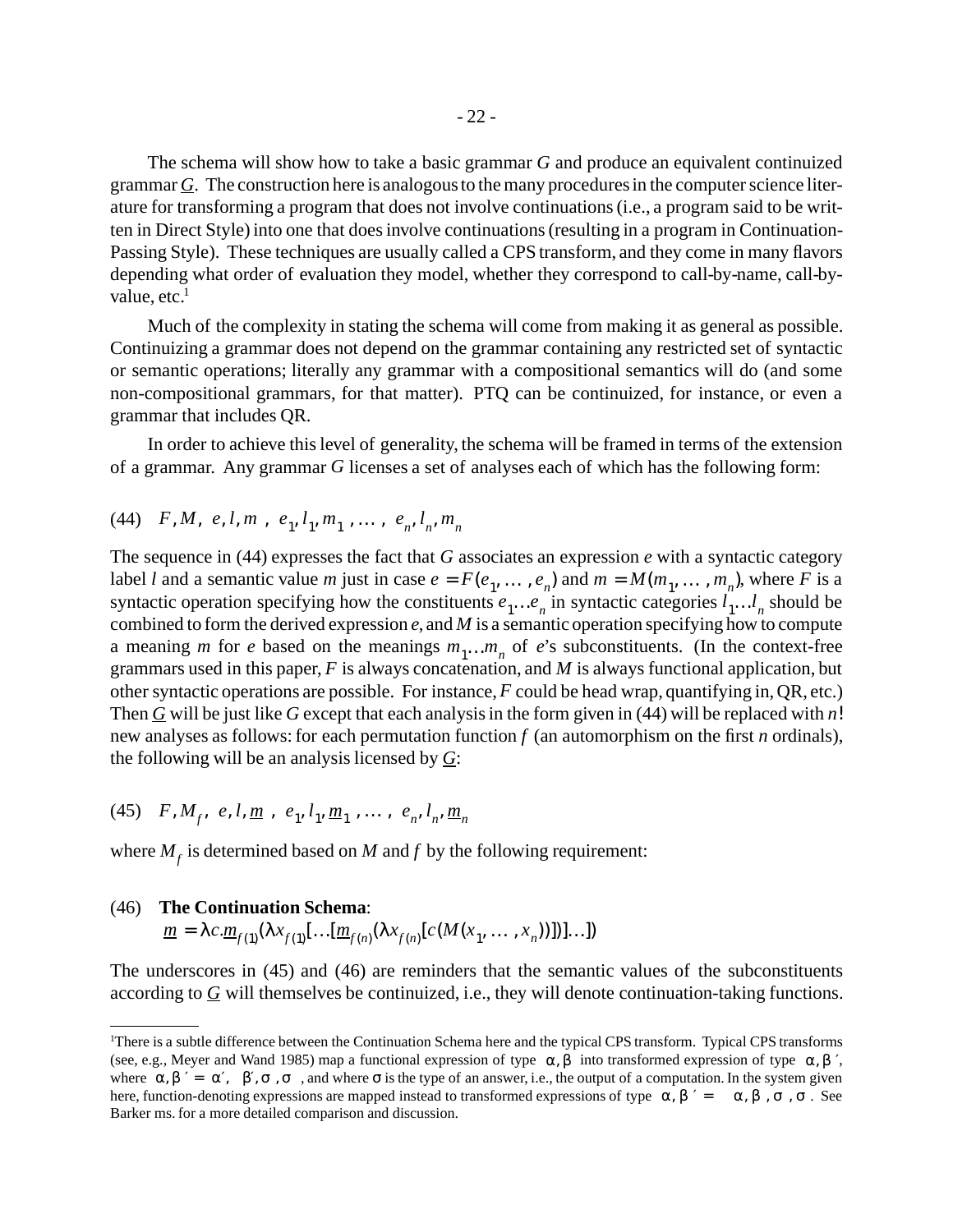(Here and throughout the paper I use square brackets instead of parentheses purely as a visual aid to clarity.) As (46) shows, the permutation functions *f* determine the semantic 'priority' of the subconstituents.

Clearly *G* and *G* are strongly equivalent syntactically, since their syntactic components are identical. They are also strongly equivalent semantically in the following sense: if *e* is a syntactic structure that *G* associates with a meaning *m*, then  $G$  associates *e* with a meaning  $m$  such that  $m(\lambda c.c) = m$ . (This theorem is analogous to Plotkin's 1974 Simulation theorem proving that a particular CPS transform captures the meaning of the original program.) In order to prove this claim, I will prove a slightly more general proposition.

#### **Theorem:** For any function *g*,  $m(\lambda c.g(c)) = g(m)$ .

**Proof**: The proof involves recursion on the syntactic structure of *e*. The base case is when  $n = 0$ , i.e., *e* is a lexical item, in which case *G* associates *e* with a meaning  $m = M$  where *M* is a constant function (a function taking zero arguments). Instantiating the continuation schema, *G* associates *e* with a meaning  $m = \lambda c.c(M)$ . Therefore  $m(\lambda c.g(c)) = [\lambda c.c(M)](\lambda c.g(c)) = g(M) = g(m)$ , and the claim istrue. For the recursive case, assume that the claim istrue for each subexpression of *e*. First consider an expression  $e$  with  $n = 1$  (i.e., syntactic expressions containing exactly one subexpression, e.g., unary productions), where  $e_1$  is the unique subexpression of *e*. Assume that *G* associates  $e_1$  with the meaning  $m_1$  and that  $G$  associates  $e_1$  with the meaning  $m_1$ . By assumption,  $G$  associates  $e$  with a meaning  $m = M(m_1)$ . Then there is exactly one possible choice for *f* (namely, the identity function, so that  $f(1) = 1$ , and we have

$$
\underline{m} = \lambda c \cdot \underline{m}_{f(1)}(\lambda x_{f(1)} c(M(x_1))) = \lambda c \cdot \underline{m}_1(\lambda x_1 c(M(x_1))).
$$

Let *g* be an arbitrary function. Then

$$
\underline{m}(\lambda c.g(c))=[\lambda c.\underline{m}_1(\lambda x_1.c(M(x_1)))](\lambda c.g(c))=\underline{m}_1(\lambda x_1.[\lambda c.g(c)](M(x_1)))=\underline{m}_1(\lambda x_1.g(M(x_1))).
$$

Choose  $g' = \lambda c.g(M(c))$ . Then  $\underline{m}_1(\lambda x_1 g(M(x_1))) = \underline{m}_1(\lambda x_1 g'(x_1))$ . By the recursive assumption,

$$
\underline{m}_1(\lambda x_1 \cdot g'(x_1)) = g'(m_1) = [\lambda c. g(M(c))](m_1) = g(M(m_1)) = g(m).
$$

Thus the claim holds for  $n = 1$ . If  $n = 2$ , *e* has exactly two immediate subconstituents,  $e_1$  and  $e_2$ . Assume that *G* associates  $e_1$  with meaning  $m_1$  and  $e_2$  with meaning  $m_2$ , and that  $G$  associates  $e_1$  with meaning  $\underline{m}_1$  and  $e_2$  with meaning  $\underline{m}_2$ . Then *G* associates *e* with the meaning  $m = M(m_1, m_2)$ . There are two possible choices for *f*. First consider when *f* is the identity function, so that  $f(1) = 1$  and  $f(2) = 2$ . Instantiating the continuation schema, we have

$$
\underline{m} = \lambda c.\underline{m}_{f(1)}(\lambda x_{f(1)}.\underline{m}_{f(2)}(\lambda x_{f(2)}.c(M(x_1,x_2)))) = \lambda c.\underline{m}_1(\lambda x_1.\underline{m}_2(\lambda x_2. c(M(x_1,x_2)))) .
$$

Once again, let *g* be an arbitrary function. Then

$$
\underline{m}(\lambda c.g(c)) = [\lambda c.\underline{m}_1(\lambda x_1.\underline{m}_2(\lambda x_2.c(M(x_1, x_2))))](\lambda c.g(c)) = \underline{m}_1(\lambda x_1.\underline{m}_2(\lambda x_2.g(M(x_1, x_2))))).
$$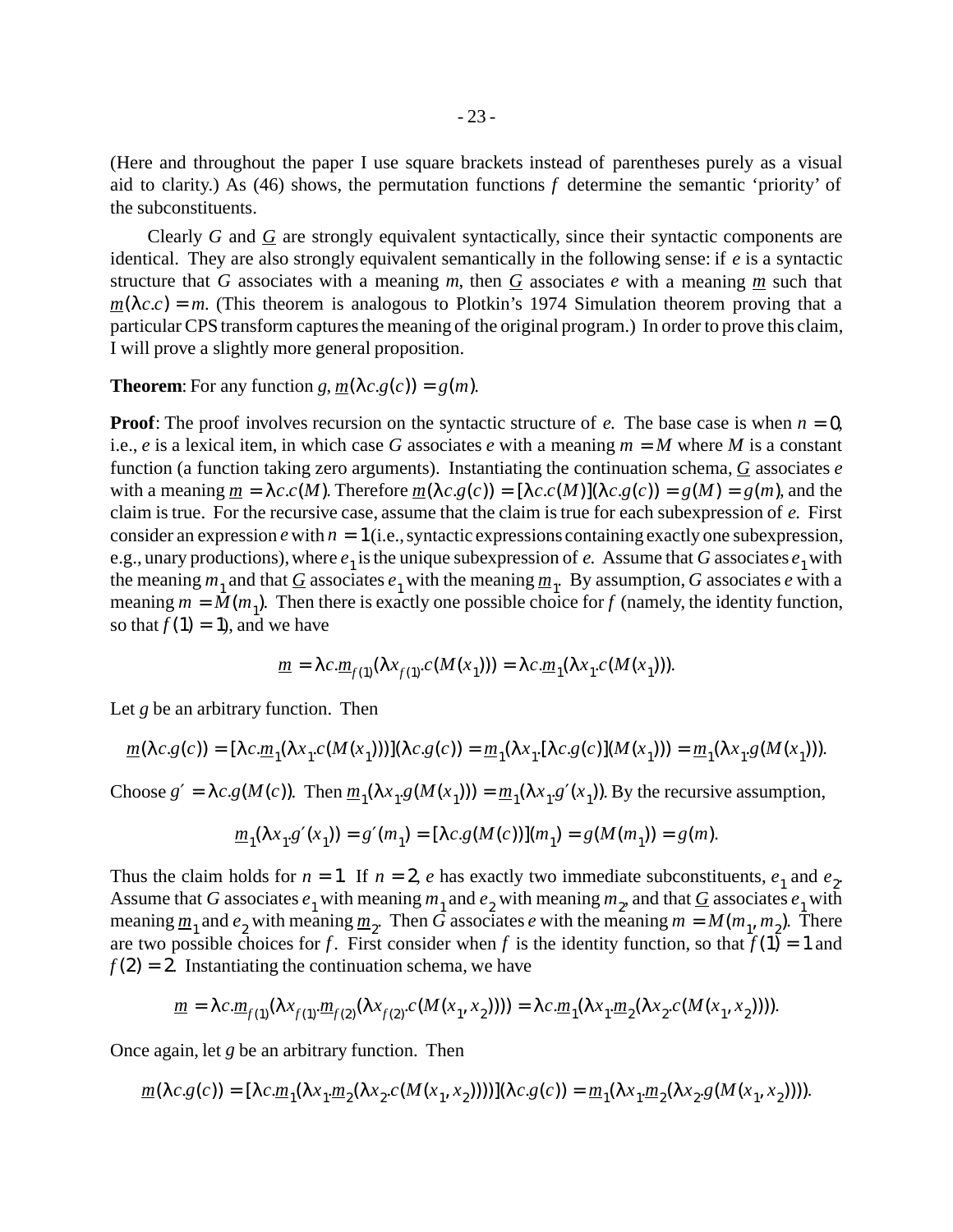Choose  $g' = \lambda c.g(M(x_1, c))$ . Then  $m = m_1(\lambda x_1 \cdot m_2(\lambda x_2 \cdot s'(x_2)))$ . By the recursive assumption applied to  $\underline{m}_2$ ,

$$
\underline{m} = \underline{m}_1(\lambda x_1 \cdot \underline{m}_2(\lambda x_2 \cdot g'(x_2))) = \underline{m}_1(\lambda x_1 \cdot g'(m_2)) = \underline{m}_1(\lambda x_1 \cdot g(M(x_1, m_2))).
$$

Now choose  $g'' = \lambda c.g(M(c, m_2))$ . By the recursive assumption applied to  $m_1$ , we have

$$
\underline{m} = \underline{m}_1(\lambda x_1 \cdot g''(x_1)) = g''(m_1) = g(M(m_1, m_2)) = g(m).
$$

Analogous reasoning holds for the other choice of *f* on which  $f(1) = 2$  and  $f(2) = 1$ . In general, for any number of arguments  $n$  and for any choice of permutation function  $f$ , we can choose functions *g*, *g*′, …in a way that allows us to apply the recursive assumption from the innermost continuation out, i.e., beginning with  $\underline{m}_{f(n)}$ ,  $\underline{m}_{f(n-1)}$ , …,  $\underline{m}_{f(1)}$ .

**Corollary** (Simulation):  $m(\lambda c.c) = m$ . **Proof**: Set  $g = (\lambda c.c)$  and the result follows immediately from the theorem.  $\Box$ 

Note that the proof goes through no matter which permutation functions are chosen in the course of constructing the continuized meanings. This meansthat for every *m* that *G* associates with  $e, m(\lambda c.c) = m.$ 

Of course the semantic part of the equivalence between *G* and *G* does not hold in general if we add lexical items or composition rules to  $G$  that are not related to the basic grammar by the continuation schema. Indeed, adding rules like those in  $(13)$  is what allows quantificational readings and scope ambiguity.

## **6. Compositionality**

As discussed above, continuation semantics is compositional in the sense that the meaning of a complex syntactic constituent is a function only of the meanings of its immediate subconstituents and the manner in which they are combined.

Is compositionality an empirical issue, or formally vacuous and therefore merely a methodological preference? A number of mathematical arguments purport to prove under one set of assumptions or another that any syntax can be associated with literally any set of meanings in a compositional fashion. In particular, Janssen 1986 proves that an arbitrary meaning relation can be embodied by a compositional grammar if we are allowed arbitrarily abstract syntactic analyses (see comments of Westerståhl 1998). In other words, allowing LF representations to differ from surface syntax removes all empirical force from assuming compositionality. This is the sense in which LF-based theories of quantification such as QR weaken compositionality. Certainly anyone with a strong commitment to compositionality will prefer a theory on which deviations from surface syntax are kept to an absolute minimum.

Zadrozny 1996 proves a complementary theorem: if denotations are allowed be abstract in certain ways, once again it is possible to provide a given syntax with any desired meaning relation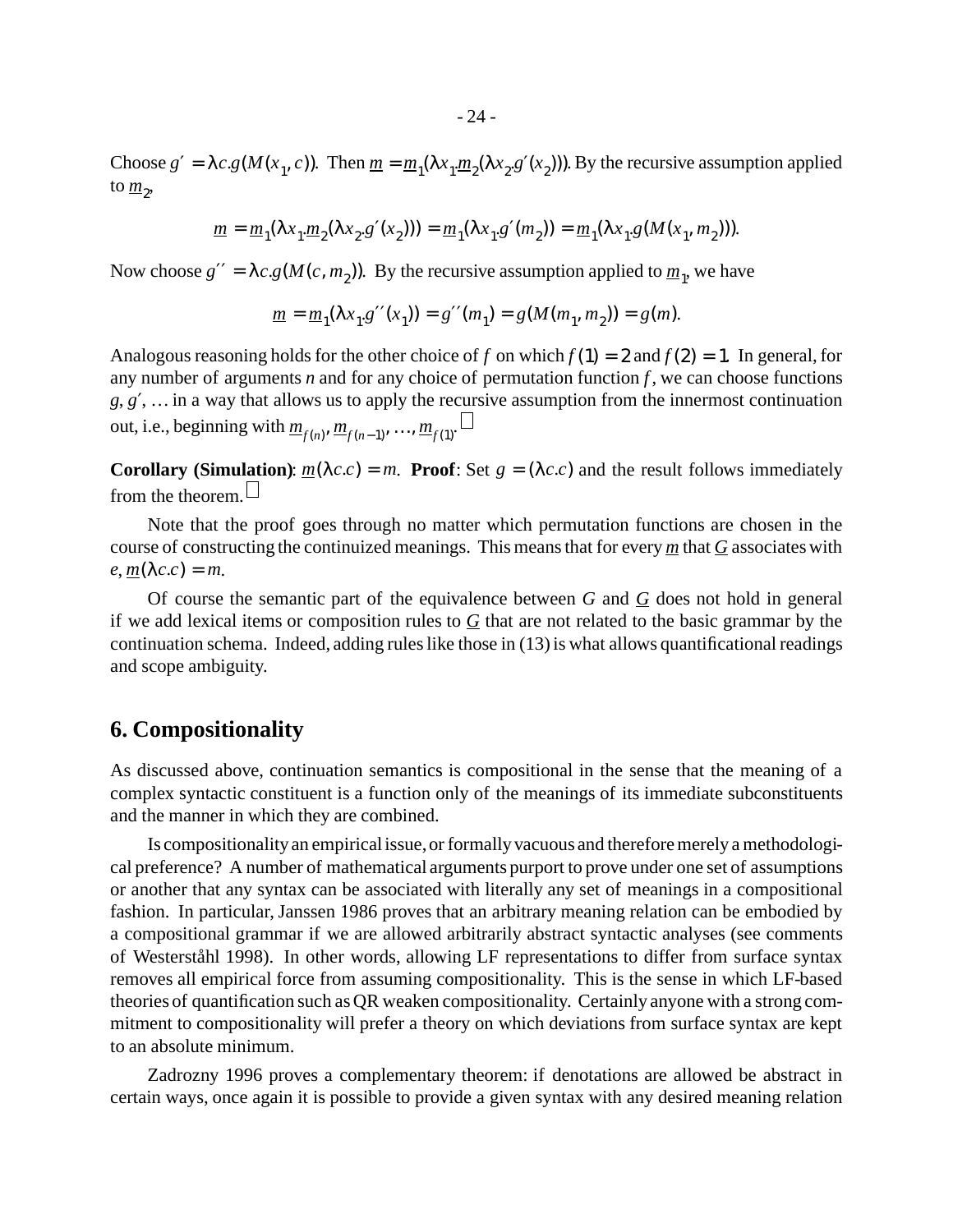in a compositional fashion. More specifically, Zadrozny's construction replaces normal meanings with functional meanings. Should we worry, then, since continuizing a grammar replaces normal meanings with functions? No. Dever 1999 shows that Zadrozny's result crucially depends on the fact that Zadrozny's denotations take the expression itself as an argument. Since the meaning of an expression depends in part on its form, it is no wonder that it has more than compositional power.

Pelletier 1994 explains one way that compositionality can clearly be falsified, which establishes that compositionality is empirically substantive. If there were a natural language in which  $\phi$  and  $\psi$ were two distinct expressions that meant the same thing, and  $F(\phi)$  and  $F(\psi)$  were well-formed syntactic expressions that meant different things (i.e.,  $\llbracket F(\phi) \rrbracket \neq \llbracket F(\psi) \rrbracket$ ), there simply is no compositional way of assigning meanings to these expressions. For instance, to repeat a standard example, if you believe that the sentences *Hesperusis a planet* and *Phosphorus is a planet* denote the same proposition, and that there is a unique series of syntactic operations that allows construction of both of the sentences *Jeremy believesthat Hesperusis a planet* and *Jeremy believesthat Phosphorusis a planet*, and that these two more complex sentences are capable of having different truth values—then you believe that English does not have a compositional semantics.

In recognition of this reasoning, Dever 1999:314 imposes a requirement that a theory is compositional only if the meaning of complex expressions remains constant under substitution of subexpressions with equivalent meanings. Zadrozny's allegedly compositional construction fails to meet this requirement, so by Dever's criterion, Zadrozny's meaning relation fails to be compositional. In any case, the continuized grammars considered in this paper clearly satisfy Dever's substitutability requirement.

Before turning to a more serious threat to compositionality, let me clear up a potential confusion that might give the false impression that continuations somehow circumvent compositionality. Consider for a moment how QNPs take wide scope. (It may be helpful to review the discussion of (14).) In some sense, the continuation mechanism is the opposite of storage accounts: in a storage account, QNPs are placed on a list that gets transmitted up the tree until they reach the place where they scope out. In contrast, on the continuation story, the evaluation of QNPs is never delayed; they alwaystake their scope in situ. However, by incorporating their continuation into the calculation of their value, QNPs are able to produce a result that seems to contain information from superordinate material. Isn't this a violation of the compositionality requirement that the value of an expression depends only on its *sub*parts?

The answer to this apparent paradox, of course, is that each QNP has a perfectly well-formed denotation that does not depend on material external to the NP. It is only examining expressionsthat are logically equivalent (equivalent by  $\lambda$ -conversion) that makes it seem as if they can. For example, here is the analysis for *Someone saw everyone*, with each node in the syntactic structure associated with (an expression in the logical interpretation language that evaluates to an object that serves as) its denotation in accordance with the grammar given in (10):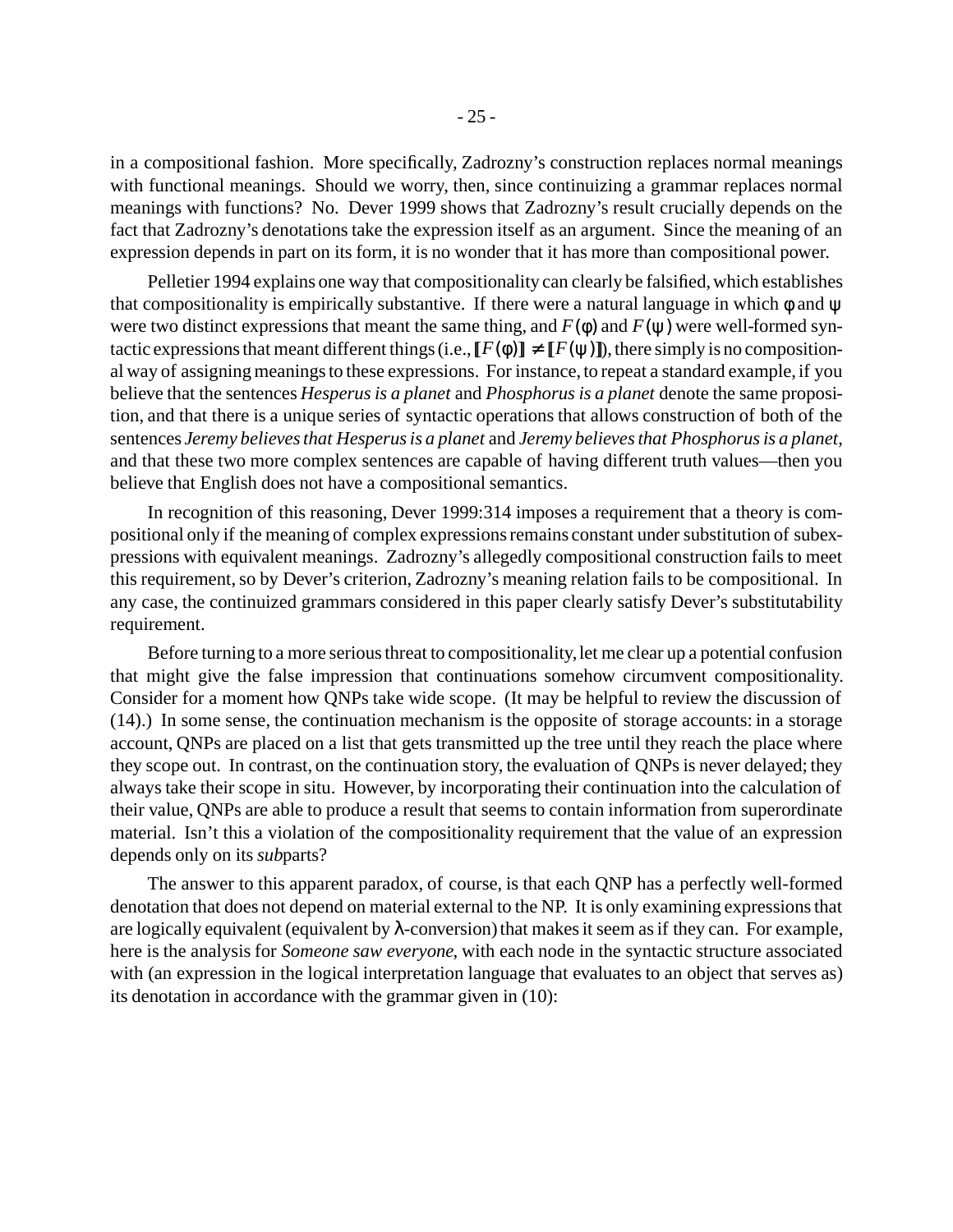

This calculation clearly shows that despite the fact that the direct object takes wide scope over subject, the calculation proceeds in a compositional manner in which the denotation of a complex expression depends only on the denotations of itsimmediate subparts and the manner in which they are composed. There is no storage, and no use of information from 'outside'of an expression.

Furthermore, I will close two other popular compositionality loopholes. Through the paper, I have described meanings by giving expressions in a logical language. However, like Montague, translation into the logical language is purely an expository convenience; the grammar rules are designed to operate directly on the model-theoretic objects denoted by the logical expressions. (Though anyone who has philosophical objections to model-theoretic semantics is welcome to consider the expressions in the logical language as the denotations.)

The second, somewhat related, loophole involves rejecting structured meanings along the lines of von Stechow'sstructured propositions. Given (the model-theoretic approximation of) a property or a proposition, it is not in general possible to recover the denotations of the subparts that were composed to give the result. The rules in this paper are built to work only with whatever aspects of the denotations can be determined from the outside, as it were, without direct access to the internal composition of those meanings.

Nevertheless, there is an aspect of the continuation approach that threatensthe spirit of compositionality in a more serious way. Compositionality, at least as Montague formulated it, requires that a syntactic analysis fully disambiguates the expression in question. As we have seen, the denotation of an expression containing quantifiers depends in part on the choice of a permutation function, since the permutation function determines the scope priority of the constituents. Therefore, in order to obey the letter of the law of compositionality, it is necessary for the syntactic analysisto specify the choice of a permutation function. This is easy enough to do on a mechanical level by annotating syntactic constructions with the index of a permutation function. But doing so implicitly claims that quantifier scope ambiguity is a syntactic ambiguity, and the result is a (mild) form of hypothesizing an LF distinct from surface syntax.

The alternative is to admit, contra Montague, that there is such a thing as semantic ambiguity. A number of other researchers have come to similar conclusions. For instance, Dalrymple et al. 1997:229 allow 'ambiguities of semantic interpretation'; this point is elaborated by Crouch 1999:48. Pelletier 1994:21 characterizes the most extreme form of this position as follows: "It seems to me that all of these [LF-based treatments of quantification] are rather desperate measures in that they try to invent a syntactic ambiguity when we know perfectly well that in reality there is no syntactic ambiguity. Admittedly there is a *semantic* ambiguity…" (emphasis as in original).

What I am suggesting is that a single syntactic composition operation can be associated with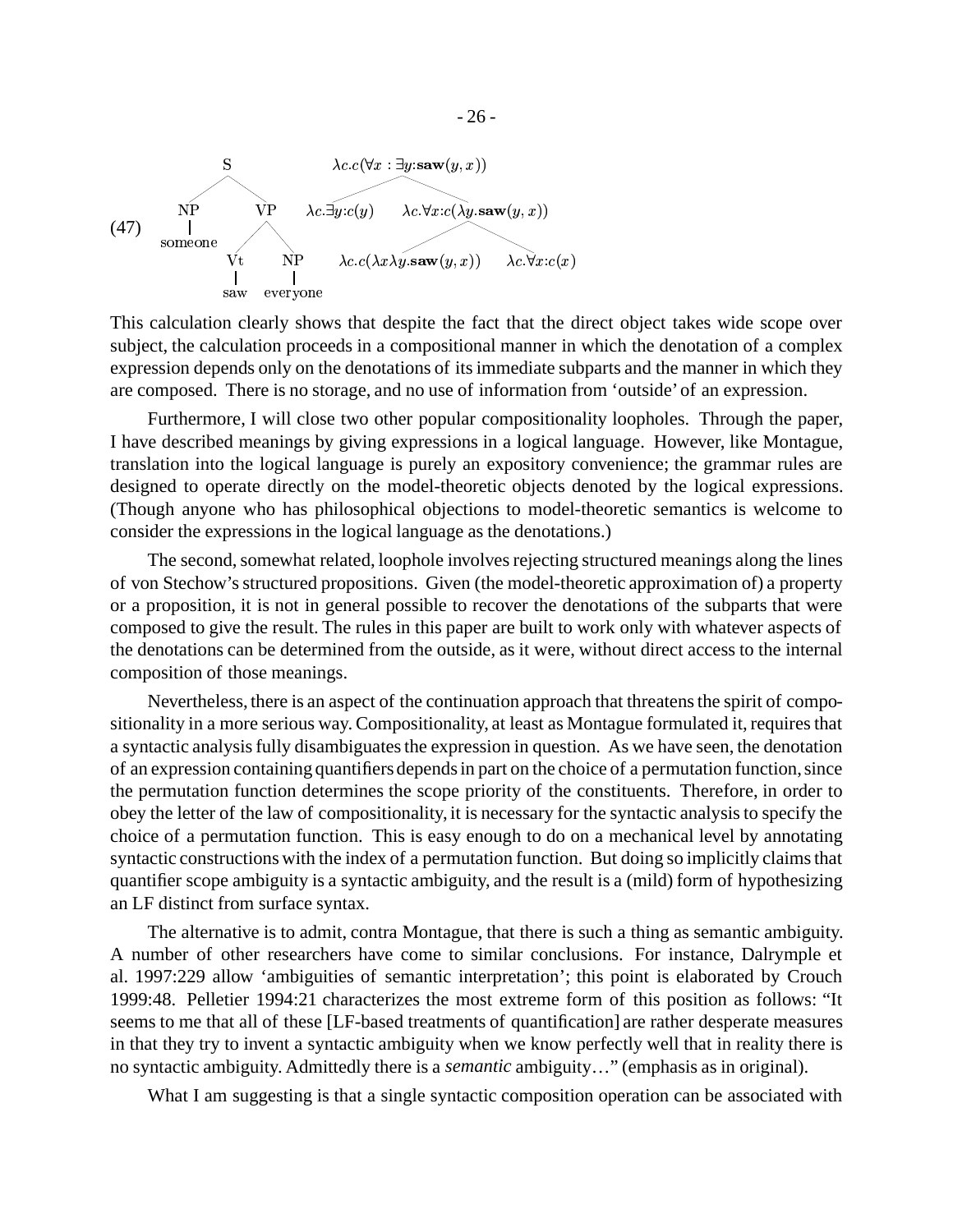more than one semantic interpretation. The resulting notion of compositionality is as follows:

The meaning of a syntactically complex expression is a function only of the (48) meaning of that expression's immediate subexpressions, the syntactic way in which they are combined, **and their semantic mode of composition**.

Each permutation function determines one "mode of composition". This places the burden of scope ambiguity on something that is neither syntactic, nor properly semantic, but at their interface: scope ambiguity is metacompositional.

Modifying the principle of compositionality as in (48) does interfere slightly with Montague's conception of the meaning relation as a homomorphism from a syntactic algebra into a meaning algebra. If maintaining the conception of meaning as a homomorphism seems important, then we need to consider as our disambiguated objects syntactic analyses in combination with a mode of composition. Call these elaborated analyses CONSTRUALS. Then the syntactic algebra induces an algebra on the set of construalsin a natural way, and we can use the algebra over the set of construals as the domain of the meaning homomorphism. Regardless of whether it seems advisable to maintain the meaning relation as a homomorphism, the conception of compositionality in (48) does not interfere in the slightest with the degree to which compositionality imposes substantive constraints on meaning relations.

## **8. Conclusions**

The continuation approach to quantification is most similar in methodological outlook to Hendriks' Flexible Types system. Both approaches respect syntactic structure (i.e., they interpret overt syntactic structure directly without recourse to invisible manipulations at LF); neither use any kind of storage mechanism; and both are strictly compositional.

In the Flexible Types system, the value-raising schema and the argument-raising schema in effect allow a predicate to climb up the type hierarchy as high as necessary in order to swallow as much of its computational future as its arguments need to take scope over. Since scope can be displaced arbitrarily far, the result for Flexible Types is that even simple lexical transitive verbs must be infinitely polysemous.

Perhaps continuization is the target that the various type-shifting rules of the Flexible Type system conspire to hit. Alternatively, it is possible to view the type-shifting schemata of the Flexible Types system as a decomposition of continuations into more basic type-shifting operations. One problem with this view is that it is difficult to see how either Argument Raising or Value Raising is simpler than the continuation schema given in section 5.

I have claimed that continuations do not rely on type-shifting. Yet there is an unmistakable flavor of type-shifting about the whole continuation enterprise. One way to say it is that instead of type-shifting expressions, we are type-shifting composition rules. Perhaps an even better way to view it would be to say that it isthe entire grammar as a whole that has been shifted. I will make two points in response to this thought. First, once a grammar has been shifted to its continuized version, there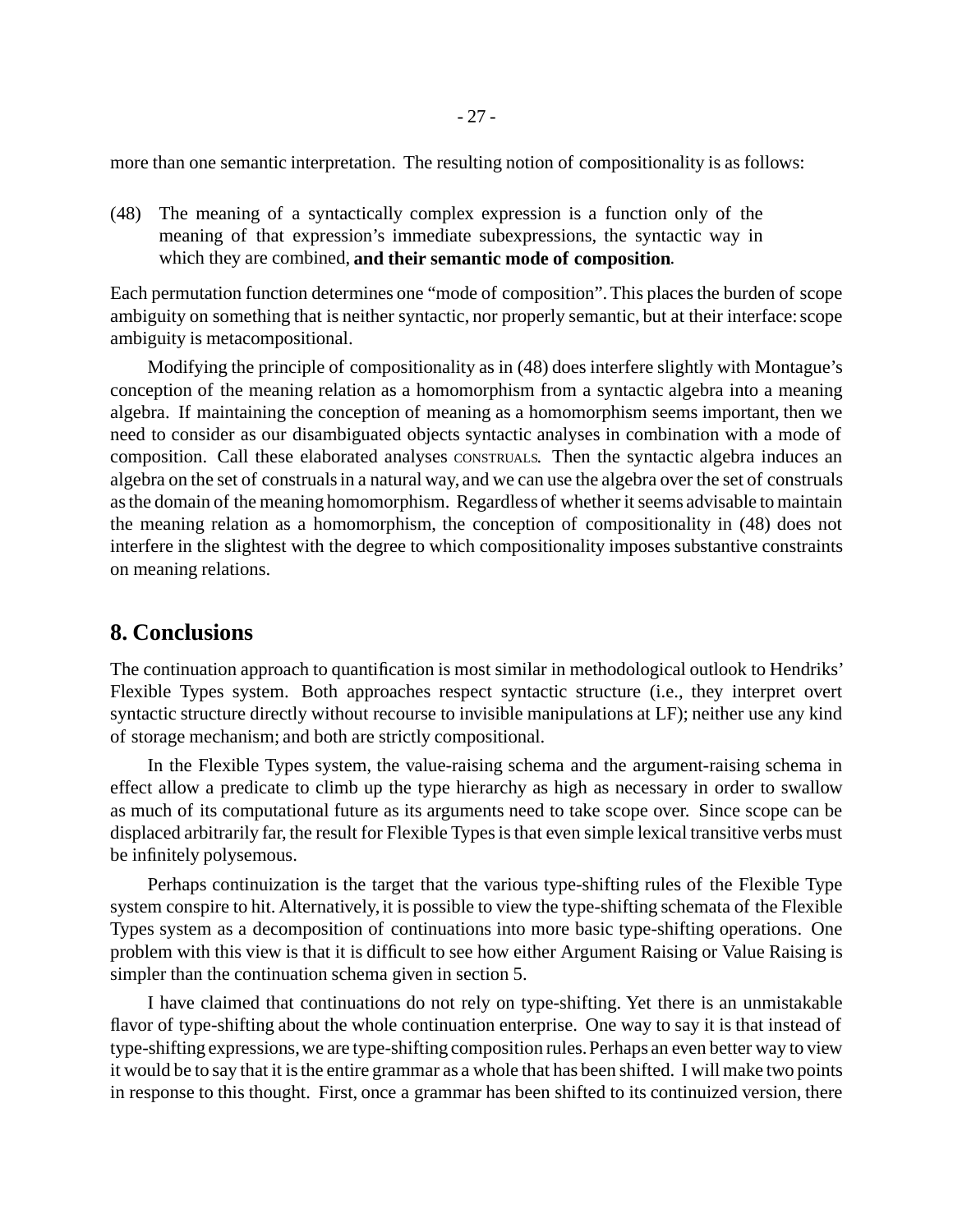is no need to use the unshifted grammar; type-shifting analysis usually need both the shifted and the unshifted version of a meaning in different situations.

Second, the proposal here is by no means the only example of type-shifting a grammar as a whole. In the dynamic grammars of Heim, Kamp, Groenendijk and Stokhof, among others, sentences no longer denote truth values, but update functions on contexts instead. In particular, Chierchia (1995:81) presents his dynamic logic in terms very much like what we are calling continuations (though he uses the word 'continuation'in an informal sense different from the one here). In Chierchia's framework, sentence denotations are expressed by logical forms that contain a placeholder standing for the content of subsequent discourse: "Metaphorically speaking, we add to [the interpretation of S] a hook onto which incoming information can be hung". In fact, one leading motivation in Chierchia's case has to do with achieving scope displacement, since incorporating the content of subsequent sentences into the sentence under evaluation can allow existential quantifiers to bind pronouns in the subsequent discourse. In any case, dynamic semantics are well-known and respectable cases of type-shifting the grammar as a whole.

At this point, it should be acknowledged that continuations are an unusally difficult concept to grasp. For the computationally inclined, it may help to work through the examples illustrating the call/cc operator in the Scheme specification (Kelsey et al. 1998:71 ff.), especially if a computer with a Scheme interpreter is handy. Here's one way to get at the idea: continuations are the general form of the technique that allows all NP denotations to be expressed as generalized quantifiers. That is, entities are to generalized quantifiers as an arbitrary constituent's basic denotation is to its continuized version.

If that still doesn't help, there should be no difficulty whatsoever understanding precisely how a continuized grammar works, even without understanding how it was derived via the Continuation Schema. After all, the fragment in the appendix is merely a context-free grammar with normal rule-to-rule translation that relies on nothing more sophisticated than lambda abstraction and functional application. That simple, finite, context-free grammar embodies all of the main results discussed above, which I recapitulate here:

From a descriptive point of view, the continuation analysis automatically makes good predictions concerning quantificational elements inside of NPs where other accounts have considerable difficulty. Furthermore, to the extent that further research supports the descriptive accuracy of the Integrity constraint, it will provide a strong argument in favor of continuations as a robust theory of quantification.

From a methodological point of view, taking the principle of compositionality seriously means preferring analyses in which logical form stays as close to surface syntax as possible. (There may turn out to be compelling theoretical or empirical considerations in favor of adopting an LF-based account such as QR anyway, but if so, they weaken the force of compositionality.) Hendriks' Flexible Types system shows that there are compositional alternatives on which interpretation proceeds directly from surface syntax, as long as we are willing to introduce radical type-shifting. The continuation analysis developed here provides a second compositional Null-LF analysis for quantification, moreover, one that does not depend on type-shifting.

Finally, from the point of view of explanation, continuations provide a new and satisfying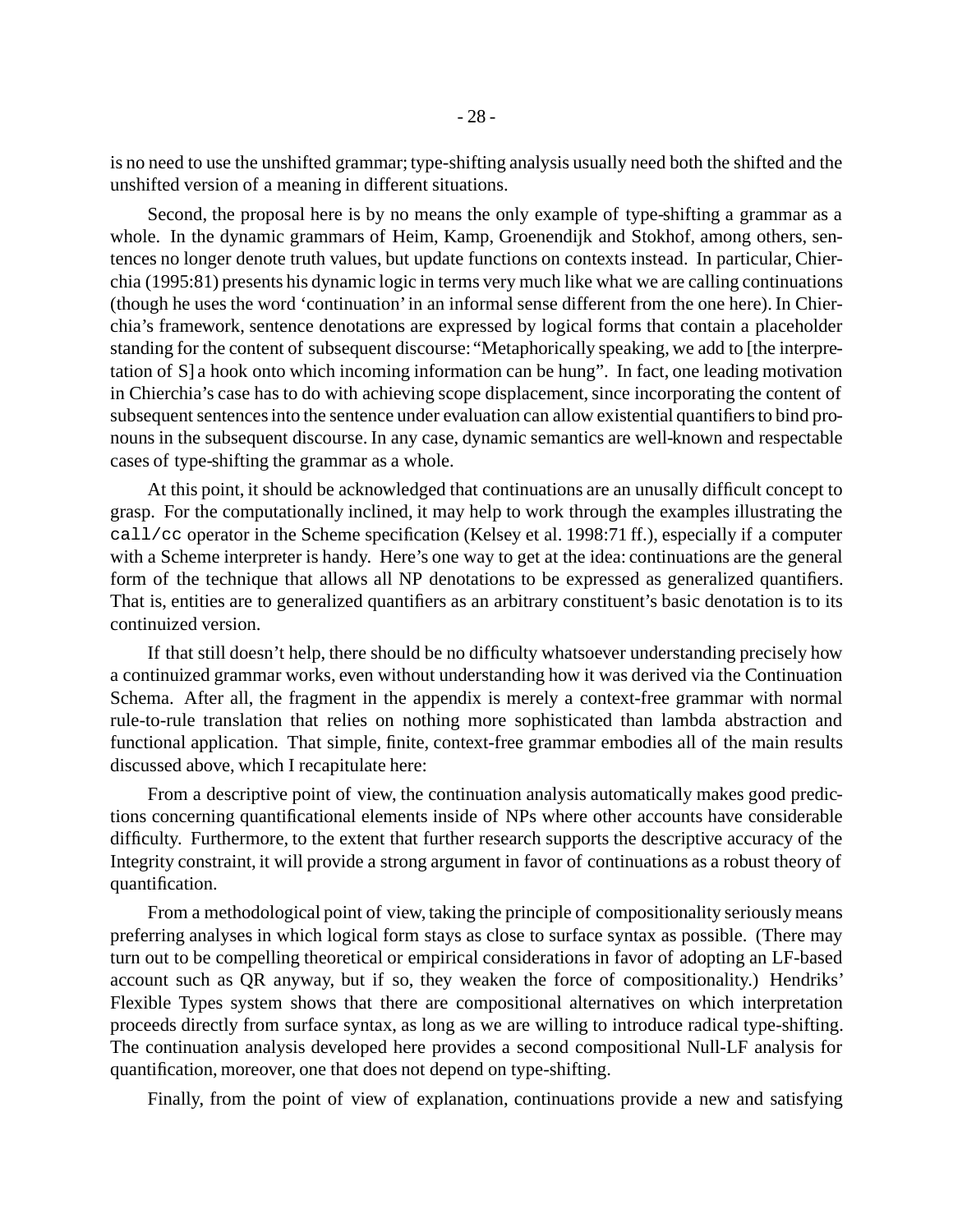way of unifying several aspects of nominal quantification: merely stating the truth conditions of quantificational expressions accounts for the duality of NP meaning, scope displacement, and scope ambiguity. In addition, continuations provide an analysis of reducible coordination that is significantly simpler than other accounts, and that provides an explanation for why there are two types of coordination in the first place: local coordination lives at the basic compositional level, and reducible coordination lives at the level of first-order continuations.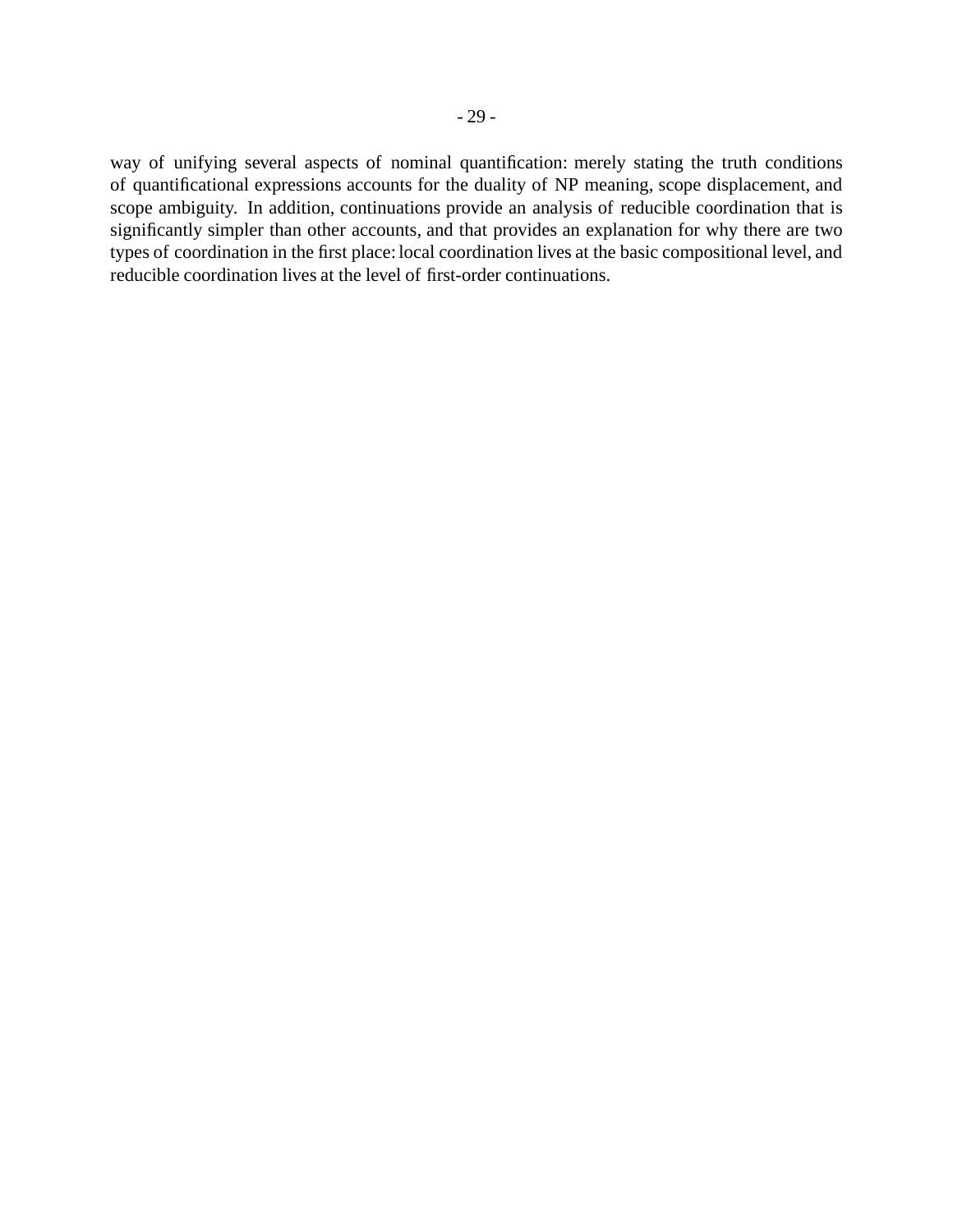# **Appendix:Fragment with continuations**

First I give a basic grammar without quantification that will serve as the input to the Continuation Schema (and will afterward be discarded):

(49)

| $S \rightarrow NP VP$      | VP(NP)                                            |
|----------------------------|---------------------------------------------------|
| $VP \rightarrow Vt NP$     | Vt(NP)                                            |
| $VP \rightarrow VcS$       | Vc(S)                                             |
| $VP \rightarrow Vdt NP PP$ | (Vdt(NP))(PP)                                     |
| $NP \rightarrow Det N$     | Det(N)                                            |
| $N \rightarrow NPP$        | PP(NP)                                            |
| $PP \rightarrow PNP$       | P(NP)                                             |
| $N \rightarrow Nr$ PPof    | Nr(PP)                                            |
| PPof $\rightarrow$ of NP   | <b>NP</b>                                         |
| $VP \rightarrow Vi$        | Vi                                                |
| $NP \rightarrow John$      | j                                                 |
| $P \rightarrow from$       | $\lambda x \lambda y.(y, x)$                      |
| $VP \rightarrow left$      | $\lambda x$ . left $(x)$                          |
| $Vt \rightarrow saw$       | $\lambda x \lambda y$ <b>saw</b> $(y, x)$         |
| $Vc \rightarrow$ thought   | $\lambda p \lambda y$ thought $(y, p)$            |
| $Nr \rightarrow friend$    | $\lambda x \lambda y$ . friend $(y, x)$           |
| Det $\rightarrow$ the      | $\lambda P$ .the(P)                               |
| $N \rightarrow dog$        | $\lambda x \cdot \mathbf{dog}(x)$                 |
| Vdt $\rightarrow$ put      | $\lambda x \lambda y \lambda z$ . put $(z, y, x)$ |

In the continuized grammar below, each syntactic rule with exactly two daughters is associated with a permutation function: *lin* for linear (left-to-right) scoping priority, or *inv*, for inverse (right-to-left) scoping priority. There is one syntactic rule with three daughters, namely, the ditransitive rule for *put*. For this construction, the six permutation functions are indexed by the labels ABC, ACB, etc. These labels are for convenience only, and play no part in either the syntacic or semantic operation of the context-free grammar.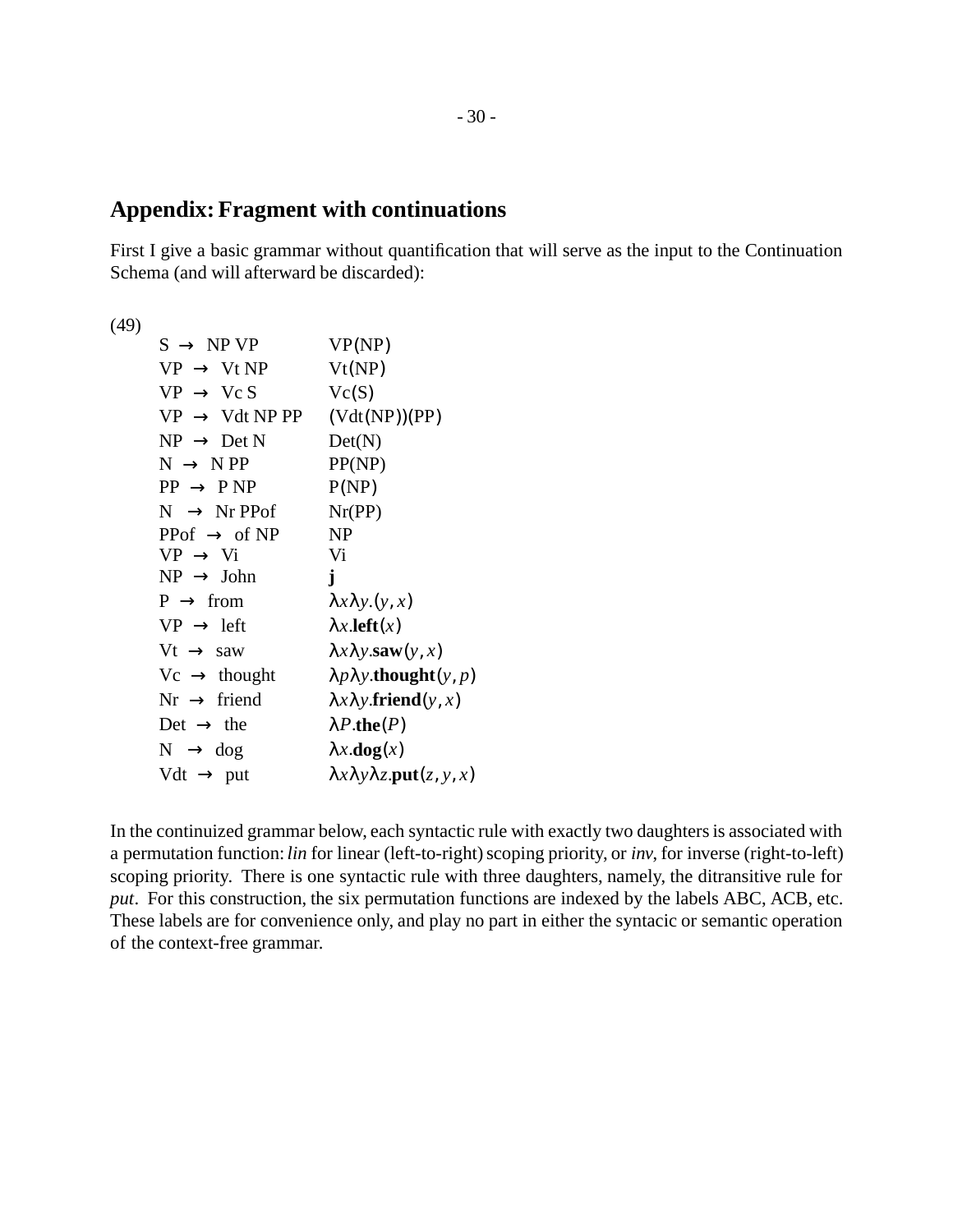| (50) | <b>SYNTAX</b>              | <b>CONTINUIZED SEMANTICS</b>                                                                                                                                      | <b>SCOPING PRIORITY</b> |
|------|----------------------------|-------------------------------------------------------------------------------------------------------------------------------------------------------------------|-------------------------|
|      | $S \rightarrow NP VP$      | $\lambda c.\underline{NP}(\lambda x.\underline{VP}(\lambda P.c(P(x))))$                                                                                           | lin                     |
|      | $S \rightarrow NP VP$      | $\lambda c.\underline{VP}(\lambda P.\underline{NP}(\lambda x.c(P(x))))$                                                                                           | inv                     |
|      | $VP \rightarrow Vt NP$     | $\lambda c.\underline{Vt}(\lambda R.\underline{NP}(\lambda x.c(R(x))))$                                                                                           | lin                     |
|      | $VP \rightarrow Vt NP$     | $\lambda c.\underline{NP}(\lambda x.\underline{Vt}(\lambda R.c(R(x))))$                                                                                           | inv                     |
|      | $VP \rightarrow Vdt NP PP$ | $\lambda c.\underline{Vdt}(\lambda T.\underline{NP}(\lambda x.\underline{PP}(\lambda P.c((T(x))(R))))))$                                                          | <b>ABC</b>              |
|      | $VP \rightarrow Vdt NP PP$ | $\lambda c.\underline{Vdt}(\lambda T.\underline{PP}(\lambda R.\underline{NP}(\lambda x.c((T(x))(R))))))$                                                          | ACB                     |
|      | $VP \rightarrow Vdt NP PP$ | $\lambda c.\underline{NP}(\lambda x.\underline{Vdt}(\lambda T.\underline{PP}(\lambda P.c((T(x))(R))))))$                                                          | <b>BAC</b>              |
|      | $VP \rightarrow Vdt NP PP$ | $\lambda c.\underline{NP}(\lambda x.\underline{PP}(\lambda R.\underline{Vdt}(\lambda T.c((T(x))(R))))))$                                                          | <b>BCA</b>              |
|      | $VP \rightarrow Vdt NP PP$ | $\lambda c.\underline{PP}(\lambda P.\underline{Vdt}(\lambda T.\underline{NP}(\lambda x.c((T(x))(R))))))$                                                          | <b>CAB</b>              |
|      | $VP \rightarrow Vdt NP PP$ | $\lambda c.\underline{PP}(\lambda P.\underline{NP}(\lambda x.\underline{Vdt}(\lambda T.c((T(x))(R))))))$                                                          | <b>CBA</b>              |
|      | $NP \rightarrow Det N$     | $\lambda c.$ Det( $\lambda f.$ N( $\lambda P.$ <i>c</i> ( $f(P)$ )))                                                                                              | lin                     |
|      | $NP \rightarrow Det N$     | $\lambda c. N(\lambda P. Det(\lambda f. c(f(P))))$                                                                                                                | inv                     |
|      | $N \rightarrow NPP$        | $\lambda c. N(\lambda P.PP(\lambda Q.c(\lambda x.P(x)\&Q(x))))$                                                                                                   | lin                     |
|      | $N \rightarrow NPP$        | $\lambda c.\underline{PP}(\lambda Q.\underline{N}(\lambda P.c(\lambda x.P(x)\&Q(x))))$                                                                            | inv                     |
|      | $N \rightarrow Nr PP$      | $\lambda c.\underline{\text{Nr}}(\lambda R.\underline{\text{PP}}(\lambda x.c(R(x))))$                                                                             | lin                     |
|      | $N \rightarrow Nr PP$      | $\lambda c.\underline{PP}(\lambda x.\underline{Nr}(\lambda R.c(R(x))))$                                                                                           | inv                     |
|      | $PP \rightarrow P NP$      | $\lambda c \cdot P(\lambda R \cdot NP(\lambda x. c(R(x))))$                                                                                                       | lin                     |
|      | $PP \rightarrow PNP$       | $\lambda c.\underline{NP}(\lambda x.\underline{P}(\lambda R.c(R(x))))$                                                                                            | inv                     |
|      | $N \rightarrow Nr$ PPof    | $\lambda c.\underline{\text{Nr}}(\lambda R.\underline{\text{PPof}}(\lambda x.c(R(x))))$                                                                           | lin                     |
|      | $N \rightarrow Nr$ PPof    | $\lambda c.\underline{PPof}(\lambda x.\underline{Nr}(\lambda R.c(R(x))))$                                                                                         | inv                     |
|      | PPof $\rightarrow$ of NP   | $\lambda c. \underline{\mathrm{of}}(\lambda \underline{\mathrm{d} \mathrm{u} \mathrm{m} \mathrm{m} \mathrm{y}.\underline{\mathrm{NP}}(\lambda x. \mathrm{c}(x)))$ | lin                     |
|      | PPof $\rightarrow$ of NP   | $\lambda c.\underline{NP}(\lambda x.\underline{of}(\lambda dummy.c(x)))$                                                                                          | inv                     |
|      | $NP \rightarrow John$      | $\lambda c.c(j)$                                                                                                                                                  |                         |
|      | $VP \rightarrow left$      | $\lambda c.c(\lambda x.$ <b>left</b> $(x)$ )                                                                                                                      |                         |
|      | $P \rightarrow from$       | $\lambda c.c(\lambda x \lambda y \cdot \textbf{from}(y, x))$                                                                                                      |                         |
|      | $Vt \rightarrow saw$       | $\lambda c.c(\lambda x \lambda y.\mathbf{saw}(y, x))$                                                                                                             |                         |
|      | $Vc \rightarrow$ thought   | $\lambda c.c(\lambda p\lambda y.$ thought $(y, p)$                                                                                                                |                         |
|      | $Nr \rightarrow friend$    | $\lambda c.c(\lambda x \lambda y \text{.friend}(y, x))$                                                                                                           |                         |
|      | Det $\rightarrow$ the      | $\lambda c.c(\lambda P.\mathbf{the}(P))$                                                                                                                          |                         |
|      | $N \rightarrow dog$        | $\lambda c.c(\lambda x.\textbf{dog}(x))$                                                                                                                          |                         |
|      | Vdt $\rightarrow$ put      | $\lambda c.c(\lambda x \lambda y \lambda z.\text{put}(z, y, x))$                                                                                                  |                         |

**Determiners and choice functions.** Note that the basic grammar in (49) analyzes the determiner *the* as a CHOICE FUNCTION (type  $\langle \langle e, t \rangle, e \rangle$ ): a function that maps a nominal property to an individual. For each property *P*, the choice function denoted by *the* picks out one element of *P*; for instance, **the**( $\lambda x \cdot \textbf{dog}(x)$ ) denotes some particular element from the set of dogs. Choice functions make appealing denotations for determiners(Egli and Heusinger 1995, Kratzer 1998, inter alia).

What type will a quantificational determiner be? Since all members of a syntactic category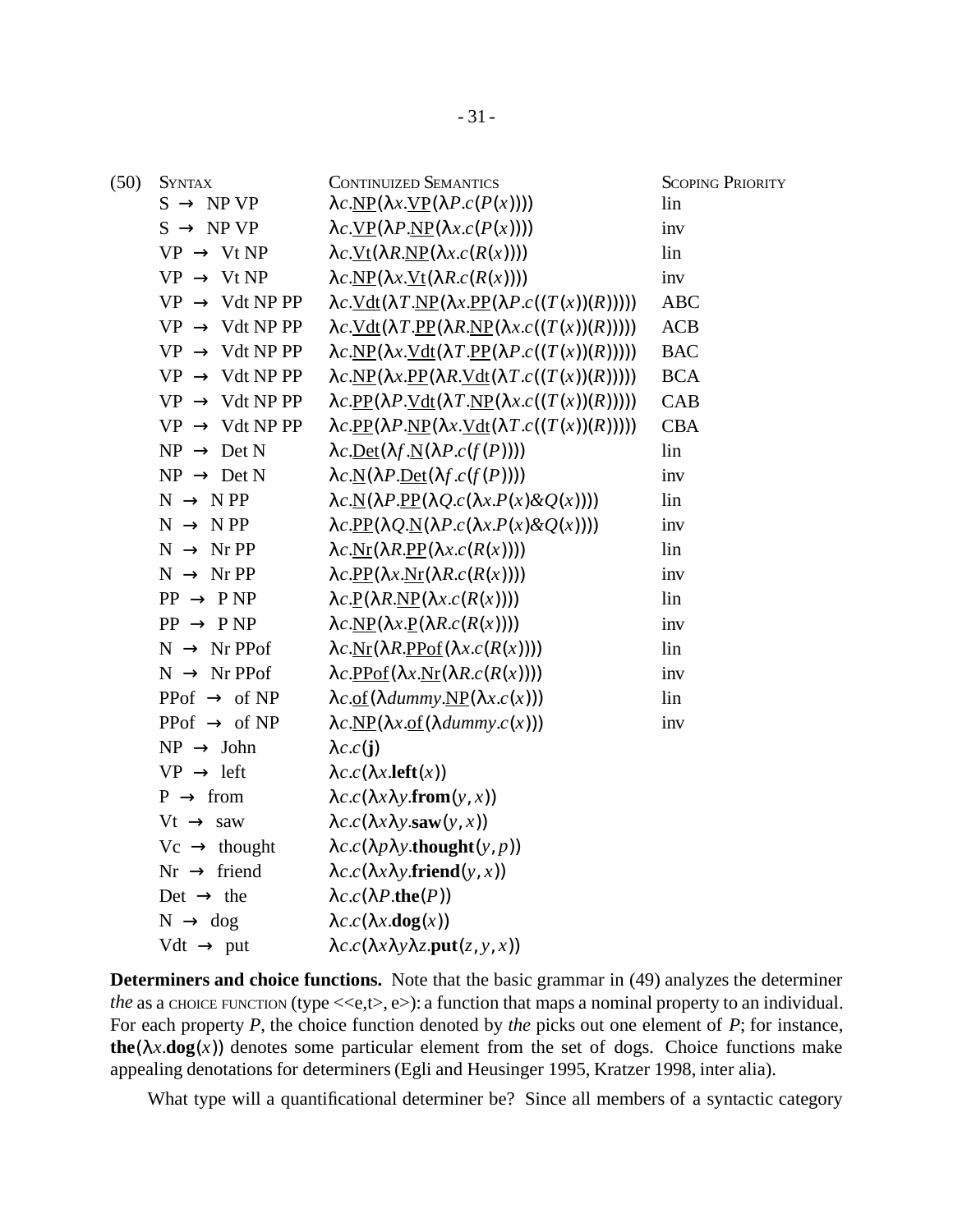have the same semantic type, it will be the same asthe type of a continuized basic determiner. Here is the continuized version of the basic determiner rule with type annotations added:

(51) Det  $\rightarrow$  the  $\lambda c_{\text{Det}}^{\lambda}$ . $c_{\text{Det}}^{\lambda}(\lambda P \cdot \text{the}(P))$ 

Since basic determiners are choice functions (type(Det) =  $\langle e, t \rangle, e \rangle$ ), a determiner continuation  $(c_{\text{Det}})$  is of type  $\ll\ll e, t>, e>, t$ , and therefore the type of a continuized determiner  $is \ll \ll \ll e, t>, e>, t>, t>.$ 

$$
(52) \quad \text{Det} \ \rightarrow \ \text{every} \quad \ \lambda c_{\text{Det}} \forall f_{\langle\langle e,t\rangle,e\rangle} : c_{\text{Det}}(f_{\langle\langle e,t\rangle,e\rangle})
$$

This denoation quantifies over choice functions, rather than over individuals. This may be disorienting for readers used to the PTQ or Barwise and Cooper approach to generalized quantifiers, since there seems to be a place for only one argument, when quantificational determiners usually require two arguments (a restriction and a nuclear scope). Nevertheless, the continuized choice functions provide perfectly adequate truth conditions. For instance, adding (52) to the grammar in (50),  $\llbracket John saw every man\rrbracket = \forall f : \textbf{ saw}(i, f(\textbf{man}))$ , which can be paraphrased as 'for every way of choosing a man, that man was seen by John'.

Things get slightly more complicated for proportional quantificational determiners such as *most*. Instead of denoting a set of sets of individuals as in the (extensional) generalized quantifier approach (e.g., Barwise and Cooper 1981) *most* (and quantificational determiners in general) will denote sets of sets of choice functions.

 $[\text{most}] = \lambda c \cdot \exists C \in \text{MOST} : \forall f \in C : c(f)$ **b. MOST** = {*C* : ∀*P* :  $|P| < 2$  \* {*x* : ∃*f* ∈ *C* : *x* = *f*(*P*)} {}  $(53)$  a.

An alternative (not pursued here) would be to allow choice functions to pick out mereological sums of individuals.

In any case, pursuing the choice function approach gives the cleanest, most systematic continuized grammar.

To complete the fragment, as discussed above in section 2.4, the continuized rules for  $[S \rightarrow \}$ NP VP] must be replaced with versions that make it a scope island. In addition, we must provide rules for the lexical NPs, the quantificational determiners, and instantiate the syntactic schema for generalized conjunction for the categories S, VP, Vt, NP, and N: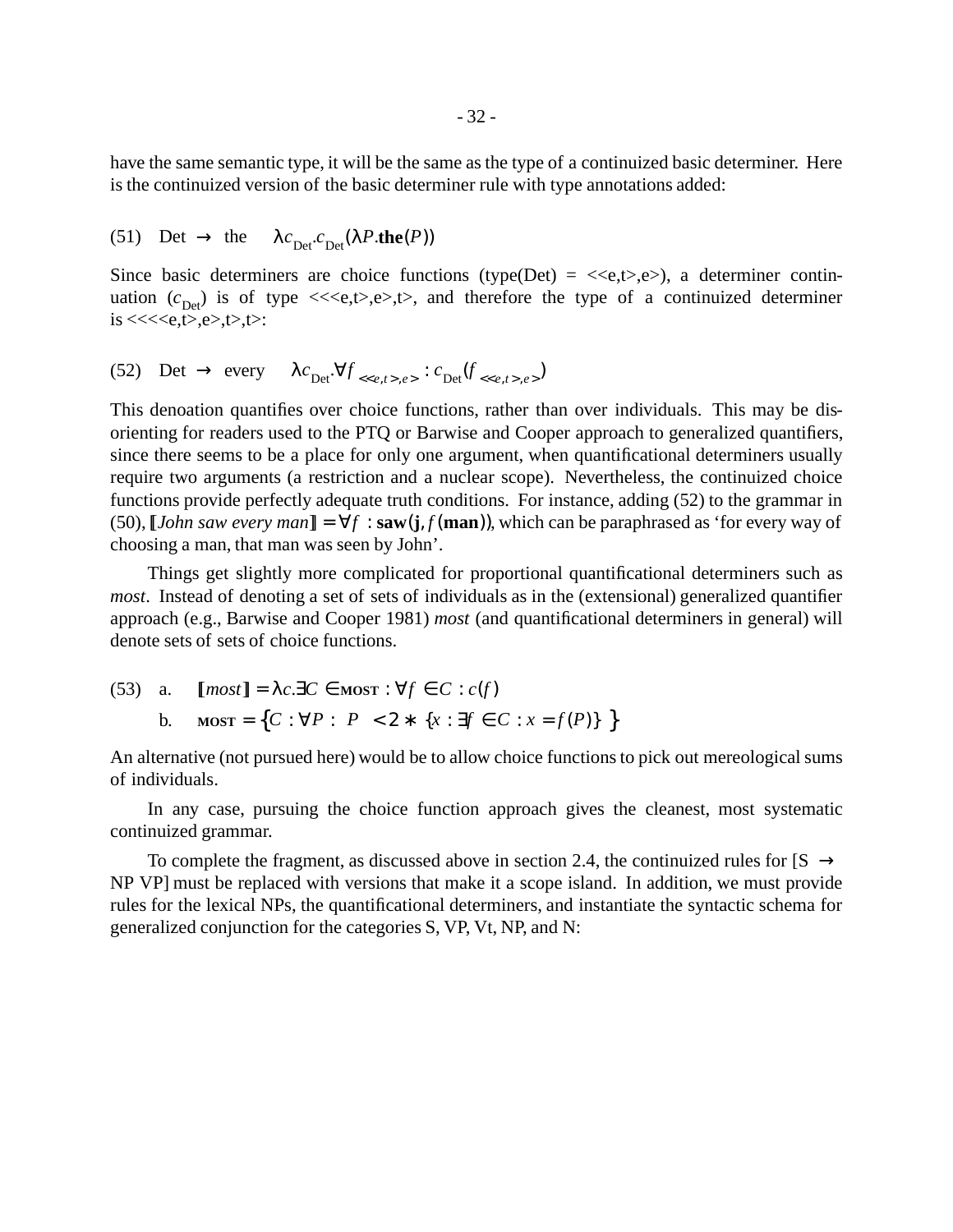(54)

| $S \rightarrow NP VP$            | $\lambda c.c(\text{NP}(\lambda x.\text{VP}(\lambda P.P(x))))$           | lin |
|----------------------------------|-------------------------------------------------------------------------|-----|
| $S \rightarrow NP VP$            | $\lambda c.c(\underline{VP}(\lambda P.\underline{NP}(\lambda x.P(x))))$ | inv |
| $NP \rightarrow$ everyone        | $\lambda c.\forall x : c(x)$                                            |     |
| $NP \rightarrow someone$         | $\lambda c.\exists x : c(x)$                                            |     |
| Det $\rightarrow$ every          | $\lambda c.\forall f : c(f)$                                            |     |
| Det $\rightarrow$ a              | $\lambda c.\exists f : c(f)$                                            |     |
| Det $\rightarrow$ no             | $\lambda c.\neg \exists f : c(f)$                                       |     |
| $Det \rightarrow most$           | $\lambda c.\exists C \in \text{MOST}: \forall f \in C: c(f)$            |     |
| $S \rightarrow S_1$ and $S_2$    | $\lambda c$ .and $(S_1(c), S_2(c))$                                     |     |
| $VP \rightarrow VP_1$ and $VP_2$ | $\lambda c$ .and(VP <sub>1</sub> (c), VP <sub>2</sub> (c))              |     |
| $Vt \rightarrow Vt_1$ and $Vt_2$ | $\lambda c$ .and(Vt <sub>1</sub> (c), Vt <sub>2</sub> (c))              |     |
| $NP \rightarrow NP_1$ and $NP_2$ | $\lambda c$ .and(NP <sub>1</sub> (c), NP <sub>2</sub> (c))              |     |
| $N \rightarrow N_1$ and $N_2$    | $\lambda c$ .and(N <sub>1</sub> (c), N <sub>2</sub> (c))                |     |

The result of subtracting the S rules from  $(50)$ , and adding the remainder to the rules in  $(54)$  is a perfectly straightforward context-free grammar with rule-to-rule interpretation that treats quantification, scope displacement, scope ambiguity, and generalized conjunction.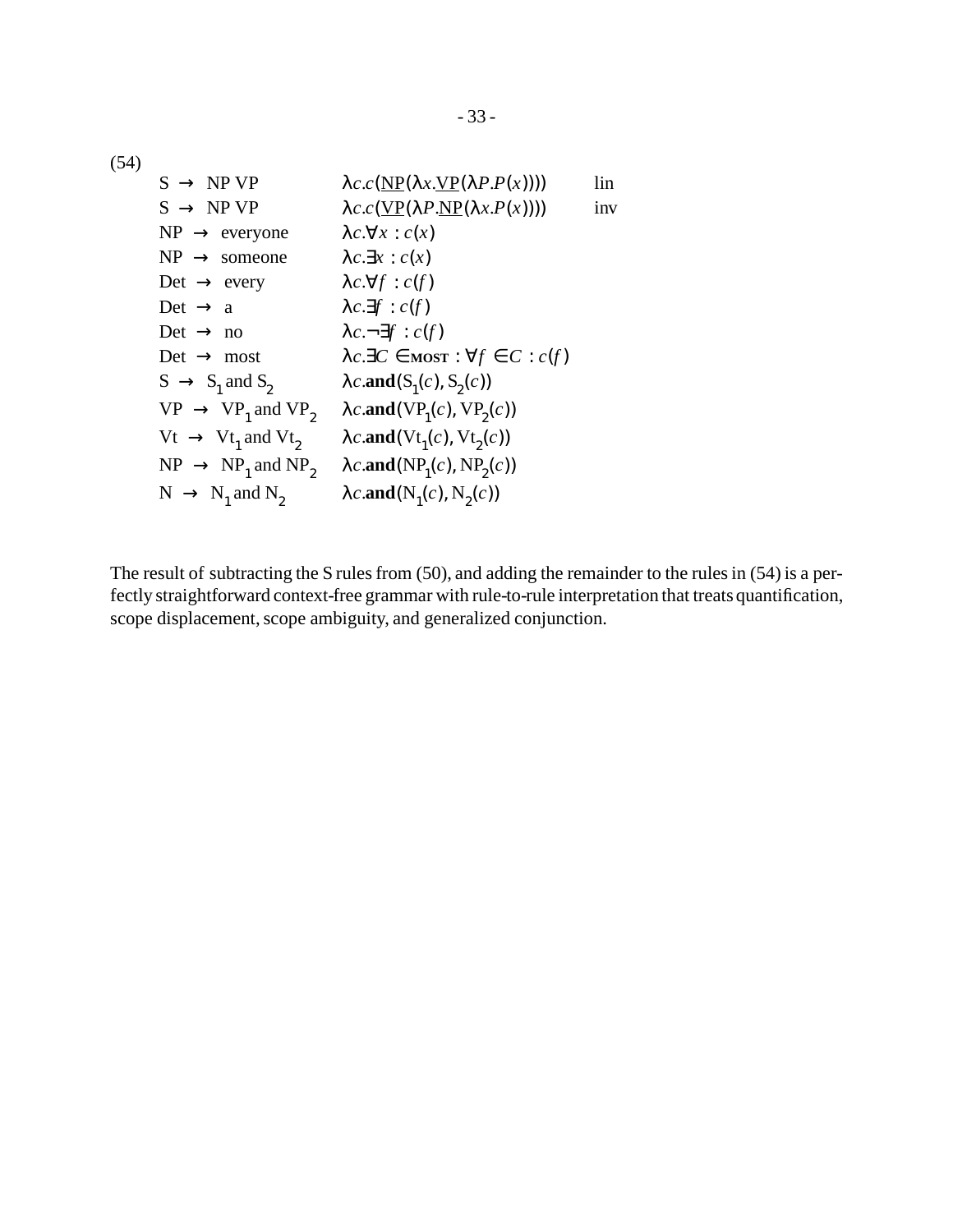#### **References**

- Barwise,J. and Robin Cooper. 1981. Generalized Quantifiers in Natural Language, *Linguistics and Philosophy* **4**: 159–200.
- Beghelli, Fillippo, Dorit Ben-Shalom, and Anna Szabolcsi. 1997. Variation, distributivity, and the illusion of branching. In Anna Szabolcsi, ed. *Ways of Scope Taking*, 29–69.
- Chierchia, Gennaro. 1995. *Dynamics of Meaning*, University of Chicago Press, Chicago.
- Chierchia, Gennaro and Sally McConnell-Ginet. 1990. *Introduction to Formal Semantics*. MIT Press.
- Crouch, Richard. 1999. Ellipsis and Glue Languages. In Shalom Lappin and Elabbas Benmamoun, eds., *Fragments: Studies in Ellipsis and Gapping*, Oxford University Press, Oxford, 32–67.
- Dalrymple, Mary, John Lamping, Fernando Pereira, and Vijay Saraswat. 1997. Quantifiers, Anaphora, and Intensionality. *Journal of Logic,Language, and Information* **6**:219-273.
- Dalrymple, Mary, S.M. Shieber, and F. Pereira. 1991. Ellipsis and higher-order unification. *Linguistics and Philosophy* **14**:399–452.
- Danvy, Olivier, and Carolyn A. Talcott. 1998. Introduction (to a special issue on continuations). *Higher-order and Symbolic Computation* **11.2**:115–116.
- Dever,Josh. 1999. Compositionality as Methodology. *Linguistics and Philosophy* **22**:311–326.
- Egli, Urs and Klaus Heusinger, eds. 1995. *Choice functions in Natural Language Semantics*. Arbeitspapier Nr. 71. Fachgruppe Sprachwisenschaft, Universität Konstanz.
- Heim, Irene and Angelika Kratzer. 1998. *Semantics in Generative Grammar*, Blackwell, Oxford.
- Hendriks, Herman. 1988. Type Change in Semantics:the Scope of Quantification and Coordination, in E. Klein and J. van Benthem, eds., *Categories, Polymorphism and Unification*, ITLI, Amsterdam, 96–119.
- Hendriks, Herman. 1993. *Studied Flexibility*, ILLC Dissertation Series, Amsterdam.
- Hobbs, Jerry and Stuart M. Shieber. 1987. An algorithm for generating quantifier scopings. *Computational Linguistics* **13**:47–63.
- Hornstein, N. 1994. An Argument for Minimalism: The Case of Antecedent-Contained Deletion. *Linguistic Inquiry* **25**:455–480.
- Janssen, T. 1986. *Foundations and Applications of Montague Grammar,Part I: Philosophy,Frame*-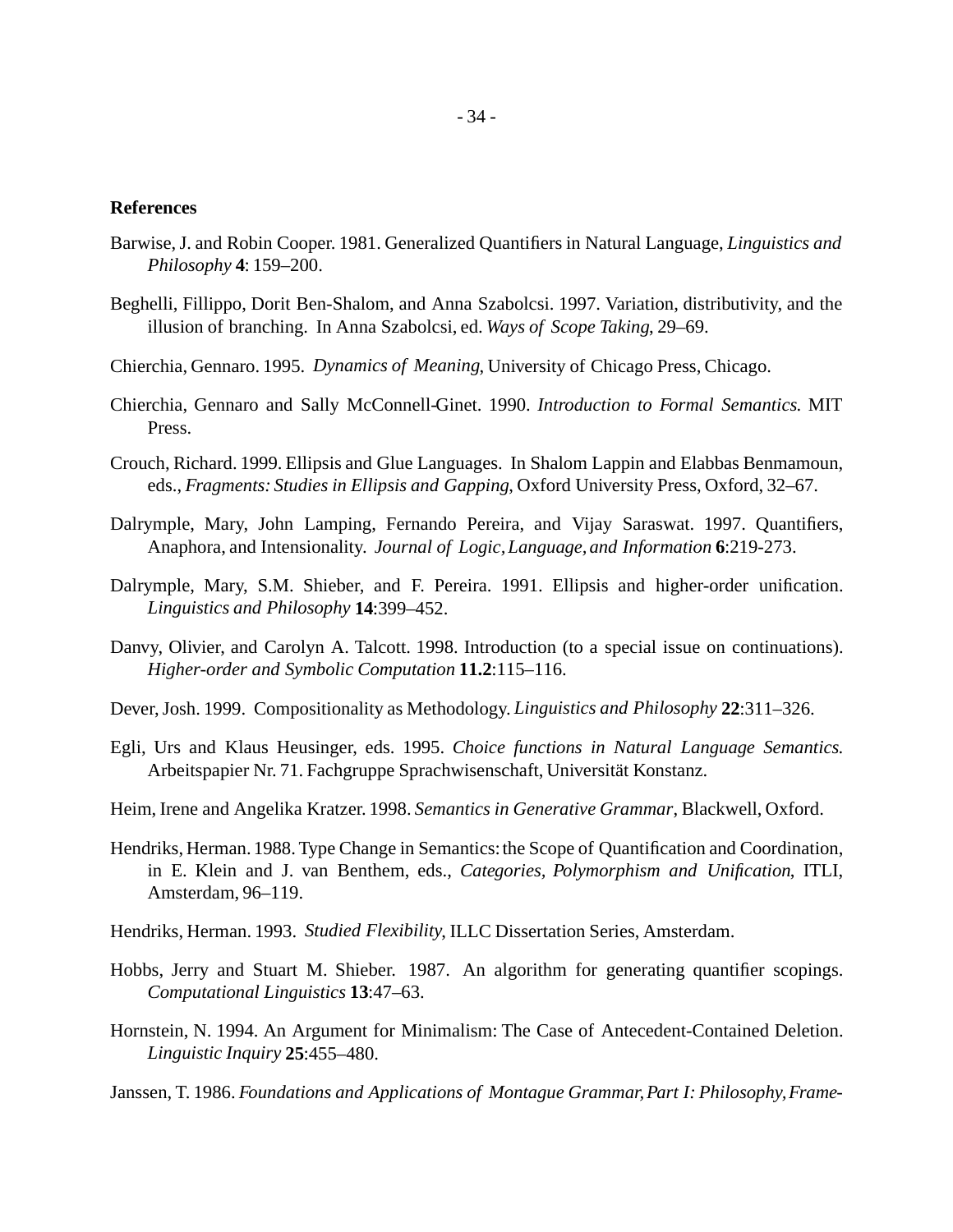*work,Computer Science*. CWI Tract 19, Center of Mathematics and Computer Science, Amsterdam.

- Kazmi, Ali and Francis Jeffry Pelletier. 1998. Is Compositionality Vacuous? *Linguistics and Philosophy* **21**:629–633.
- Keenan, E. 1987. Semantic case theory.J. Groenendijk, M. Stokhof, and P. Veltmann, eds., *Proceedings of the 6th Amsterdam Colloquium*, 109–132.
- Kelsey, R., W. Clinger, and Jonathan Rees, eds. 1998. The revised<sup>5</sup> report on the algorithmic language Scheme. *Higher-order and Symbolic Computation* **11**:7-105.
- Kratzer, Angelika. 1998. Scope or Pseudoscope? Are there wide-scope indefinites? In Susan Rothstein, ed., *Events and Grammar*, Kluwer, Dordrecht, 163–196.
- Lasersohn, Peter. 1995. *Plurality,Conjunction and Events*, Kluwer, Dordrecht.
- Liberman, M. and A. Prince. 1977. On Stress and Linguistic Rhythm. *Linguistic Inquiry* **8.2**:249–336.
- Link, G. 1983. The logical analysis of plurals and mass terms, a lattice-theoretical approach. In R. Bäuerle et al., eds. *Meaning,Use, and Interpretation of Language*, Berlin, 302–323.
- May, Robert. 1985. *Logical Form: Its Structure and Derivation*, MIT Press, Cambridge, Massachusetts.
- Meyer, Albert R. and Mitchell Wand. 1985. Continuation semantics in type lambda-calculi (summary). In Rohit Parikh, ed., *Logics of Programs–Proceedings*, Brooklyn: Springer-Verlag:219–224.
- Montague,R. 1970. The Proper Treatment of Quantification in English, in J. Hintikka,J. Moravcsik, and P. Suppes, eds., *Approaches to Natural Language: Proceedings of the 1970 Stanford Workshop on Grammar and Semantics*, Reidel, Dordrecht, 221–42. Also in R. Thomason, ed., 1974. *Formal Philosophy: Selected Papers of Richard Montague*, 247–270.
- Partee, Barbara Hall. 1987. Noun Phrase Interpretation and Type-Shifting Principles.In Groenendijk, J., D. de Jongh, and M. Stokhof, eds., *Studies in Discourse Representation Theory and the Theory of Generalized Quantifiers*, Foris, 115–143.
- Partee, Barbara Hall and Mats Rooth. 1983. Generalized conjunction and type ambiguity. In Rainer Bäuerle, Christoph Schwarze, and Arnim von Stechow, eds., *Meaning,Use, and Interpretation of Language*, 361–383.
- Pelletier, Francis Jeffry. 1994. The Principle of Semantic Compositionality. *Topoi* **13**:11–24.
- Plotkin, Gordin D. 1975. Call-by-name, call-by-value and the λ-calculus. *Theoretical Computer Science* **1**:125–159.